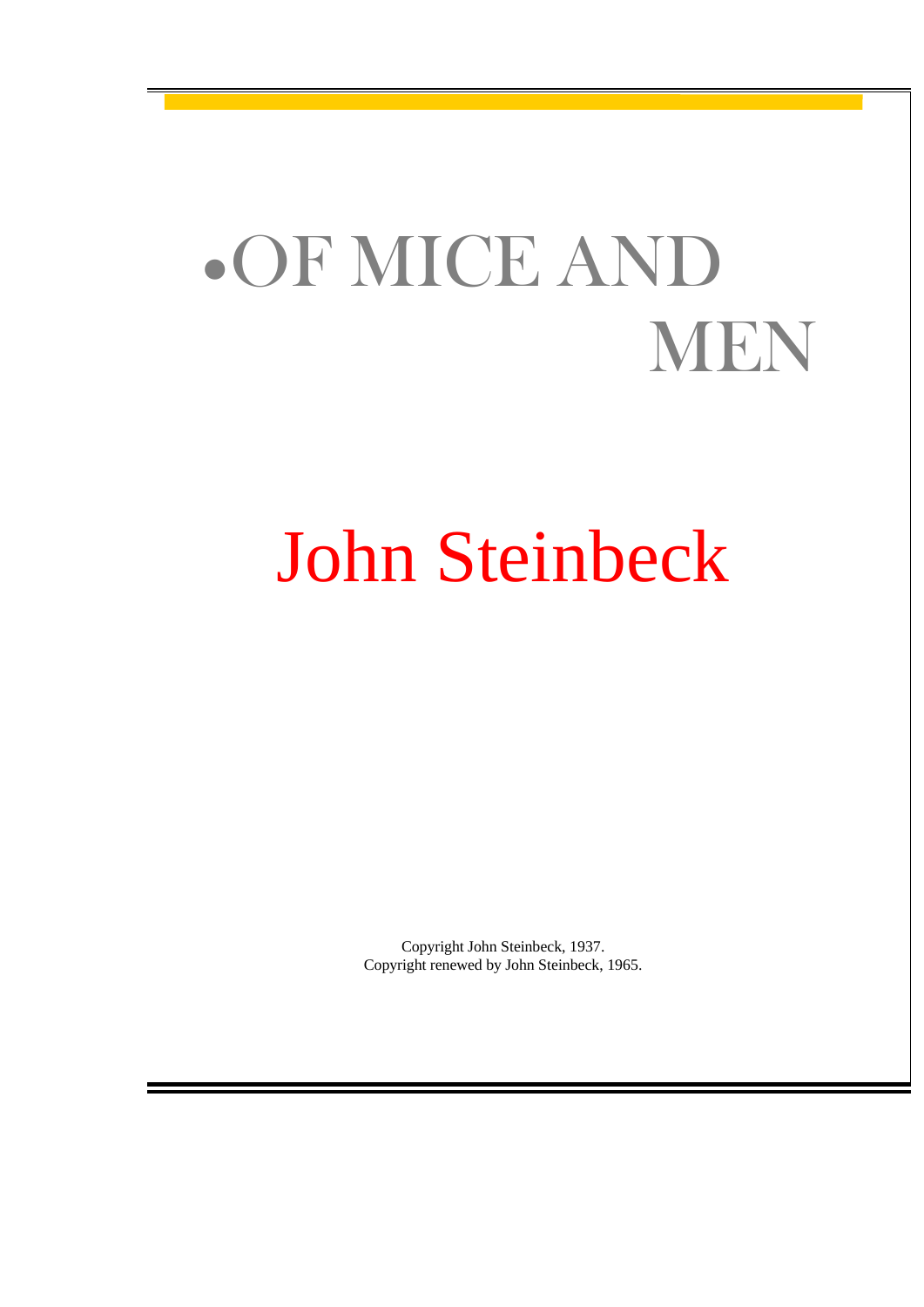

 few miles south of Soledad, the Salinas River drops in close to the hillside bank and runs deep and green. The water is warm too, for it has slipped twinkling over the yellow sands in the sunlight before reaching the narrow pool. On one side of the river the golden foothill slopes curve up to the strong and rocky Gabilan Mountains, but on the valley side the water is lined with trees willows fresh and green with every spring, carrying in their lower leaf junctures the debris of the winter's flooding; and sycamores with mottled, white, recumbent limbs and branches that arch over the pool. On the sandy bank under the trees the leaves lie deep and so crisp that a lizard makes a great skittering if he runs among them. Rabbits come out of the brush to sit on the sand in the evening, and the damp flats are covered with the night tracks of 'coons, and with the spreadpads of dogs from the ranches, and with the split-wedge tracks of deer that come to drink in the dark.

There is a path through the willows and among the sycamores, a path beaten hard by boys coming down from the ranches to swim in the deep pool, and beaten hard by tramps who come wearily down from the highway in the evening to jungle-up near water. In front of the low horizontal limb of a giant sycamore there is an ash pile made by many fires; the limb is worn smooth by men who have sat on it.

Evening of a hot day started the little wind to moving among the leaves. The shade climbed up the hills toward the top. On the sand banks the rabbits sat as quietly as little gray sculptured stones. And then from the direction of the state highway came the sound of footsteps on crisp sycamore leaves. The rabbits hurried noiselessly for cover. A stilted heron labored up into the air and pounded down river. For a moment the place was lifeless, and then two men emerged from the path and came into the opening by the green pool.

They had walked in single file down the path, and even in the open one stayed behind the other. Both were dressed in denim trousers and in denim coats with brass buttons. Both wore black, shapeless hats and both carried tight blanket rolls slung over their shoulders. The first man was small and quick, dark of face, with restless eyes and sharp, strong features. Every part of him was defined: small, strong hands, slender arms, a thin and bony nose. Behind him walked his opposite, a huge man, shapeless of face, with large, pale eyes, and wide, sloping shoulders; and he walked heavily, dragging his feet a little, the way a bear drags his paws. His arms did not swing at his sides, but hung loosely.

The first man stopped short in the clearing, and the follower nearly ran over him. He took off his hat and wiped the sweat-band with his forefinger and snapped the moisture off. His huge companion dropped his blankets and flung himself down and drank from the surface of the green pool; drank with long gulps, snorting into the water like a horse. The small man stepped nervously beside him.

"Lennie!" he said sharply. "Lennie, for God' sakes don't drink so much."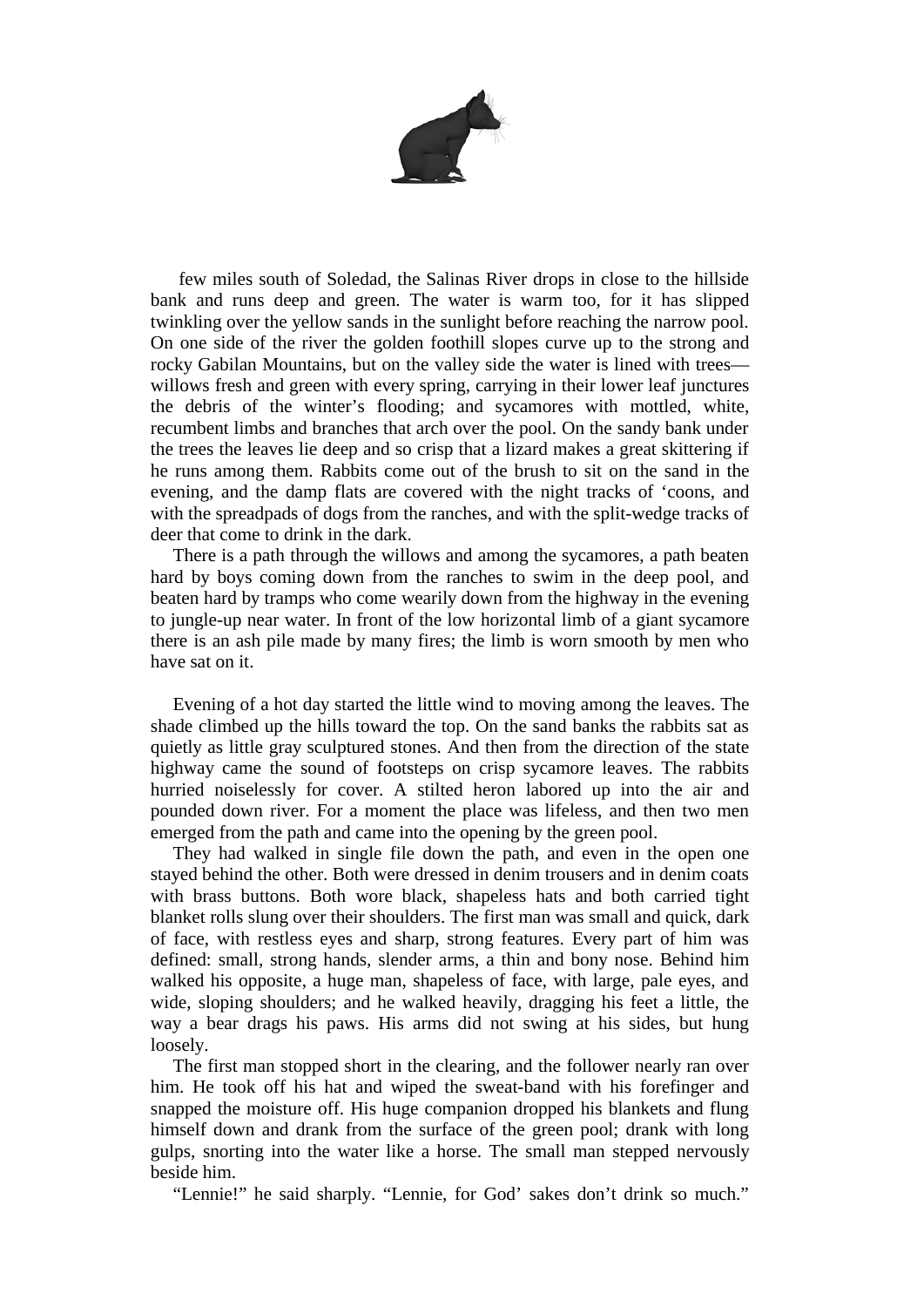Lennie continued to snort into the pool. The small man leaned over and shook him by the shoulder. "Lennie. You gonna be sick like you was last night."

Lennie dipped his whole head under, hat and all, and then he sat up on the bank and his hat dripped down on his blue coat and ran down his back. "That's good," he said. "You drink some, George. You take a good big drink." He smiled happily.

George unslung his bindle and dropped it gently on the bank. "I ain't sure it's good water," he said. "Looks kinda scummy."

Lennie dabbled his big paw in the water and wiggled his fingers so the water arose in little splashes; rings widened across the pool to the other side and came back again. Lennie watched them go. "Look, George. Look what I done."

George knelt beside the pool and drank from his hand with quick scoops. "Tastes all right," he admitted. "Don't really seem to be running, though. You never oughta drink water when it ain't running, Lennie," he said hopelessly. "You'd drink out of a gutter if you was thirsty." He threw a scoop of water into his face and rubbed it about with his hand, under his chin and around the back of his neck. Then he replaced his hat, pushed himself back from the river, drew up his knees and embraced them. Lennie, who had been watching, imitated George exactly. He pushed himself back, drew up his knees, embraced them, looked over to George to see whether he had it just right. He pulled his hat down a little more over his eyes, the way George's hat was.

George stared morosely at the water. The rims of his eyes were red with sun glare. He said angrily, "We could just as well of rode clear to the ranch if that bastard bus driver knew what he was talkin' about. 'Jes' a little stretch down the highway,' he says. 'Jes' a little stretch.' God damn near four miles, that's what it was! Didn't wanta stop at the ranch gate, that's what. Too God damn lazy to pull up. Wonder he isn't too damn good to stop in Soledad at all. Kicks us out and says 'Jes' a little stretch down the road.' I bet it was *more* than four miles. Damn hot day."

Lennie looked timidly over to him. "George?"

"Yeah, what ya want?"

"Where we goin', George?"

The little man jerked down the brim of his hat and scowled over at Lennie. "So you forgot that awready, did you? I gotta tell you again, do I? Jesus Christ, you're a crazy bastard!"

"I forgot," Lennie said softly. "I tried not to forget. Honest to God I did, George."

"O.K—O.K. I'll tell ya again. I ain't got nothing to do. Might jus' as well spen' all my time tellin' you things and then you forget 'em, and I tell you again."

"Tried and tried," said Lennie, "but it didn't do no good. I remember about the rabbits, George."

"The hell with the rabbits. That's all you ever can remember is them rabbits. O.K.! Now you listen and this time you got to remember so we don't get in no trouble. You remember settin' in that gutter on Howard Street and watchin' that blackboard?"

Lennie's face broke into a delighted smile. "Why sure, George. I remember that . . . . but . . . . what'd we do then? I remember some girls come by and you says . . . . you says . . . ."

"The hell with what I says. You remember about us goin' in to Murray and Ready's, and they give us work cards and bus tickets?"

"Oh, sure, George. I remember that now." His hands went quickly into his side coat pockets. He said gently, "George . . . . I ain't got mine. I musta lost it."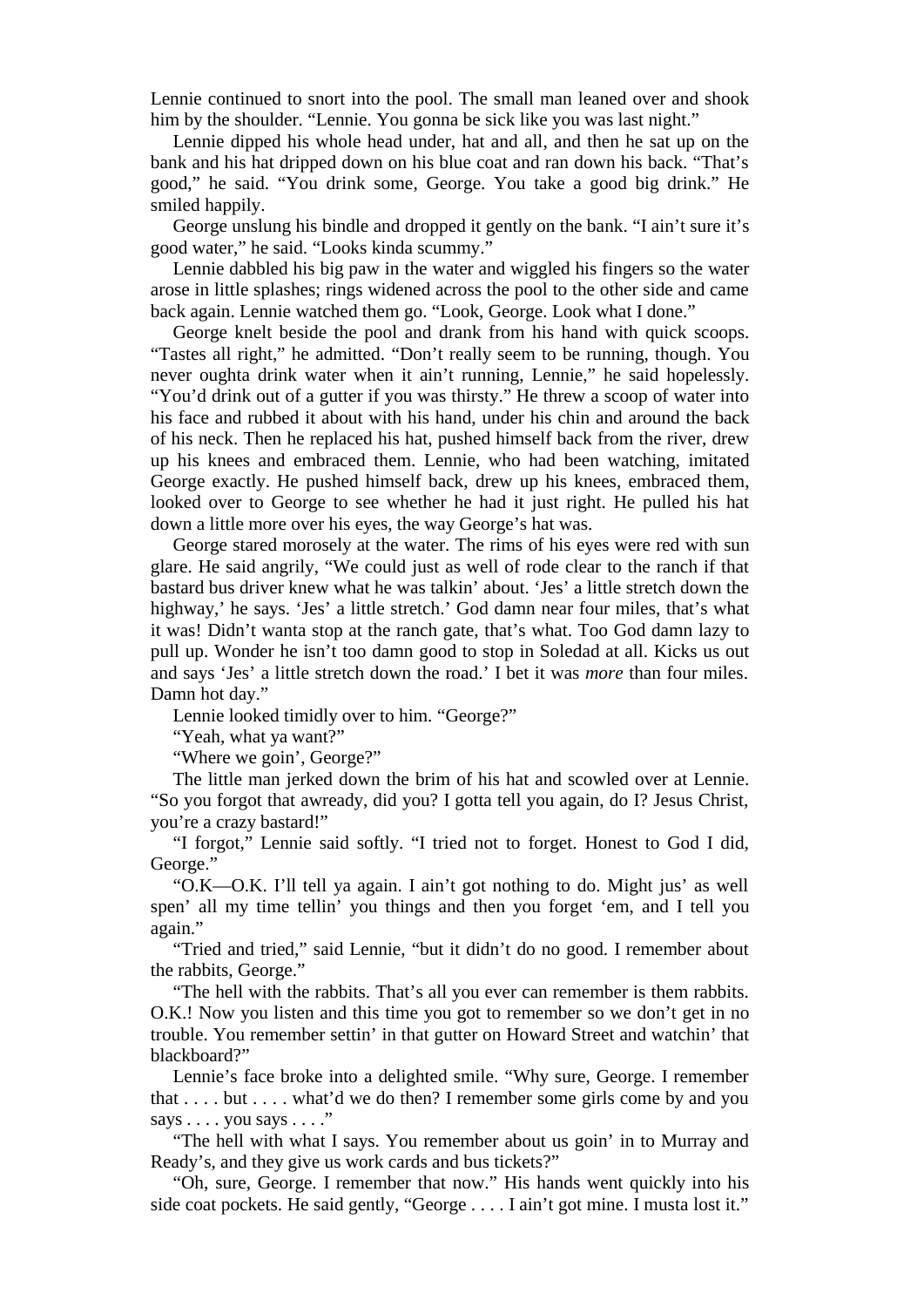He looked down at the ground in despair.

"You never had none, you crazy bastard. I got both of 'em here. Think I'd let you carry your own work card?"

Lennie grinned with relief. "I . . . . I thought I put it in my side pocket." His hand went into the pocket again.

George looked sharply at him. "What'd you take outa that pocket?"

"Ain't a thing in my pocket," Lennie said cleverly.

"I know there ain't. You got it in your hand. What you got in your hand hidin' it?"

"I ain't got nothin', George. Honest."

"Come on, give it here."

Lennie held his closed hand away from George's direction. "It's on'y a mouse, George."

"A mouse? A live mouse?"

"Uh-uh. Jus' a dead mouse, George. I didn't kill it. Honest! I found it. I found it dead."

"Give it here!" said George.

"Aw, leave me have it, George."

"*Give it here!*"

Lennie's closed hand slowly obeyed. George took the mouse and threw it across the pool to the other side, among the brush. "What you want of a dead mouse, anyways?"

"I could pet it with my thumb while we walked along," said Lennie.

"Well, you ain't petting no mice while you walk with me. You remember where we're goin' now?"

Lennie looked startled and then in embarrassment hid his face against his knees. "I forgot again."

"Jesus Christ," George said resignedly. "Well—look, we're gonna work on a ranch like the one we come from up north."

"Up north?"

"In Weed."

"Oh, sure. I remember. In Weed."

"That ranch we're goin' to is right down there about a quarter mile. We're gonna go in an' see the boss. Now, look—I'll give him the work tickets, but you ain't gonna say a word. You jus' stand there and don't say nothing. If he finds out what a crazy bastard you are, we won't get no job, but if he sees ya work before he hears ya talk, we're set. Ya got that?"

"Sure, George. Sure I got it."

"O.K. Now when we go in to see the boss, what you gonna do?"

" $I \ldots I \ldots$ ." Lennie thought. His face grew tight with thought. " $I \ldots$  ain't gonna say nothin'. Jus' gonna stan' there."

"Good boy. That's swell. You say that over two, three times so you sure won't forget it."

Lennie droned to himself softly, "I ain't gonna say nothin' ... . I ain't gonna say nothin' . . . . I ain't gonna say nothin'."

"O.K.," said George. "An' you ain't gonna do no bad things like you done in Weed, neither."

Lennie looked puzzled. "Like I done in Weed?"

"Oh, so ya forgot that too, did ya? Well, I ain't gonna remind ya, fear ya do it again."

A light of understanding broke on Lennie's face. "They run us outa Weed," he exploded triumphantly.

"Run us out, hell," said George disgustedly. "We run. They was lookin' for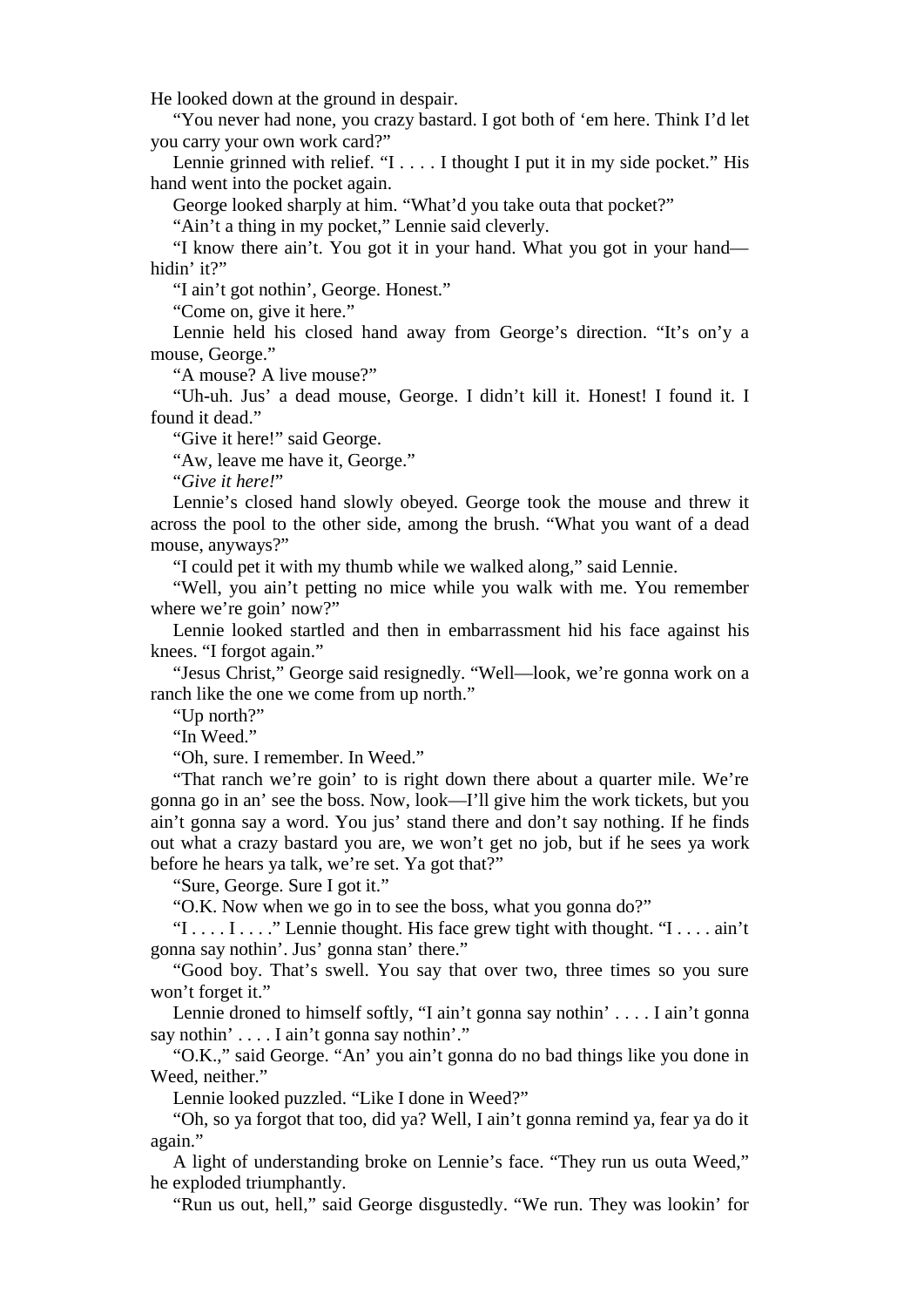us, but they didn't catch us."

Lennie giggled happily. "I didn't forget that, you bet."

George lay back on the sand and crossed his hands under his head, and Lennie imitated him, raising his head to see whether he was doing it right. "God, you're a lot of trouble," said George. "I could get along so easy and so nice if I didn't have you on my tail. I could live so easy and maybe have a girl."

For a moment Lennie lay quiet, and then he said hopefully, "We gonna work on a ranch, George."

"Awright. You got that. But we're gonna sleep here because I got a reason."

The day was going fast now. Only the tops of the Gabilan Mountains flamed with the light of the sun that had gone from the valley. A water snake slipped along on the pool, its head held up like a little periscope. The reeds jerked slightly in the current. Far off toward the highway a man shouted something, and another man shouted back. The sycamore limbs rustled under a little wind that died immediately.

"George—why ain't we goin' on to the ranch and get some supper? They got supper at the ranch."

George rolled on his side. "No reason at all for you. I like it here. Tomorra we're gonna go to work. I seen thrashin' machines on the way down. That means we'll be buckin' grain bags, bustin' a gut. Tonight I'm gonna lay right here and look up. I like it."

Lennie got up on his knees and looked down at George. "Ain't we gonna have no supper?"

"Sure we are, if you gather up some dead willow sticks. I got three cans of beans in my bindle. You get a fire ready. I'll give you a match when you get the sticks together. Then we'll heat the beans and have supper."

Lennie said, "I like beans with ketchup."

"Well, we ain't got no ketchup. You go get wood. An' don't you fool around. It'll be dark before long."

Lennie lumbered to his feet and disappeared in the brush. George lay where he was and whistled softly to himself. There were sounds of splashings down the river in the direction Lennie had taken. George stopped whistling and listened. "Poor bastard," he said softly, and then went on whistling again.

In a moment Lennie came crashing back through the brush. He carried one small willow stick in his hand. George sat up. "Awright," he said brusquely. "Gi'me that mouse!"

But Lennie made an elaborate pantomime of innocence. "What mouse, George? I ain't got no mouse."

George held out his hand. "Come on. Give it to me. You ain't puttin' nothing over."

Lennie hesitated, backed away, looked wildly at the brush line as though he contemplated running for his freedom. George said coldly, "You gonna give me that mouse or do I have to sock you?"

"Give you what, George?"

"You know God damn well what. I want that mouse."

Lennie reluctantly reached into his pocket. His voice broke a little. "I don't know why I can't keep it. It ain't nobody's mouse. I didn't steal it. I found it lyin' right beside the road."

George's hand remained outstretched imperiously. Slowly, like a terrier who doesn't want to bring a ball to its master, Lennie approached, drew back, approached again. George snapped his fingers sharply, and at the sound Lennie laid the mouse in his hand.

"I wasn't doin' nothing bad with it, George. Jus' strokin' it."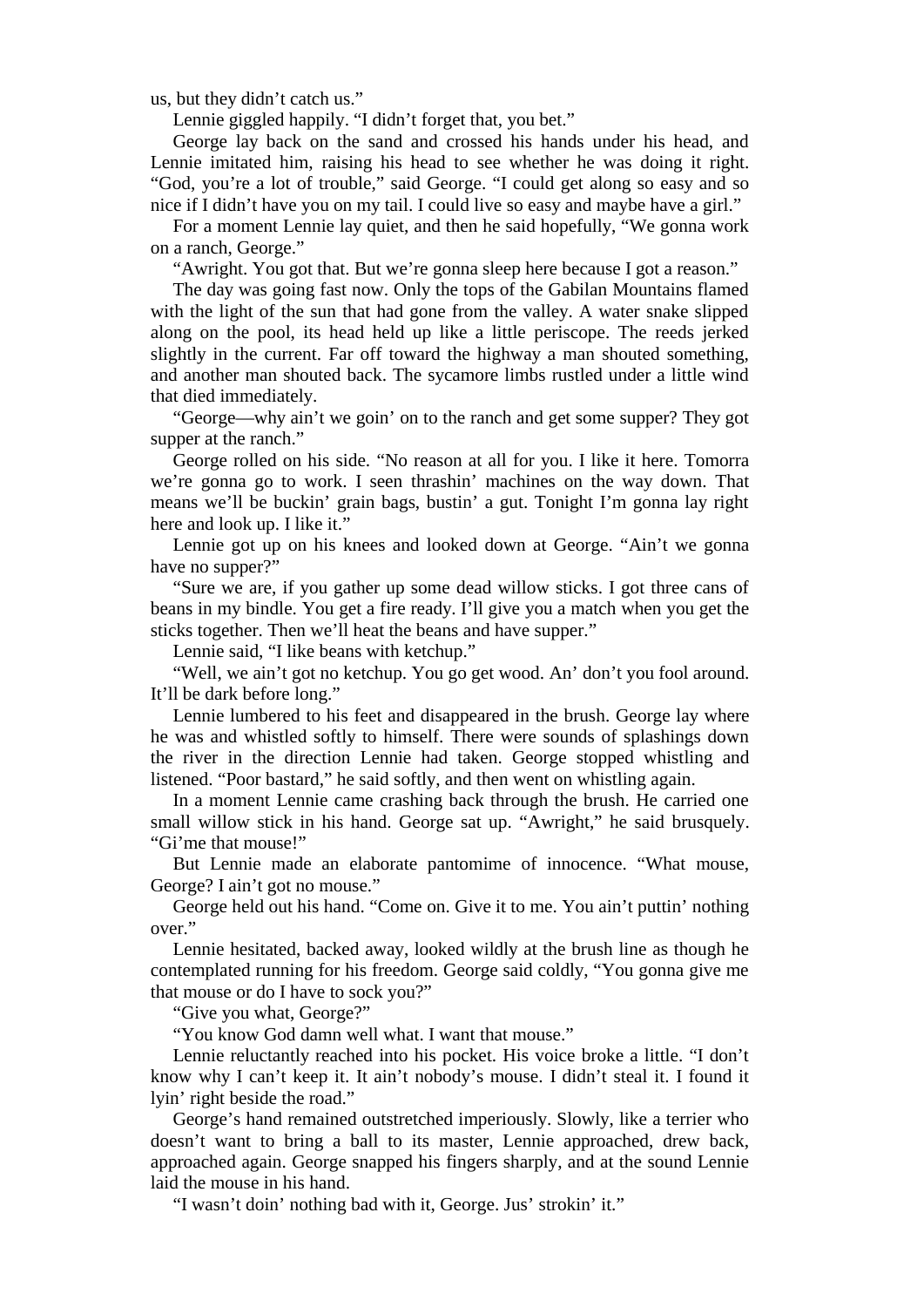George stood up and threw the mouse as far as he could into the darkening brush, and then he stepped to the pool and washed his hands. "You crazy fool. Don't you think I could see your feet was wet where you went acrost the river to get it?" He heard Lennie's whimpering cry and wheeled about. "Blubberin' like a baby! Jesus Christ! A big guy like you." Lennie's lip quivered and tears started in his eyes. "Aw, Lennie!" George put his hand on Lennie's shoulder. "I ain't takin' it away jus' for meanness. That mouse ain't fresh, Lennie; and besides, you've broke it pettin' it. You get another mouse that's fresh and I'll let you keep it a little while."

Lennie sat down on the ground and hung his head dejectedly. "I don't know where there is no other mouse. I remember a lady used to give 'em to me—ever' one she got. But that lady ain't here."

George scoffed. "Lady, huh? Don't even remember who that lady was. That was your own Aunt Clara. An' she stopped givin' 'em to ya. You always killed 'em."

Lennie looked sadly up at him. "They was so little," he said, apologetically. "I'd pet 'em, and pretty soon they bit my fingers and I pinched their heads a little and then they was dead—because they was so little.

"I wisht we'd get the rabbits pretty soon, George. They ain't so little."

"The hell with the rabbits. An' you ain't to be trusted with no live mice. Your Aunt Clara give you a rubber mouse and you wouldn't have nothing to do with it."

"It wasn't no good to pet," said Lennie.

The flame of the sunset lifted from the mountaintops and dusk came into the valley, and a half darkness came in among the willows and the sycamores. A big carp rose to the surface of the pool, gulped air and then sank mysteriously into the dark water again, leaving widening rings on the water. Overhead the leaves whisked again and little puffs of willow cotton blew down and landed on the pool's surface.

"You gonna get that wood?" George demanded. "There's plenty right up against the back of that sycamore. Floodwater wood. Now you get it."

Lennie went behind the tree and brought out a litter of dried leaves and twigs. He threw them in a heap on the old ash pile and went back for more and more. It was almost night now. A dove's wings whistled over the water. George walked to the fire pile and lighted the dry leaves. The flame cracked up among the twigs and fell to work. George undid his bindle and brought out three cans of beans. He stood them about the fire, close in against the blaze, but not quite touching the flame.

"There's enough beans for four men," George said.

Lennie watched him from over the fire. He said patiently, "I like 'em with ketchup."

"Well, we ain't got any," George exploded. "Whatever we ain't got, that's what you want. God a'mighty, if I was alone I could live so easy. I could go get a job an' work, an' no trouble. No mess at all, and when the end of the month come I could take my fifty bucks and go into town and get whatever I want. Why, I could stay in a cat house all night. I could eat any place I want, hotel or any place, and order any damn thing I could think of. An' I could do all that every damn month. Get a gallon of whisky, or set in a pool room and play cards or shoot pool." Lennie knelt and looked over the fire at the angry George. And Lennie's face was drawn with terror. "An' whatta I got," George went on furiously. "I got you! You can't keep a job and you lose me ever' job I get. Jus' keep me shovin' all over the country all the time. An' that ain't the worst. You get in trouble. You do bad things and I got to get you out." His voice rose nearly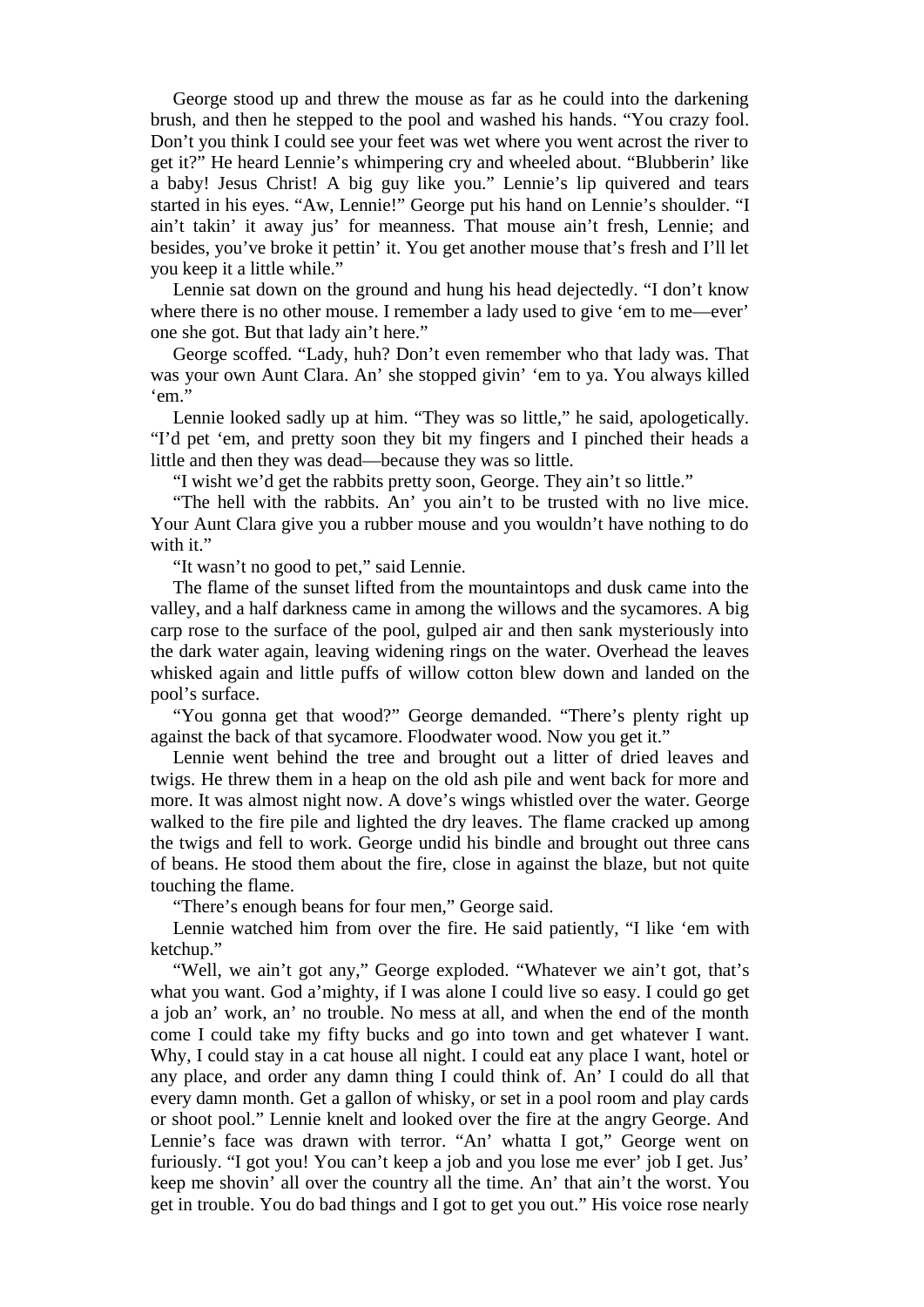to a shout. "You crazy son-of-a-bitch. You keep me in hot water all the time." He took on the elaborate manner of little girls when they are mimicking one another. "Jus' wanted to feel that girl's dress—jus' wanted to pet it like it was a mouse—Well, how the hell did she know you jus' wanted to feel her dress? She jerks back and you hold on like it was a mouse. She yells and we got to hide in a irrigation ditch all day with guys lookin' for us, and we got to sneak out in the dark and get outa the country. All the time somethin' like that—all the time. I wisht I could put you in a cage with about a million mice an' let you have fun." His anger left him suddenly. He looked across the fire at Lennie's anguished face, and then he looked ashamedly at the flames.

It was quite dark now, but the fire lighted the trunks of the trees and the curving branches overhead. Lennie crawled slowly and cautiously around the fire until he was close to George. He sat back on his heels. George turned the bean cans so that another side faced the fire. He pretended to be unaware of Lennie so close beside him.

"George," very softly. No answer. "George!"

"Whatta you want?"

"I was only foolin', George. I don't want no ketchup. I wouldn't eat no ketchup if it was right here beside me."

"If it was here, you could have some."

"But I wouldn't eat none, George. I'd leave it all for you. You could cover your beans with it and I wouldn't touch none of it."

George still stared morosely at the fire. "When I think of the swell time I could have without you, I go nuts. I never get no peace."

Lennie still knelt. He looked off into the darkness across the river. "George, you want I should go away and leave you alone?"

"Where the hell could you go?"

"Well, I could. I could go off in the hills there. Some place I'd find a cave."

"Yeah? How'd you eat? You ain't got sense enough to find nothing to eat."

"I'd find things, George. I don't need no nice food with ketchup. I'd lay out in the sun and nobody'd hurt me. An' if I foun' a mouse, I could keep it. Nobody'd take it away from me."

George looked quickly and searchingly at him. "I been mean, ain't I?"

"If you don' want me I can go off in the hills an' find a cave. I can go away any time."

"No—look! I was jus' foolin', Lennie. 'Cause I want you to stay with me. Trouble with mice is you always kill 'em." He paused. "Tell you what I'll do, Lennie. First chance I get I'll give you a pup. Maybe you wouldn't kill *it*. That'd be better than mice. And you could pet it harder."

Lennie avoided the bait. He had sensed his advantage. "If you don't want me, you only jus' got to say so, and I'll go off in those hills right there—right up in those hills and live by myself. An' I won't get no mice stole from me."

George said, "I want you to stay with me, Lennie. Jesus Christ, somebody'd shoot you for a coyote if you was by yourself. No, you stay with me. Your Aunt Clara wouldn't like you running off by yourself, even if she is dead."

Lennie spoke craftily, "Tell me—like you done before."

"Tell you what?"

"About the rabbits."

George snapped, "You ain't gonna put nothing over on me."

Lennie pleaded, "Come on, George. Tell me. Please, George. Like you done before."

"You get a kick outa that, don't you? Awright, I'll tell you, and then we'll eat our supper  $\dots$ ."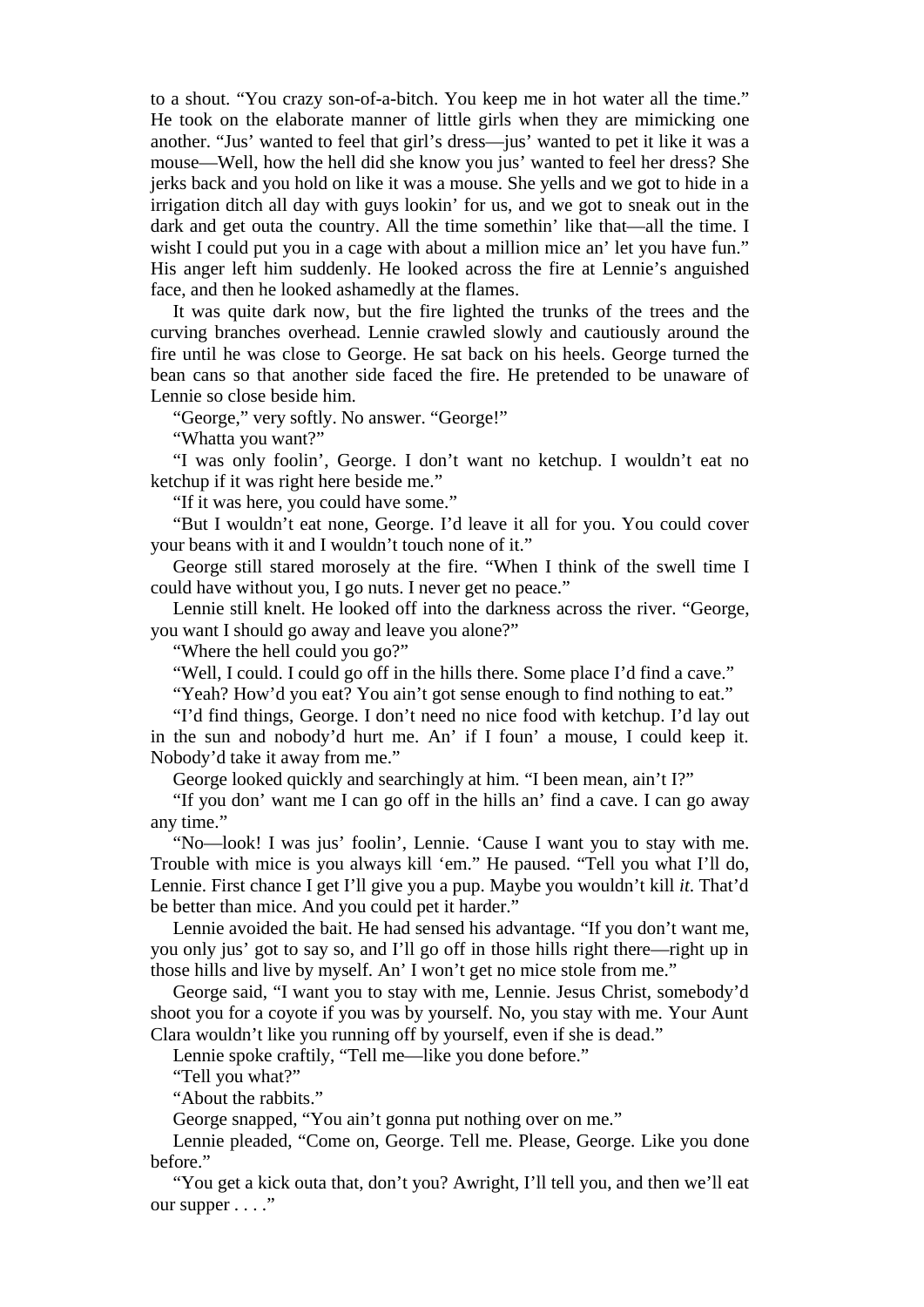George's voice became deeper. He repeated his words rhythmically as though he had said them many times before. "Guys like us, that work on ranches, are the loneliest guys in the world. They got no fambly. They don't belong no place. They come to a ranch an' work up a stake and then they go into town and blow their stake, and the first thing you know they're poundin' their tail on some other ranch. They ain't got nothing to look ahead to."

Lennie was delighted. "That's it—that's it. Now tell how it is with us."

George went on. "With us it ain't like that. We got a future. We got somebody to talk to that gives a damn about us. We don't have to sit-in no bar room blowin' in our jack jus' because we got no place else to go. If them other guys gets in jail they can rot for all anybody gives a damn. But not us."

Lennie broke in. "*But not us! An' why? Because . . . . because I got you to look after me, and you got me to look after you, and that's why.*" He laughed delightedly. "Go on now, George!"

"You got it by heart. You can do it yourself."

"No, you. I forget some a' the things. Tell about how it's gonna be."

"O.K. Someday—we're gonna get the jack together and we're gonna have a little house and a couple of acres an' a cow and some pigs and—"

"*An' live off the fatta the lan'*," Lennie shouted. "An' have *rabbits*. Go on, George! Tell about what we're gonna have in the garden and about the rabbits in the cages and about the rain in the winter and the stove, and how thick the cream is on the milk like you can hardly cut it. Tell about that, George."

"Why'n't you do it yourself? You know all of it."

"No . . . . you tell it. It ain't the same if I tell it. Go on . . . . George. How I get to tend the rabbits."

"Well," said George, "we'll have a big vegetable patch and a rabbit hutch and chickens. And when it rains in the winter, we'll just say the hell with goin' to work, and we'll build up a fire in the stove and set around it an' listen to the rain comin' down on the roof—Nuts!" He took out his pocket knife. "I ain't got time for no more." He drove his knife through the top of one of the bean cans, sawed out the top and passed the can to Lennie. Then he opened a second can. From his side pocket he brought out two spoons and passed one of them to Lennie.

They sat by the fire and filled their mouths with beans and chewed mightily. A few beans slipped out of the side of Lennie's mouth. George gestured with his spoon. "What you gonna say tomorrow when the boss asks you questions?"

Lennie stopped chewing and swallowed. His face was concentrated. "I.... I ain't gonna . . . . say a word."

"Good boy! That's fine, Lennie! Maybe you're gettin' better. When we get the coupla acres I can let you tend the rabbits all right. 'Specially if you remember as good as that."

Lennie choked with pride. "I can remember," he said.

George motioned with his spoon again. "Look, Lennie. I want you to look around here. You can remember this place, can't you? The ranch is about a quarter mile up that way. Just follow the river?"

"Sure," said Lennie. "I can remember this. Di'n't I remember about not gonna say a word?"

"'Course you did. Well, look. Lennie—if you jus' happen to get in trouble like you always done before, I want you to come right here an' hide in the brush."

"Hide in the brush," said Lennie slowly.

"Hide in the brush till I come for you. Can you remember that?"

"Sure I can, George. Hide in the brush till you come."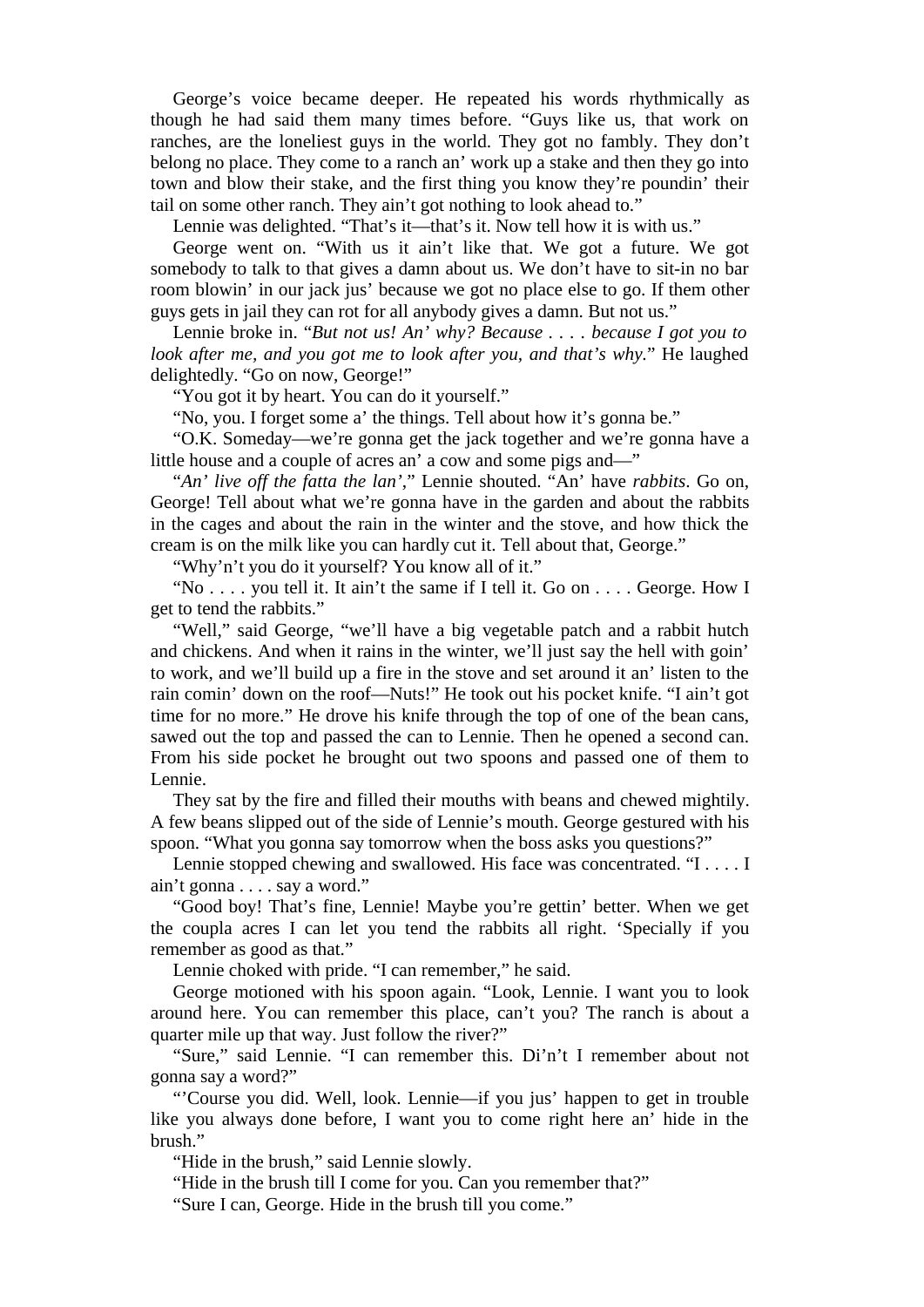"But you ain't gonna get in no trouble, because if you do, I won't let you tend the rabbits." He threw his empty bean can off into the brush.

"I won't get in no trouble, George. I ain't gonna say a word

"O.K. Bring your bindle over here by the fire. It's gonna be nice sleepin' here. Lookin' up, and the leaves. Don't build up no more fire. We'll let her die down."

They made their beds on the sand, and as the blaze dropped from the fire the sphere of light grew smaller; the curling branches disappeared and only a faint glimmer showed where the tree trunks were. From the darkness Lennie called, "George—you asleep?"

"No. Whatta you want?"

"Let's have different color rabbits, George."

"Sure we will," George said sleepily. "Red and blue and green rabbits, Lennie. Millions of 'em."

"Furry ones, George, like I seen in the fair in Sacramento."

"Sure, furry ones."

"'Cause I can jus' as well go away, George, an' live in a cave."

"You can jus' as well go to hell," said George. "Shut up now."

The red light dimmed on the coals. Up the hill from the river a coyote yammered, and a dog answered from the other side of the stream.

The sycamore leaves whispered in a little night breeze.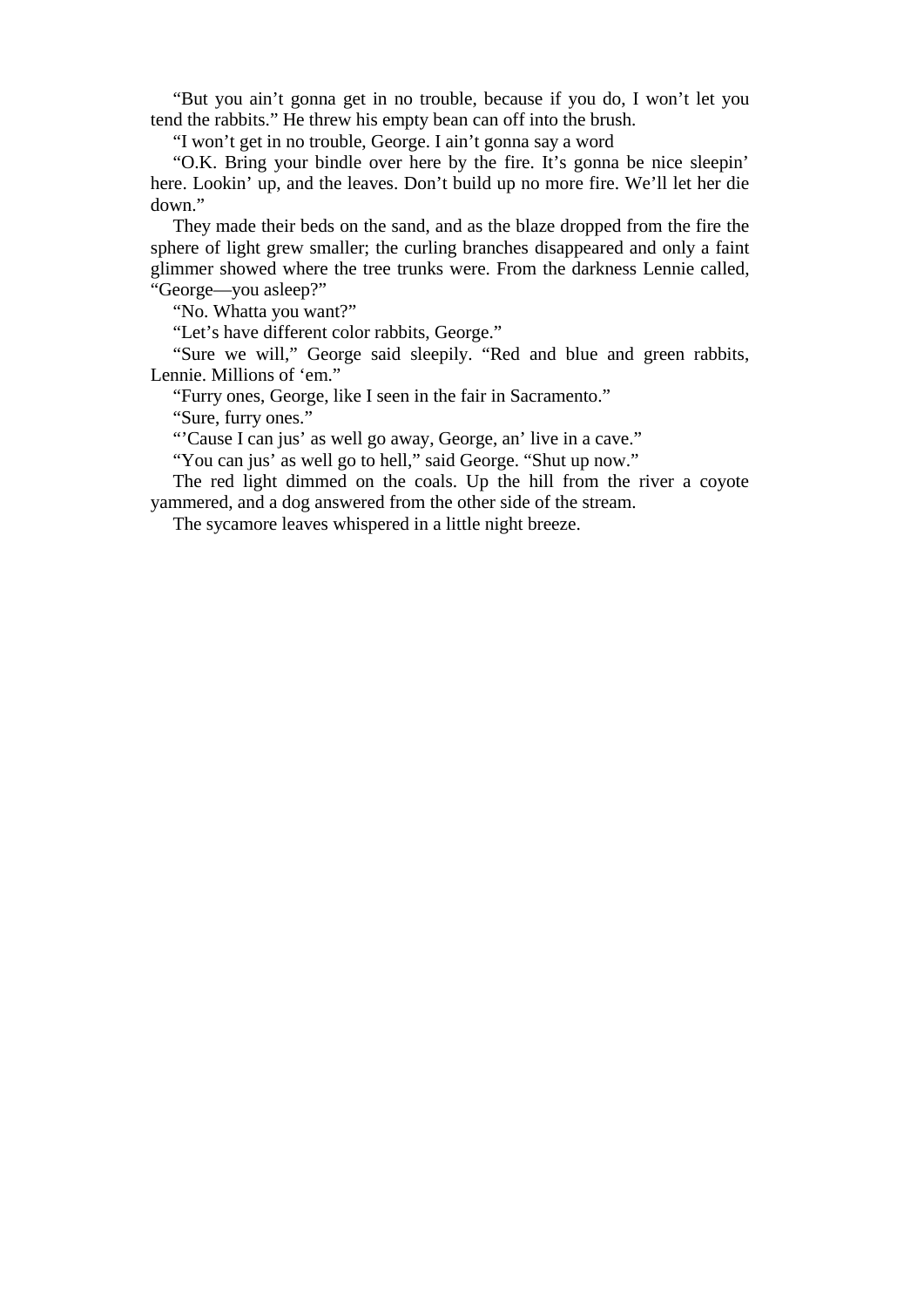

he bunk house was a long, rectangular building. Inside, the walls were whitewashed and the floor unpainted. In three walls there were small, square windows, and in the fourth, a solid door with a wooden latch. Against the walls were eight bunks, five of them made up with blankets and the other three showing their burlap ticking. Over each bunk there was nailed an apple box with the opening forward so that it made two shelves for the personal belongings of the occupant of the bunk. And these shelves were loaded with little articles, soap and talcum powder, razors and those Western magazines ranch men love to read and scoff at and secretly believe. And there were medicines on the shelves, and little vials, combs; and from nails on the box sides, a few neckties. Near one wall there was a black cast-iron stove, its stovepipe going straight up through the ceiling. In the middle of the room stood a big square table littered with playing cards, and around it were grouped boxes for the players to sit on.

At about ten o'clock in the morning the sun threw a bright dust-laden bar through one of the side windows, and in and out of the beam flies shot like rushing stars.

The wooden latch raised. The door opened and a tall, stoop-shouldered old man came in. He was dressed in blue jeans and he carried a big push-broom in his left hand. Behind him came George, and behind George, Lennie.

"The boss was expectin' you last night," the old man said. "He was sore as hell when you wasn't here to go out this morning." He pointed with his right arm, and out of the sleeve came a round stick-like wrist, but no hand. "You can have them two beds there," he said, indicating two bunks near the stove.

George stepped over and threw his blankets down on the burlap sack of straw that was a mattress. He looked into his box shelf and then picked a small yellow can from it. "Say. What the hell's this?"

"I don't know," said the old man.

"Says 'positively kills lice, roaches and other scourges.' What the hell kind of bed you giving us, anyways. We don't want no pants rabbits."

The old swamper shifted his broom and held it between his elbow and his side while he held out his hand for the can. He studied the label carefully. "Tell you what—" he said finally, "last guy that had this bed was a blacksmith—hell of a nice fella and as clean a guy as you want to meet. Used to wash his hands even *after* he ate."

"Then how come he got graybacks?" George was working up a slow anger. Lennie put his bindle on the neighboring bunk and sat down. He watched George with open mouth.

"Tell you what," said the old swamper. "This here blacksmith—name of Whitey—was the kind of guy that would put that stuff around even if there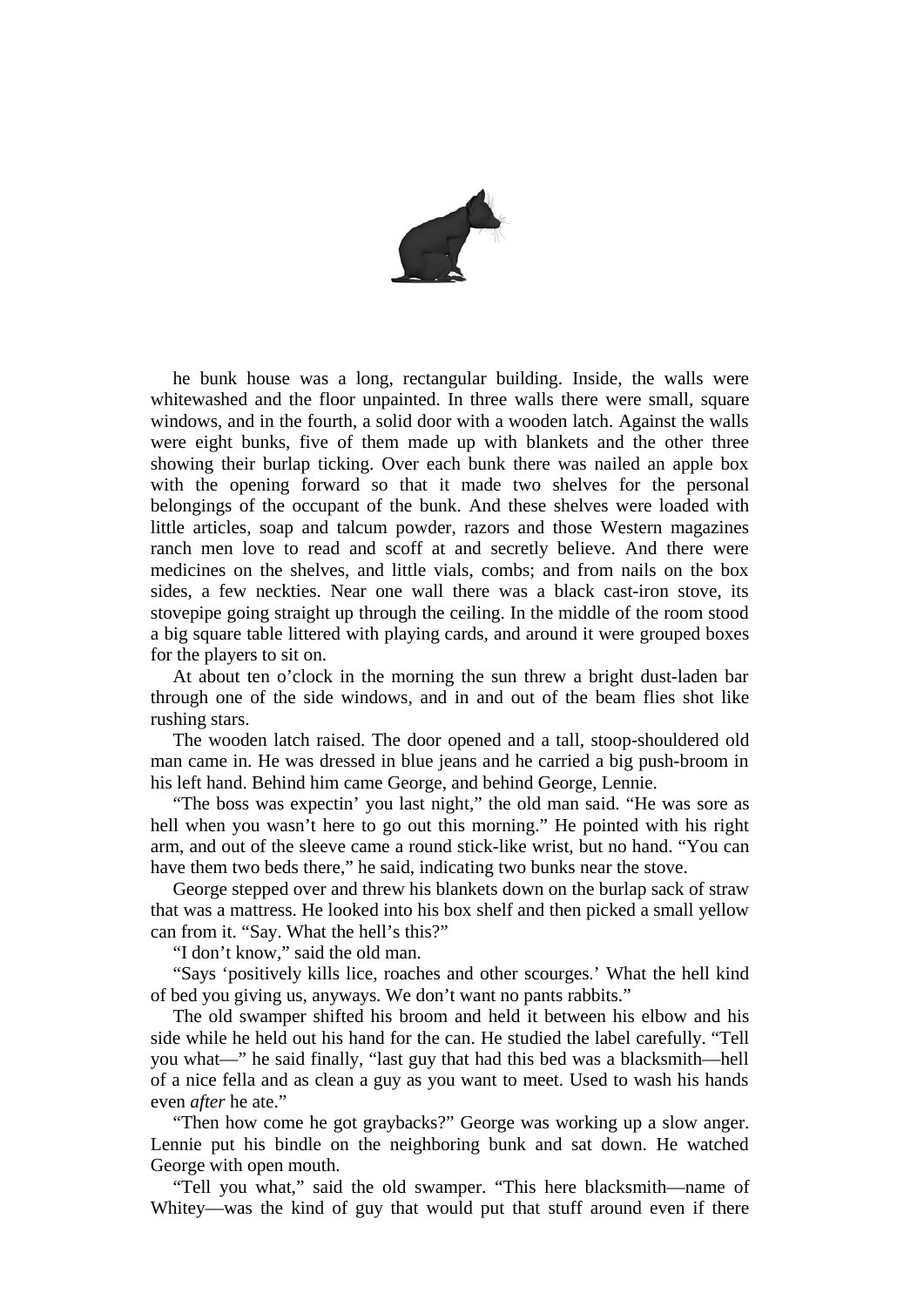wasn't no bugs—just to make sure, see? Tell you what he used to do—At meals he'd peel his boil' potatoes, an' he'd take out ever' little spot, no matter what kind, before he'd eat it. And if there was a red splotch on an egg, he'd scrape it off. Finally quit about the food. That's the kinda guy he was—clean. Used ta dress up Sundays even when he wasn't going no place, put on a necktie even, and then set in the bunk house."

"I ain't so sure," said George skeptically. "What did you say he quit for?"

The old man put the yellow can in his pocket, and he rubbed his bristly white whiskers with his knuckles. "Why  $\dots$  he  $\dots$  just quit, the way a guy will. Says it was the food. Just wanted to move. Didn't give no other reason but the food. Just says 'gimme my time' one night, the way any guy would."

George lifted his tick and looked underneath it. He leaned over and inspected the sacking closely. Immediately Lennie got up and did the same with his bed. Finally George seemed satisfied. He unrolled his bindle and put things on the shelf, his razor and bar of soap, his comb and bottle of pills, his liniment and leather wristband. Then he made his bed up neatly with blankets. The old man said, "I guess the boss'll be out here in a minute. He was sure burned when you wasn't here this morning. Come right in when we was eatin' breakfast and says, 'Where the hell's them new men?' An' he give the stable buck hell, too."

George patted a wrinkle out of his bed, and sat down. "Give the stable buck hell?" he asked.

"Sure. Ya see the stable buck's a nigger."

"Nigger, huh?"

"Yeah. Nice fella too. Got a crooked back where a horse kicked him. The boss gives him hell when he's mad. But the stable buck don't give a damn about that. He reads a lot. Got books in his room."

"What kind of a guy is the boss?" George asked.

"Well, he's a pretty nice fella. Gets pretty mad sometimes, but he's pretty nice. Tell ya what—know what he done Christmas? Brang a gallon of whisky right in here and says, 'Drink hearty, boys. Christmas comes but once a year.'"

"The hell he did! Whole gallon?"

"Yes sir. Jesus, we had fun. They let the nigger come in that night. Little skinner name of Smitty took after the nigger. Done pretty good, too. The guys wouldn't let him use his feet, so the nigger got him. If he coulda used his feet, Smitty says he woulda killed the nigger. The guys said on account of the nigger's got a crooked back, Smitty can't use his feet." He paused in relish of the memory. "After that the guys went into Soledad and raised hell. I didn't go in there. I ain't got the poop no more."

Lennie was just finishing making his bed. The wooden latch raised again and the door opened. A little stocky man stood in the open doorway. He wore blue jean trousers, a flannel shirt, a black, unbuttoned vest and a black coat. His thumbs were stuck in his belt, on each side of a square steel buckle. On his head was a soiled brown Stetson hat, and he wore high-heeled boots and spurs to prove he was not a laboring man.

The old swamper looked quickly at him, and then shuffled to the door rubbing his whiskers with his knuckles as he went. "Them guys just come," he said, and shuffled past the boss and out the door.

The boss stepped into the room with the short, quick steps of a fat-legged man. "I wrote Murray and Ready I wanted two men this morning. You got your work slips?" George reached into his pocket and produced the slips and handed them to the boss. "It wasn't Murray and Ready's fault. Says right here on the slip that you was to be here for work this morning."

George looked down at his feet. "Bus driver give us a bum steer," he said.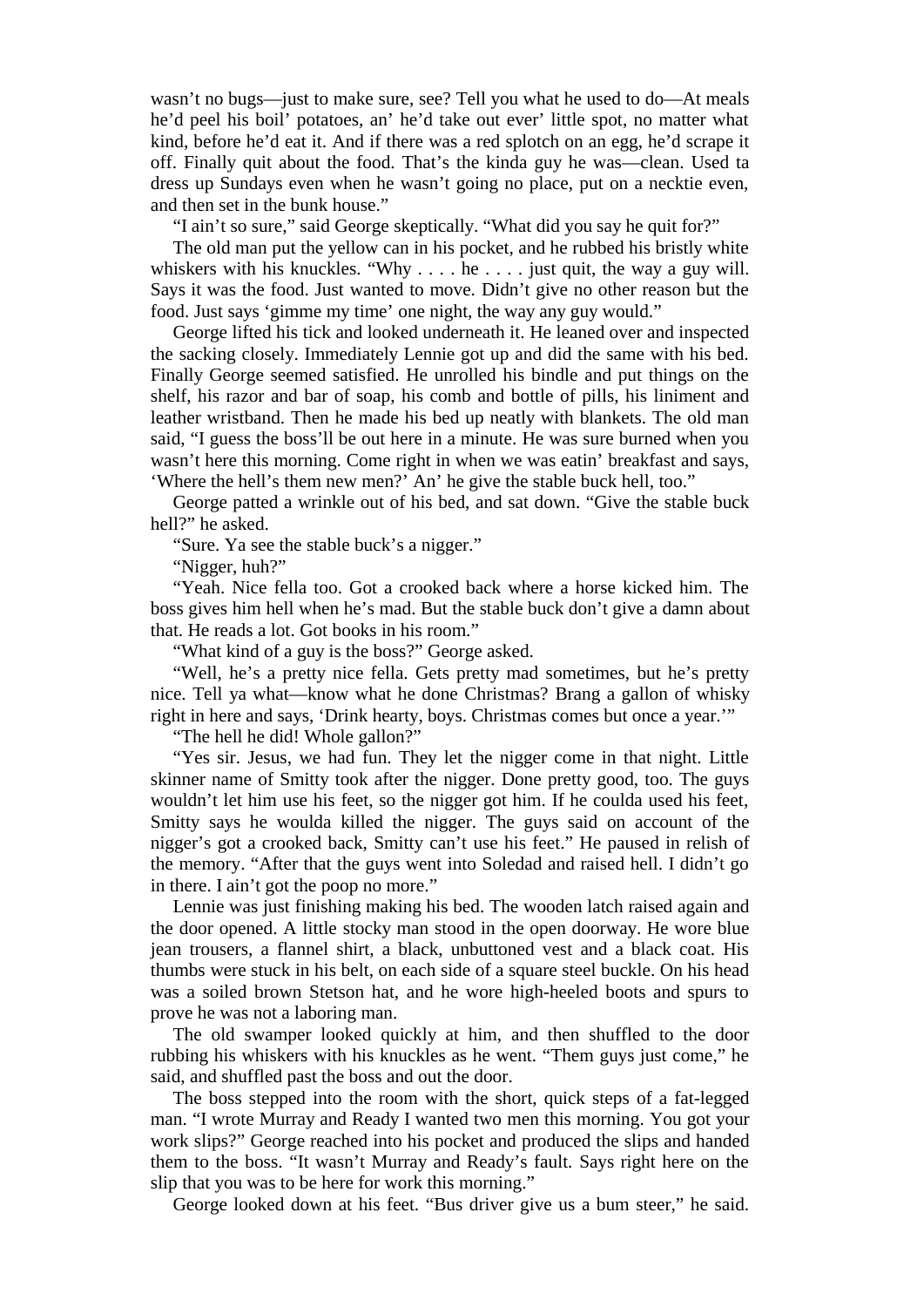"We hadda walk ten miles. Says we was here when we wasn't. We couldn't get no rides in the morning."

The boss squinted his eyes. "Well, I had to send out the grain teams short two buckers. Won't do any good to go out now till after dinner." He pulled his time book out of his pocket and opened it where a pencil was stuck between the leaves. George scowled meaningfully at Lennie, and Lennie nodded to show that he understood. The boss licked his pencil. "What's your name?"

"George Milton."

"And what's yours?"

George said, "His name's Lennie Small."

The names were entered in the book. "Le's see, this is the twentieth, noon the twentieth." He closed the book. "Where you boys been working?"

"Up around Weed," said George.

"You, too?" to Lennie.

"Yeah, him too," said George.

The boss pointed a playful finger at Lennie. "He ain't much of a talker, is he?"

"No, he ain't, but he's sure a hell of a good worker. Strong as a bull."

Lennie smiled to himself. "Strong as a bull," he repeated.

George scowled at him, and Lennie dropped his head in shame at having forgotten.

The boss said suddenly, "Listen, Small!" Lennie raised his head. "What can you do?"

In a panic, Lennie looked at George for help. "He can do anything you tell him," said George. "He's a good skinner. He can rassel grain bags, drive a cultivator. He can do anything. Just give him a try."

The boss turned on George. "Then why don't you let him answer? What you trying to put over?"

George broke in loudly, "Oh! I ain't saying he's bright. He ain't. But I say he's a God damn good worker. He can put up a four hundred pound bale."

The boss deliberately put the little book in his pocket. He hooked his thumbs in his belt and squinted one eye nearly closed. "Say—what you sellin'?"

"Huh?"

"I said what stake you got in this guy? You takin' his pay away from him?"

"No, 'course I ain't. Why ya think I'm sellin' him out?"

"Well, I never seen one guy take so much trouble for another guy. I just like to know what your interest is."

George said, "He's my . . . . cousin. I told his old lady I'd take care of him. He got kicked in the head by a horse when he was a kid. He's awright. Just ain't bright. But he can do anything you tell him."

The boss turned half away. "Well, God knows he don't need any brains to buck barley bags. But don't you try to put nothing over, Milton. I got my eye on you. Why'd you quit in Weed?"

"Job was done," said George promptly.

"What kinda job?"

"We . . . . we was diggin' a cesspool."

"All right. But don't try to put nothing over, 'cause you can't get away with nothing. I seen wise guys before. Go on out with the grain teams after dinner. They're pickin' up barley at the threshing machine. Go out with Slim's team."

"Slim?"

"Yeah. Big tall skinner. You'll see him at dinner." He turned abruptly and went to the door, but before he went out he turned and looked for a long moment at the two men.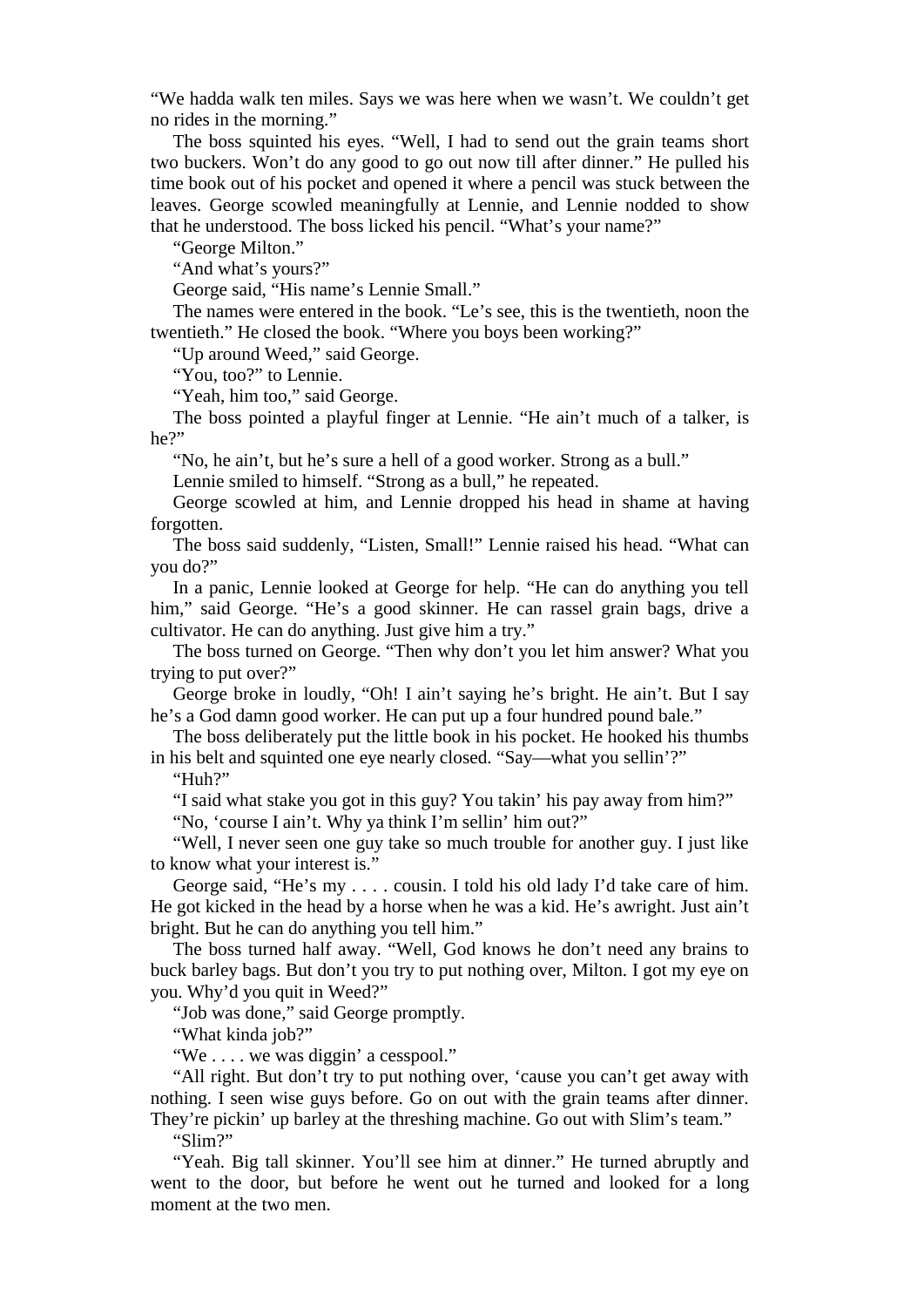When the sound of his footsteps had died away, George turned on Lennie. "So you wasn't gonna say a word. You was gonna leave your big flapper shut and leave me do the talkin'. Damn near lost us the job."

Lennie stared hopelessly at his hands. "I forgot, George."

"Yeah, you forgot. You always forget, an' I got to talk you out of it." He sat down heavily on the bunk. "Now he's got his eye on us. Now we got to be careful and not make no slips. You keep your big flapper shut after this." He fell morosely silent.

"George."

"What you want now?"

"I wasn't kicked in the head with no horse, was I, George?"

"Be a damn good thing if you was," George said viciously. "Save ever'body a hell of a lot of trouble."

"You said I was your cousin, George."

"Well, that was a lie. An' I'm damn glad it was. If I was a relative of yours I'd shoot myself." He stopped suddenly, stepped to the open front door and peered out. "Say, what the hell you doin' listenin'?"

The old man came slowly into the room. He had his broom in his hand. And at his heels there walked a dragfooted sheepdog, gray of muzzle, and with pale, blind old eyes. The dog struggled lamely to the side of the room and lay down, grunting softly to himself and licking his grizzled, moth-eaten coat. The swamper watched him until he was settled. "I wasn't listenin'. I was jus' standin' in the shade a minute scratchin' my dog. I jus' now finished swampin' out the wash house."

"You was pokin' your big ears into our business," George said. "I don't like nobody to get nosey."

The old man looked uneasily from George to Lennie, and then back. "I jus' come there," he said. "I didn't hear nothing you guys was sayin'. I ain't interested in nothing you was sayin'. A guy on a ranch don't never listen nor he don't ast no questions."

"Damn right he don't," said George, slightly mollified, "not if he wants to stay workin' long." But he was reassured by the swamper's defense. "Come on in and set down a minute," he said. "That's a hell of an old dog."

"Yeah. I had 'im ever since he was a pup. God, he was a good sheepdog when he was younger." He stood his broom against the wall and he rubbed his white bristled cheek with his knuckles. "How'd you like the boss?" he asked.

"Pretty good. Seemed awright."

"He's a nice fella," the swamper agreed. "You got to take him right."

At that moment a young man came into the bunk house; a thin young man with a brown face, with brown eyes and a head of tightly curled hair. He wore a work glove on his left hand, and, like the boss, he wore high-heeled boots. "Seen my old man?" he asked.

The swamper said, "He was here jus' a minute ago, Curley. Went over to the cook house, I think."

"I'll try to catch him," said Curley. His eyes passed over the new men and he stopped. He glanced coldly at George and then at Lennie. His arms gradually bent at the elbows and his hands closed into fists. He stiffened and went into a slight crouch. His glance was at once calculating and pugnacious. Lennie squirmed under the look and shifted his feet nervously. Curley stepped gingerly close to him. "You the new guys the old man was waitin' for?"

"We just come in," said George.

"Let the big guy talk."

Lennie twisted with embarrassment.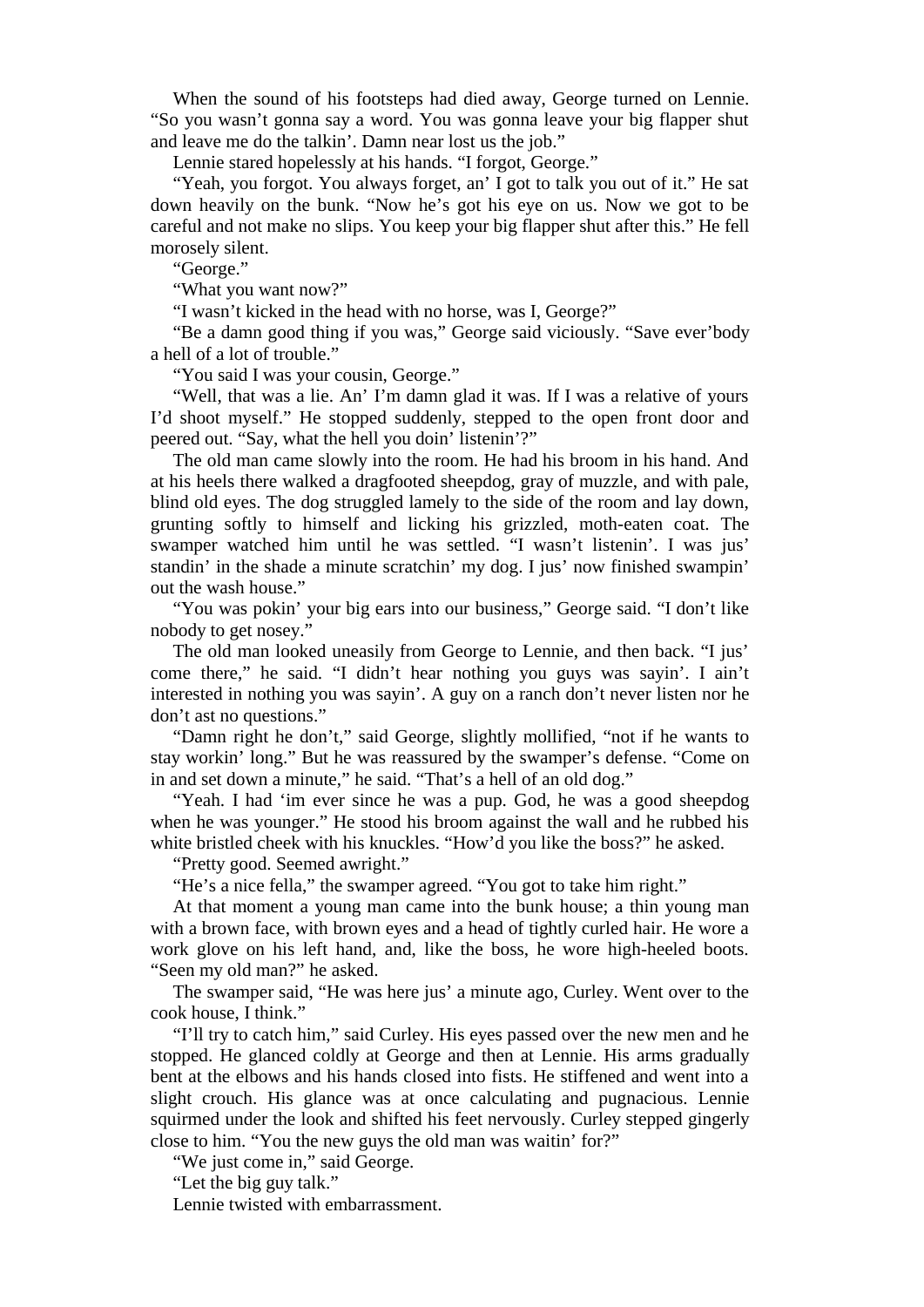George said, "S'pose he don't want to talk?"

Curley lashed his body around. "By Christ, he's gotta talk when he's spoke to. What the hell are you gettin' into it for?"

"We travel together," said George coldly.

"Oh, so it's that way."

George was tense, and motionless. "Yeah, it's that way."

Lennie was looking helplessly to George for instruction.

"An' you won't let the big guy talk, is that it?"

"He can talk if he wants to tell you anything." He nodded slightly to Lennie. "We jus' come in," said Lennie softly.

Curley stared levelly at him. "Well, nex' time you answer when you're spoke to." He turned toward the door and walked out, and his elbows were still bent out a little.

George watched him go, and then he turned back to the swamper. "Say, what the hell's he got on his shoulder? Lennie didn't do nothing to him."

The old man looked cautiously at the door to make sure no one was listening. "That's the boss's son," he said quietly. "Curley's pretty handy. He done quite a bit in the ring. He's a lightweight, and he's handy."

"Well, let him be handy," said George. "He don't have to take after Lennie. Lennie didn't do nothing to him. What's he got against Lennie?"

The swamper considered . . . . "Well . . . . tell you what. Curley's like alot of little guys. He hates big guys. He's alla time picking scraps with big guys. Kind of like he's mad at 'em because he ain't a big guy. You seen little guys like that, ain't you? Always scrappy?"

"Sure," said George. "I seen plenty tough little guys. But this Curley better not make no mistakes about Lennie. Lennie ain't handy, but this Curley punk is gonna get hurt if he messes around with Lennie."

"Well, Curley's pretty handy," the swamper said skeptically. "Never did seem right to me. S'pose Curley jumps a big guy an' licks him. Ever'body says what a game guy Curley is. And s'pose he does the same thing and gets licked. Then ever'body says the big guy oughtta pick somebody his own size, and maybe they gang up on the big guy. Never did seem right to me. Seems like Curley ain't givin' nobody a chance."

George was watching the door. He said ominously, "Well, he better watch out for Lennie. Lennie ain't no fighter, but Lennie's strong and quick and Lennie don't know no rules." He walked to the square table and sat down on one of the boxes. He gathered some of the cards together and shuffled them.

The old man sat down on another box. "Don't tell Curley I said none of this. He'd slough me. He just don't give a damn. Won't ever get canned 'cause his old man's the boss."

George cut the cards and began turning them over, looking at each one and throwing it down on a pile. He said, "This guy Curley sounds like a son-of-abitch to me. I don't like mean little guys."

"Seems to me like he's worse lately," said the swamper. "He got married a couple of weeks ago. Wife lives over in the boss's house. Seems like Curley is cockier'n ever since he got married."

George grunted, "Maybe he's showin' off for his wife."

The swamper warmed to his gossip. "You seen that glove on his left hand?" "Yeah. I seen it."

"Well, that glove's fulla vaseline."

"Vaseline? What the hell for?"

"Well, I tell ya what—Curley says he's keepin' that hand soft for his wife." George studied the cards absorbedly. "That's a dirty thing to tell around," he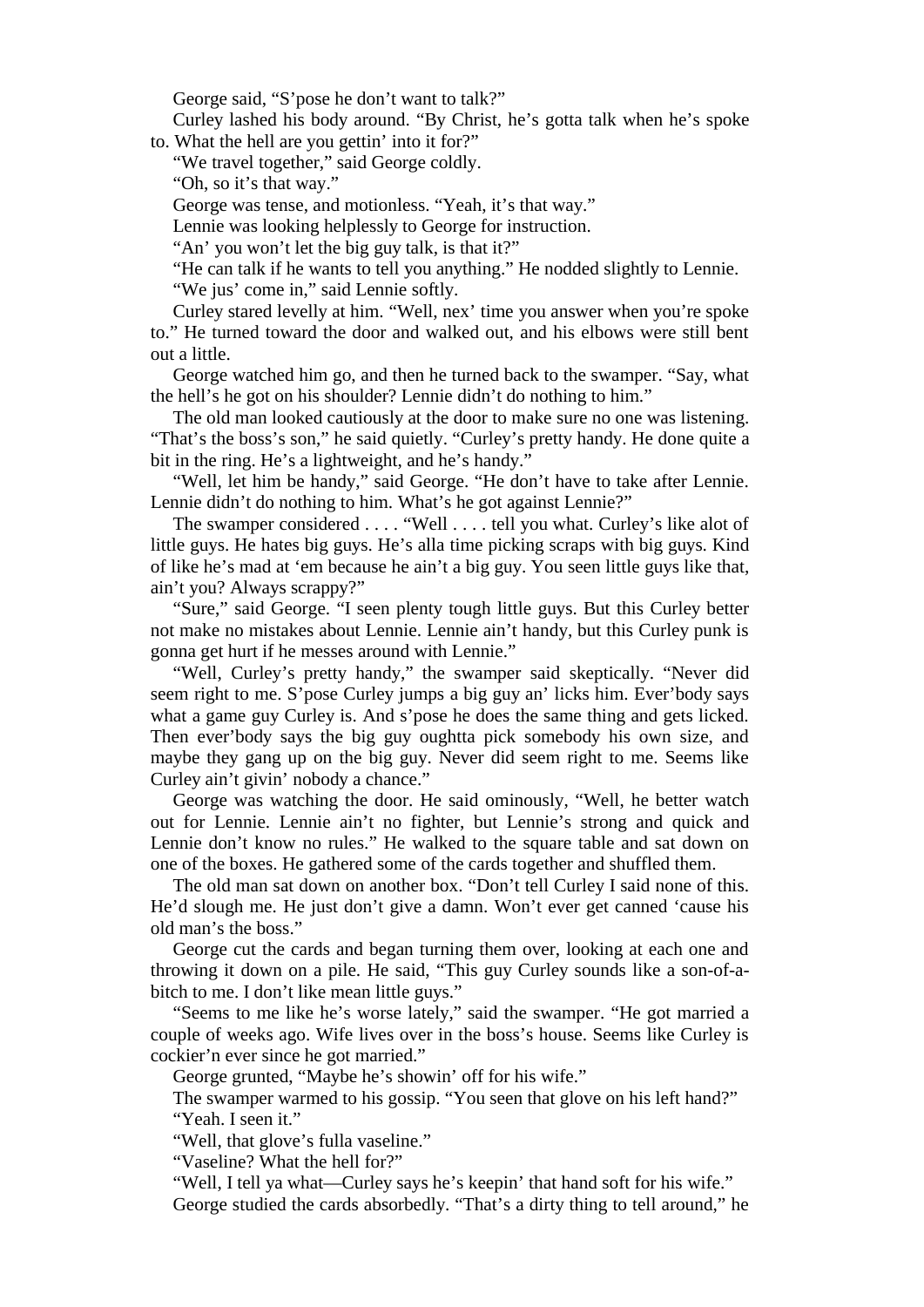said.

The old man was reassured. He had drawn a derogatory statement from George. He felt safe now, and he spoke more confidently. "Wait'll you see Curley's wife."

George cut the cards again and put out a solitaire lay, slowly and deliberately. "Purty?" he asked casually.

"Yeah. Purty . . . . but—"

George studied his cards. "But what?"

"Well—she got the eye."

"Yeah? Married two weeks and got the eye? Maybe that's why Curley's pants is full of ants."

"I seen her give Slim the eye. Slim's a jerkline skinner. Hell of a nice fella. Slim don't need to wear no high-heeled boots on a grain team. I seen her give Slim the eye. Curley never seen it. An' I seen her give Carlson the eye."

George pretended a lack of interest. "Looks like we was gonna have fun."

The swamper stood up from his box. "Know what I think?" George did not answer. "Well, I think Curley's married . . . . a tart."

"He ain't the first," said George. "There's plenty done that."

The old man moved toward the door, and his ancient dog lifted his head and peered about, and then got painfully to his feet to follow. "I gotta be settin' out the wash basins for the guys. The teams'll be in before long. You guys gonna buck barley?"

"Yeah."

"You won't tell Curley nothing I said?"

"Hell no."

"Well, you look her over, mister. You see if she ain't a tart." He stepped out the door into the brilliant sunshine.

George laid down his cards thoughtfully, turned his piles of three. He built four clubs on his ace pile. The sun square was on the floor now, and the flies whipped through it like sparks. A sound of jingling harness and the croak of heavy-laden axles sounded from outside. From the distance came a clear call. "Stable buck—ooh, sta-able buck!" And then, "Where the hell is that God damn nigger?"

George stared at his solitaire lay, and then he flounced the cards together and turned around to Lennie. Lennie was lying down on the bunk watching him.

"Look, Lennie! This here ain't no setup. I'm scared. You gonna have trouble with that Curley guy. I seen that kind before. He was kinda feelin' you out. He figures he's got you scared and he's gonna take a sock at you the first chance he gets."

Lennie's eyes were frightened. "I don't want no trouble," he said plaintively. "Don't let him sock me, George."

George got up and went over to Lennie's bunk and sat down on it. "I hate that kinda bastard," he said. "I seen plenty of 'em. Like the old guy says, Curley don't take no chances. He always wins." He thought for a moment. "If he tangles with you, Lennie, we're gonna get the can. Don't make no mistake about that. He's the boss's son. Look, Lennie. You try to keep away from him, will you? Don't never speak to him. If he comes in here you move clear to the other side of the room. Will you do that, Lennie?"

"I don't want no trouble," Lennie mourned. "I never done nothing to him."

"Well, that won't do you no good if Curley wants to plug himself up for a fighter. Just don't have nothing to do with him. Will you remember?"

"Sure, George. I ain't gonna say a word."

The sound of the approaching grain teams was louder, thud of big hooves on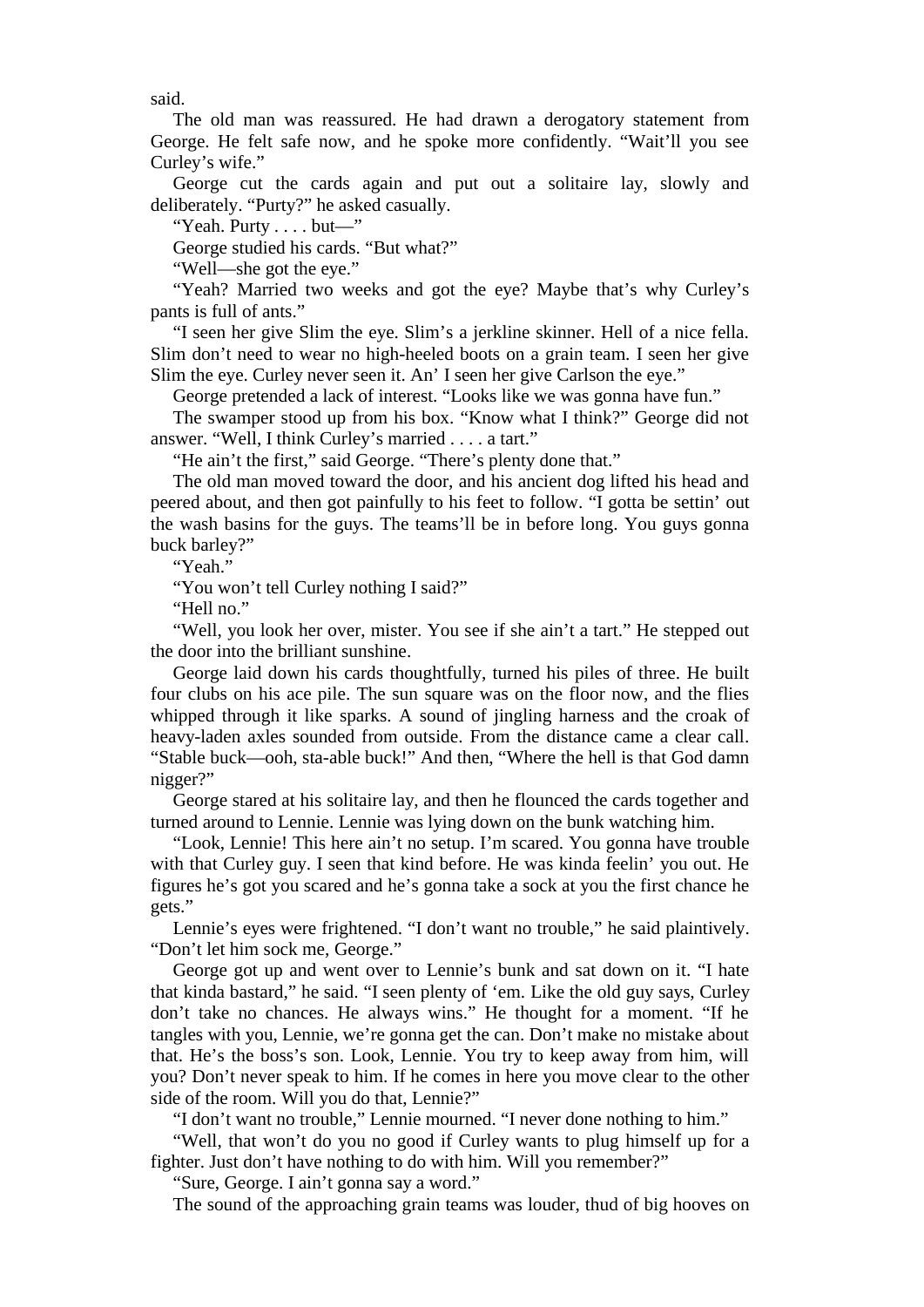hard ground, drag of brakes and the jingle of trace chains. Men were calling back and forth from the teams. George, sitting on the bunk beside Lennie, frowned as he thought. Lennie asked timidly, "You ain't mad, George?"

"I ain't mad at you. I'm mad at this here Curley bastard. I hoped we was gonna get a little stake together—maybe a hundred dollars." His tone grew decisive. "You keep away from Curley, Lennie."

"Sure I will, George. I won't say a word."

"Don't let him pull you in—but—if the son-of-a-bitch socks you—let 'im have it."

"Let 'im have what, George?"

"Never mind, never mind. I'll tell you when. I hate that kind of a guy. Look, Lennie, if you get in any kind of trouble, you remember what I told you to do?"

Lennie raised up on his elbow. His face contorted with thought. Then his eyes moved sadly to George's face. "If I get in any trouble, you ain't gonna let me tend the rabbits."

"That's not what I meant. You remember where we slep' last night? Down by the river?"

"Yeah. I remember. Oh, sure I remember! I go there an' hide in the brush."

"Hide till I come for you. Don't let nobody see you. Hide in the brush by the river. Say that over."

"Hide in the brush by the river, down in the brush by the river."

"If you get in trouble."

"If I get in trouble."

A brake screeched outside. A call came, "Stable—buck. Oh! Sta-able buck." George said, "Say it over to yourself, Lennie, so you won't forget it."

Both men glanced up, for the rectangle of sunshine in the doorway was cut off. A girl was standing there looking in. She had full, rouged lips and widespaced eyes, heavily made up. Her fingernails were red. Her hair hung in little rolled clusters, like sausages. She wore a cotton house dress and red mules, on the insteps of which were little bouquets of red ostrich feathers. "I'm lookin' for Curley," she said. Her voice had a nasal, brittle quality.

George looked away from her and then back. "He was in here a minute ago, but he went."

"Oh!" She put her hands behind her back and leaned against the door frame so that her body was thrown forward. "You're the new fellas that just come, ain't ya?"

"Yeah."

Lennie's eyes moved down over her body, and though she did not seem to be looking at Lennie she bridled a little. She looked at her fingernails. "Sometimes Curley's in here," she explained.

George said brusquely. "Well he ain't now."

"If he ain't, I guess I better look some place else," she said playfully.

Lennie watched her, fascinated. George said, "If I see him, I'll pass the word you was looking for him."

She smiled archly and twitched her body. "Nobody can't blame a person for lookin'," she said. There were footsteps behind her, going by. She turned her head. "Hi, Slim," she said.

Slim's voice came through the door. "Hi, Good-lookin'."

"I'm tryin' to find Curley, Slim."

"Well, you ain't tryin' very hard. I seen him goin' in your house."

She was suddenly apprehensive. "'Bye, boys," she called into the bunk house, and she hurried away.

George looked around at Lennie. "Jesus, what a tramp," he said. "So that's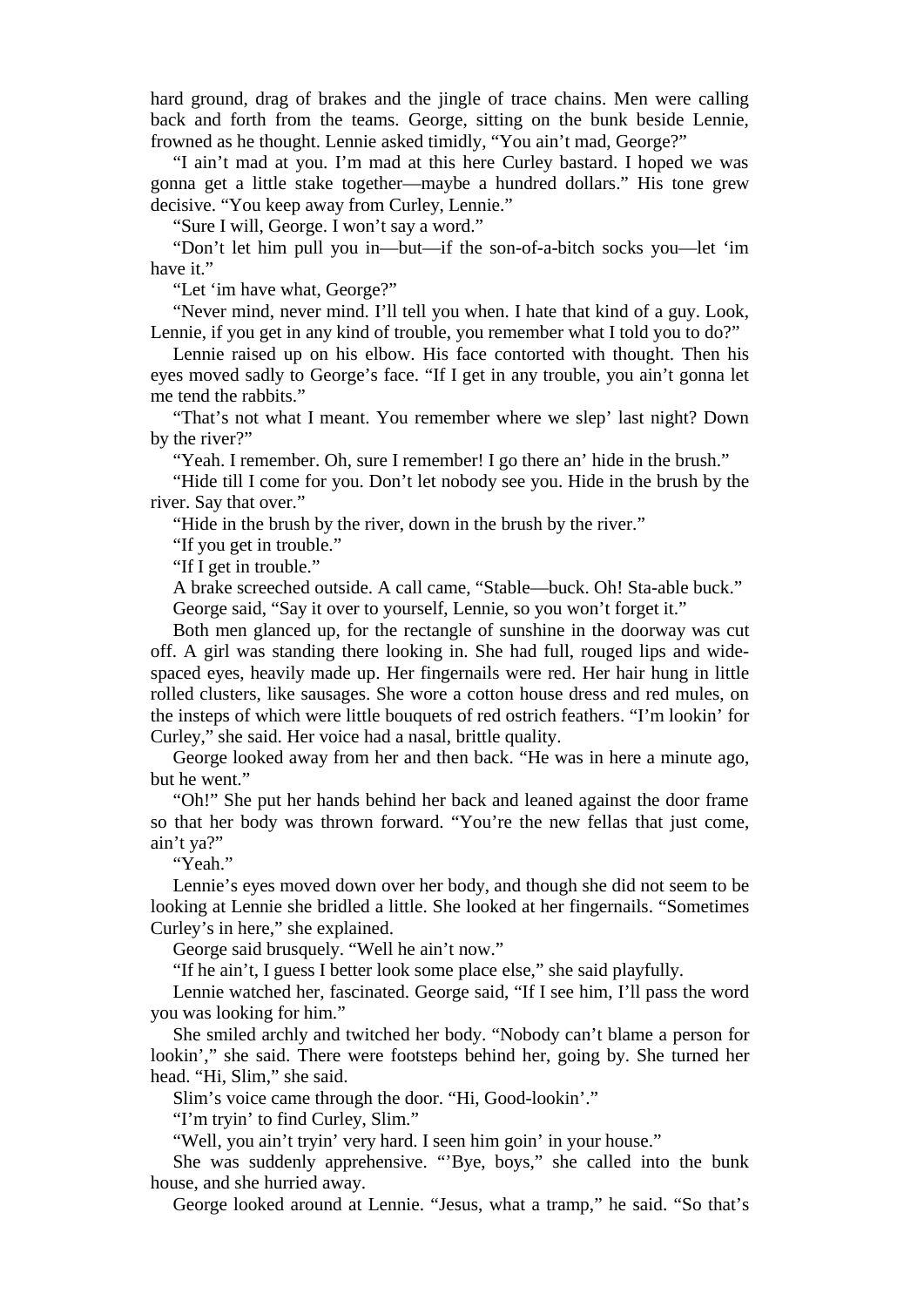what Curley picks for a wife."

"She's purty," said Lennie defensively.

"Yeah, and she's sure hidin' it. Curley got his work ahead of him. Bet she'd clear out for twenty bucks."

Lennie still stared at the doorway where she had been. "Gosh, she was purty." He smiled admiringly. George looked quickly down at him and then he took him by an ear and shook him.

"Listen to me, you crazy bastard," he said fiercely. "Don't you even take a look at that bitch. I don't care what she says and what she does. I seen 'em poison before, but I never seen no piece of jail bait worse than her. You leave her be."

Lennie tried to disengage his ear. "I never done nothing, George."

"No, you never. But when she was standin' in the doorway showin' her legs, you wasn't lookin' the other way, neither."

"I never meant no harm, George. Honest I never."

"Well, you keep away from her, cause she's a rattrap if I ever seen one. You let Curley take the rap. He let himself in for it. Glove fulla vaseline," George said disgustedly. "An' I bet he's eatin' raw eggs and writin' to the patent medicine houses."

Lennie cried out suddenly—"I don't like this place, George. This ain't no good place. I wanna get outa here."

"We gotta keep it till we get a stake. We can't help it, Lennie. We'll get out jus' as soon as we can. I don't like it no better than you do." He went back to the table and set out a new solitaire hand. "No, I don't like it," he said. "For two bits I'd shove out of here. If we can get jus' a few dollars in the poke we'll shove off and go up the American River and pan gold. We can make maybe a couple of dollars a day there, and we might hit a pocket."

Lennie leaned eagerly toward him. "Le's go, George. Le's get outa here. It's mean here."

"We gotta stay," George said shortly. "Shut up now. The guys'll becomin' in."

From the washroom nearby came the sound of running water and rattling basins. George studied the cards. "Maybe we oughtta wash up," he said. "But we ain't done nothing to get dirty."

A tall man stood in the doorway. He held a crushed Stetson hat under his arm while he combed his long, black, damp hair straight back. Like the others he wore blue jeans and a short denim jacket. When he had finished combing his hair he moved into the room, and he moved with a majesty achieved only by royalty and master craftsmen. He was a jerkline skinner, the prince of the ranch, capable of driving ten, sixteen, even twenty mules with a single line to the leaders. He was capable of killing a fly on the wheeler's butt with a bull whip without touching the mule. There was a gravity in his manner and a quiet so profound that all talk stopped when he spoke. His authority was so great that his word was taken on any subject, be it politics or love. This was Slim, the jerkline skinner. His hatchet face was ageless. He might have been thirty-five or fifty. His ear heard more than was said to him, and his slow speech had overtones not of thought, but of understanding beyond thought. His hands, large and lean, were as delicate in their action as those of a temple dancer.

He smoothed out his crushed hat, creased it in the middle and put it on. He looked kindly at the two in the bunk house. "It's brighter'n a bitch outside," he said gently. "Can't hardly see nothing in here. You the new guys?"

"Just come," said George.

"Gonna buck barley?"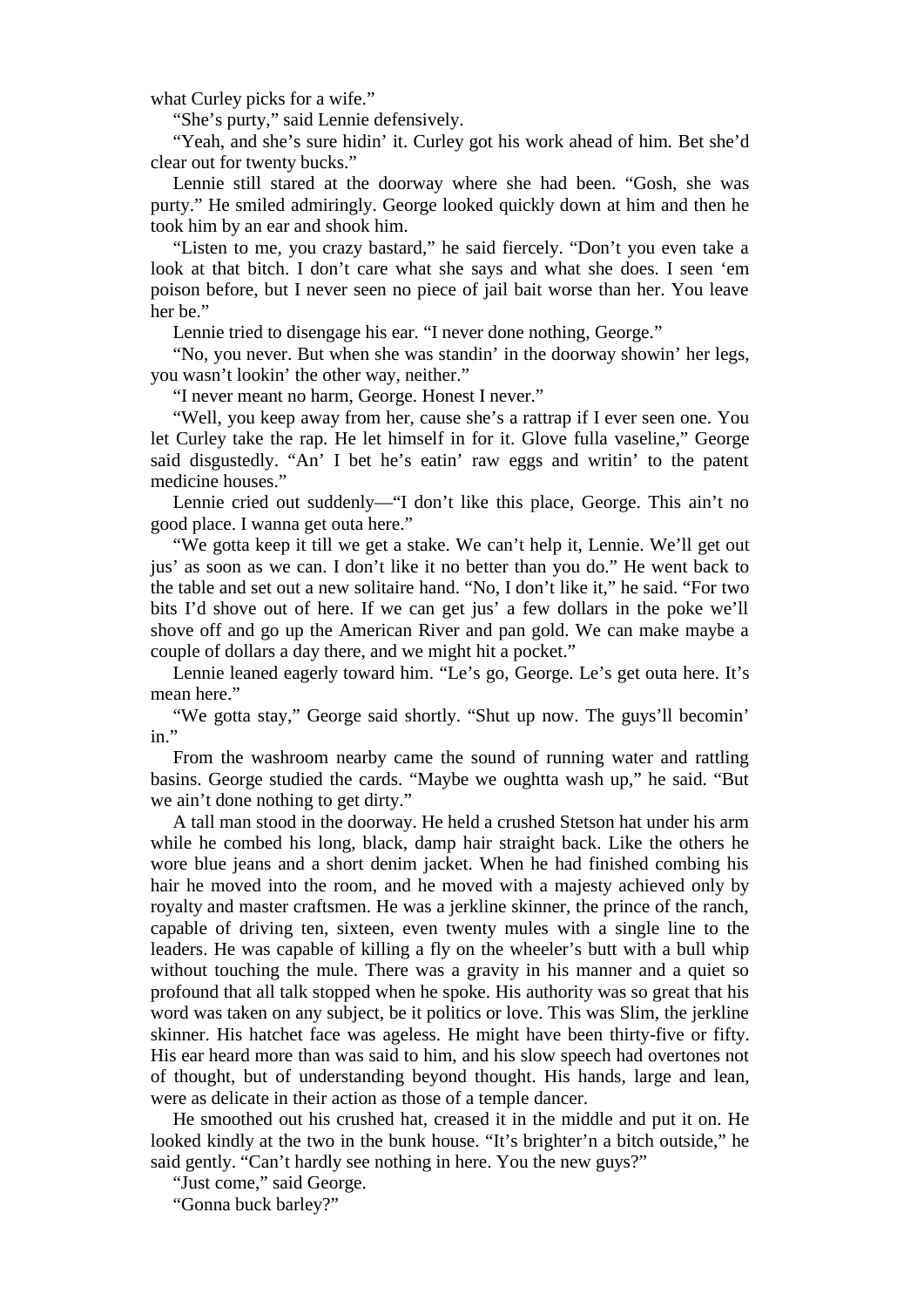"That's what the boss says."

Slim sat down on a box across the table from George. He studied the solitaire hand that was upside down to him. "Hope you get on my team," he said. His voice was very gentle. "I gotta pair of punks on my team that don't know a barley bag from a blue ball. You guys ever bucked any barley?"

"Hell, yes," said George. "I ain't nothing to scream about, but that big bastard there can put up more grain alone than most pairs can."

Lennie, who had been following the conversation back and forth with his eyes, smiled complacently at the compliment. Slim looked approvingly at George for having given the compliment. He leaned over the table and snapped the corner of a loose card. "You guys travel around together?" His tone was friendly. It invited confidence without demanding it.

"Sure," said George. "We kinda look after each other." He indicated Lennie with his thumb. "He ain't bright. Hell of a good worker, though. Hell of a nice fella, but he ain't bright. I've knew him for a long time."

Slim looked through George and beyond him. "Ain't many guys travel around together," he mused. "I don't know why. Maybe ever'body in the whole damn world is scared of each other."

"It's a lot nicer to go around with a guy you know," said George.

A powerful, big-stomached man came into the bunk house. His head still dripped water from the scrubbing and dousing. "Hi, Slim," he said, and then stopped and stared at George and Lennie.

"These guys jus' come," said Slim by way of introduction.

"Glad ta meet ya," the big man said. "My name's Carlson."

"I'm George Milton. This here's Lennie Small."

"Glad ta meet ya," Carlson said again. "He ain't very small." He chuckled softly at his joke. "Ain't small at all," he repeated. "Meant to ask you, Slim how's your bitch? I seen she wasn't under your wagon this morning."

"She slang her pups last night," said Slim. "Nine of 'em. I drowned four of 'em right off. She couldn't feed that many."

"Got five left, huh?"

"Yeah, five. I kept the biggest."

"What kinda dogs you think they're gonna be?"

"I dunno," said Slim. "Some kinda shepherds, I guess. That's the most kind I seen around here when she was in heat."

Carlson went on, "Got five pups, huh. Gonna keep all of 'em?"

"I dunno. Have to keep 'em a while so they can drink Lulu's milk."

Carlson said thoughtfully, "Well, looka here, Slim. I been thinkin'. That dog of Candy's is so God damn old he can't hardly walk. Stinks like hell, too. Ever' time he comes into the bunk house I can smell him for two, three days. Why'n't you get Candy to shoot his old dog and give him one of the pups to raise up? I can smell that dog a mile away. Got no teeth, damn near blind, can't eat. Candy feeds him milk. He can't chew nothing else."

George had been staring intently at Slim. Suddenly a triangle began to ring outside, slowly at first, and then faster and faster until the beat of it disappeared into one ringing sound. It stopped as suddenly as it had started.

"There she goes," said Carlson.

Outside, there was a burst of voices as a group of men went by.

Slim stood up slowly and with dignity. "You guys better come on while they's still something to eat. Won't be nothing left in a couple of minutes."

Carlson stepped back to let Slim precede him, and then the two of them went out the door.

Lennie was watching George excitedly. George rumpled his cards into a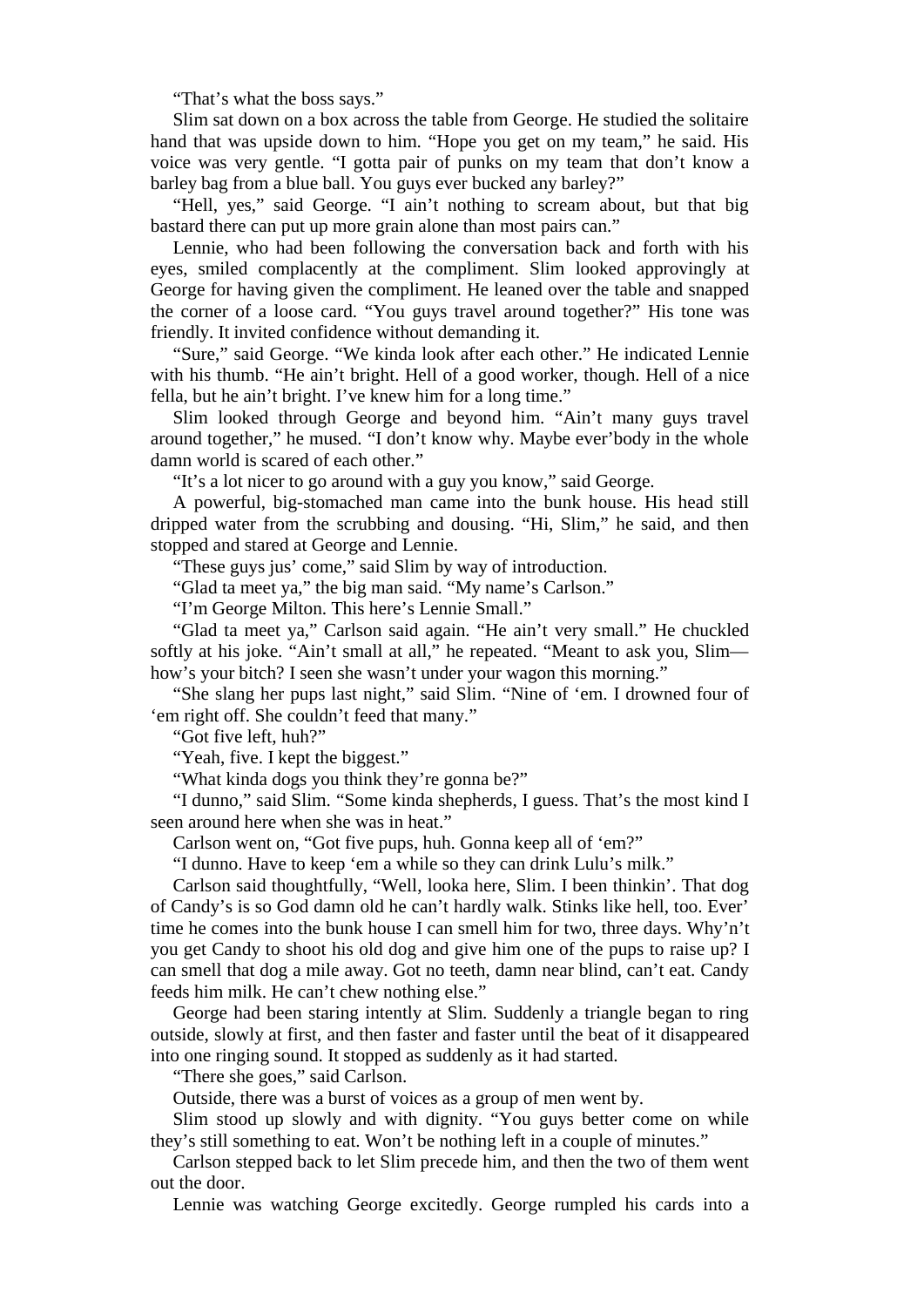messy pile. "Yeah!" George said, "I heard him, Lennie. I'll ask him."

"A brown and white one," Lennie cried excitedly.

"Come on. Le's get dinner. I don't know whether he got a brown and white one."

Lennie didn't move from his bunk. "You ask him right away, George, so he won't kill no more of 'em."

"Sure. Come on now, get up on your feet."

Lennie rolled off his bunk and stood up, and the two of them started for the door. Just as they reached it, Curley bounced in.

"You seen a girl around here?" he demanded angrily.

George said coldly. "'Bout half an hour ago maybe."

"Well what the hell was she doin'?"

George stood still, watching the angry little man. He said insultingly, "She said—she was lookin' for you."

Curley seemed really to see George for the first time. His eyes flashed over George, took in his height, measured his reach, looked at his trim middle. "Well, which way'd she go?" he demanded at last.

"I dunno," said George. "I didn' watch her go."

Curley scowled at him, and turning, hurried out the door.

George said, "Ya know, Lennie, I'm scared I'm gonna tangle with that bastard myself. I hate his guts. Jesus Christ! Come on. They won't be a damn thing left to eat."

They went out the door. The sunshine lay in a thin line under the window. From a distance there could be heard a rattle of dishes.

After a moment the ancient dog walked lamely in through the open door. He gazed about with mild, half-blind eyes. He sniffed, and then lay down and put his head between his paws. Curley popped into the doorway again and stood looking into the room. The dog raised his head, but when Curley jerked out, the grizzled head sank to the floor again.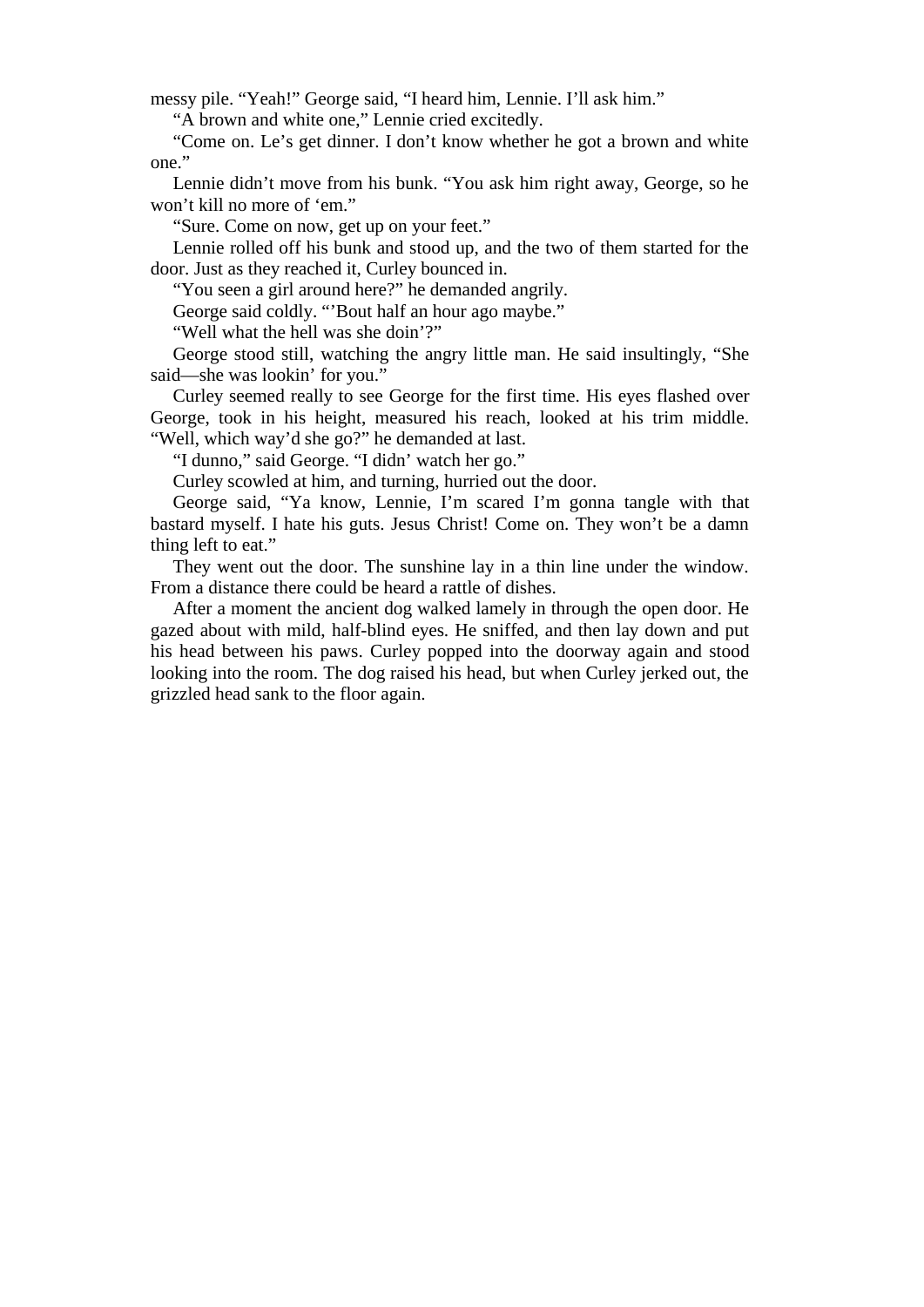

lthough there was evening brightness showing through the windows of the bunk house, inside it was dusk. Through the open door came the thuds and occasional clangs of a horseshoe game, and now and then the sound of voices raised in approval or derision.

Slim and George came into the darkening bunk house together. Slim reached up over the card table and turned on the tin-shaded electric light. Instantly the table was brilliant with light, and the cone of the shade threw its brightness straight downward, leaving the corners of the bunk house still in dusk. Slim sat down on a box and George took his place opposite.

"It wasn't nothing," said Slim. "I would of had to drowned most of 'em anyways. No need to thank me about that."

George said, "It wasn't much to you, maybe, but it was a hell of alot to him. Jesus Christ, I don't know how we're gonna get him to sleep in here. He'll want to sleep right out in the barn with 'em. We'll have trouble keepin' him from getting right in the box with them pups."

"It wasn't nothing," Slim repeated. "Say, you sure was right about him. Maybe he ain't bright, but I never seen such a worker. He damn near killed his partner buckin' barley. There ain't nobody can keep up with him. God awmighty, I never seen such a strong guy."

George spoke proudly. "Jus' tell Lennie what to do an' he'll do it if it don't take no figuring. He can't think of nothing to do himself, but he sure can take orders."

There was a clang of horseshoe on iron stake outside and a little cheer of voices.

Slim moved back slightly so the light was not on his face. "Funny how you an' him string along together." It was Slim's calm invitation to confidence.

"What's funny about it?" George demanded defensively.

"Oh, I dunno. Hardly none of the guys ever travel together. I hardly never seen two guys travel together. You know how the hands are, they just come in and get their bunk and work a month, and then they quit and go out alone. Never seem to give a damn about nobody. It jus' seems kinda funny a cuckoo like him and a smart little guy like you travelin' together."

"He ain't no cuckoo," said George. "He's dumb as hell, but he ain't crazy. An' I ain't so bright neither, or I wouldn't be buckin' barley for my fifty and found. If I was bright, if I was even a little bit smart, I'd have my own little place, an' I'd be bringin' in my own crops, 'stead of doin' all the work and not getting what comes up outa the ground." George fell silent. He wanted to talk. Slim neither encouraged nor discouraged him. He just sat back quiet and receptive.

"It ain't so funny, him an' me goin' aroun' together," George said at last.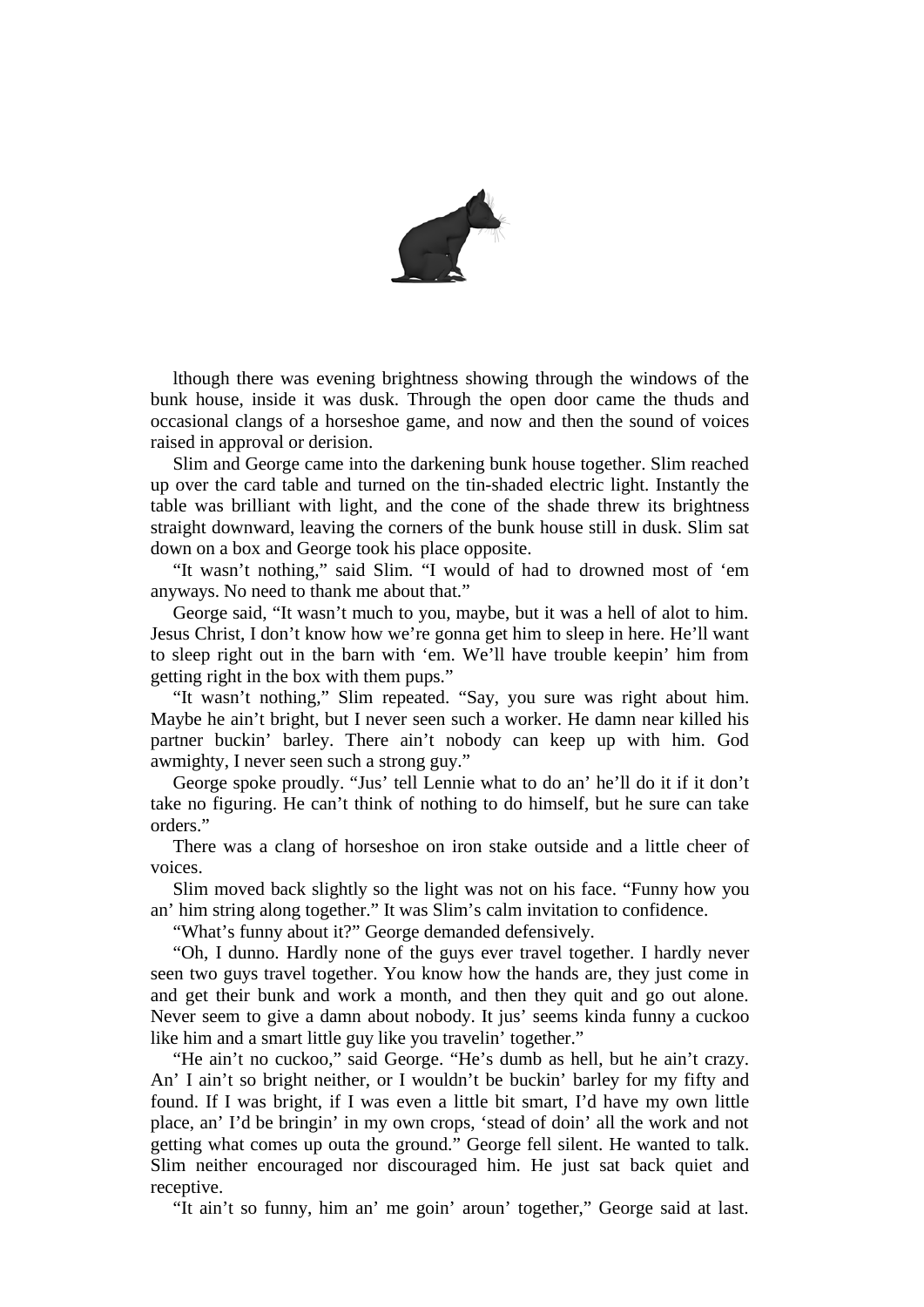"Him and me was both born in Auburn. I knowed his Aunt Clara. She took him when he was a baby and raised him up. When his Aunt Clara died, Lennie just come along with me out workin'. Got kinda used to each other after a little while."

"Umm," said Slim.

George looked over at Slim and saw the calm, Godlike eyes fastened on him. "Funny," said George. "I used to have a hell of a lot of fun with 'im. Used to play jokes on 'im 'cause he was too dumb to take care of 'imself. But he was too dumb even to know he had a joke played on him. I had fun. Made me seem God damn smart alongside of him. Why he'd do any damn thing I tol' him. If I tol' him to walk over a cliff, over he'd go. That wasn't so damn much fun after a while. He never got mad about it, neither. I've beat the hell outa him, and he coulda bust every bone in my body jus' with his han's, but he never lifted a finger against me." George's voice was taking on the tone of confession. "Tell you what made me stop that. One day a bunch of guys was standin' around up on the Sacramento River. I was feelin' pretty smart. I turns to Lennie and says, 'Jump in.' An' he jumps. Couldn't swim a stroke. He damn near drowned before we could get him. An' he was so damn nice to me for pullin' him out. Clean forgot I told him to jump in. Well, I ain't done nothing like that no more."

"He's a nice fella," said Slim. "Guy don't need no sense to be a nice fella. Seems to me sometimes it jus' works the other way around. Take a real smart guy and he ain't hardly ever a nice fella."

George stacked the scattered cards and began to lay out his solitaire hand. The shoes thudded on the ground outside. At the windows the light of the evening still made the window squares bright.

"I ain't got no people," George said. "I seen the guys that go around on the ranches alone. That ain't no good. They don't have no fun. After a long time they get mean. They get wantin' to fight all the time."

"Yeah, they get mean," Slim agreed. "They get so they don't want to talk to nobody."

"'Course Lennie's a God damn nuisance most of the time," said George. "But you get used to goin' around with a guy an' you can't get rid of him."

"He ain't mean," said Slim. "I can see Lennie ain't a bit mean."

"'Course he ain't mean. But he gets in trouble alla time because he's so God damn dumb. Like what happened in Weed-" He stopped, stopped in the middle of turning over a card. He looked alarmed and peered over at Slim. "You wouldn't tell nobody?"

"What'd he do in Weed?" Slim asked calmly.

"You wouldn' tell? . . . . No, 'course you wouldn'."

"What'd he do in Weed?" Slim asked again.

"Well, he seen this girl in a red dress. Dumb bastard like he is, he wants to touch ever'thing he likes. Just wants to feel it. So he reaches out to feel this red dress an' the girl lets out a squawk, and that gets Lennie all mixed up, and he holds on 'cause that's the only thing he can think to do. Well, this girl squawks and squawks. I was jus' a little bit off, and I heard all the yellin', so I comes running, an' by that time Lennie's so scared all he can think to do is jus' hold on. I socked him over the head with a fence picket to make him let go. He was so scairt he couldn't let go of that dress. And he's so God damn strong, you know."

Slim's eyes were level and unwinking. He nodded very slowly. "So what happens?"

George carefully built his line of solitaire cards. "Well, that girl rabbits in an' tells the law she been raped. The guys in Weed start a party out to lynch Lennie.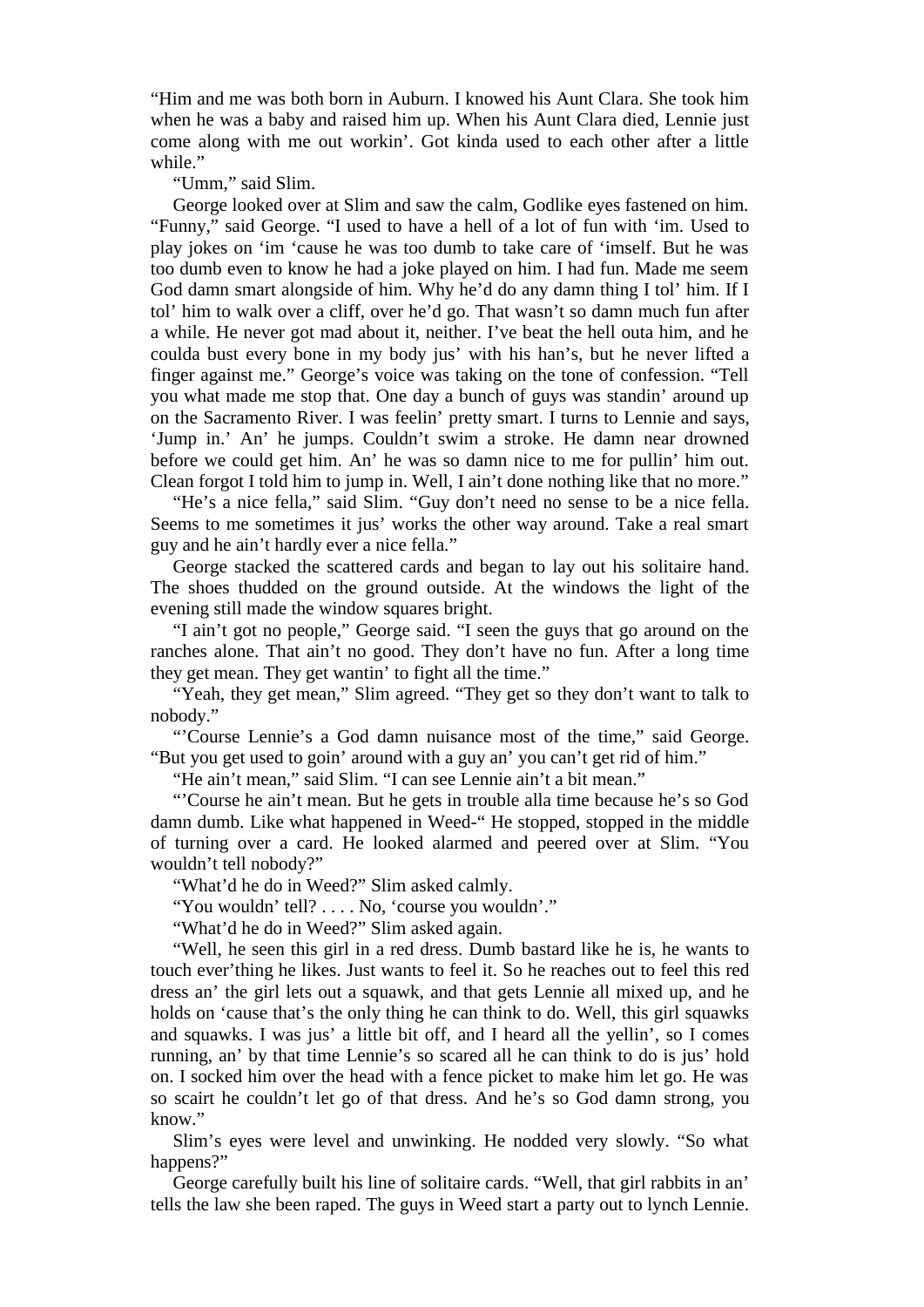So we sit in a irrigation ditch under water all the rest of that day. Got on'y our heads sticking outa water, an' up under the grass that sticks out from the side of the ditch. An' that night we scrammed outa there."

Slim sat in silence for a moment. "Didn't hurt the girl none, huh?" he asked finally.

"Hell, no. He just scared her. I'd be scared too if he grabbed me. But he never hurt her. He jus' wanted to touch that red dress, like he wants to pet them pups all the time."

"He ain't mean," said Slim. "I can tell a mean guy a mile off."

"'Course he ain't, and he'll do any damn thing I—"

Lennie came in through the door. He wore his blue denim coat over his shoulders like a cape, and he walked hunched way over.

"Hi, Lennie," said George. "How you like the pup now?"

Lennie said breathlessly, "He's brown an' white jus' like I wanted." He went directly to his bunk and lay down and turned his face to the wall and drew up his knees.

George put down his cards very deliberately. "Lennie," he said sharply.

Lennie twisted his neck and looked over his shoulder. "Huh? What you want, George?"

"I tol' you you couldn't bring that pup in here."

"What pup, George? I ain't got no pup."

George went quickly to him, grabbed him by the shoulder and rolled him over. He reached down and picked the tiny puppy from where Lennie had been concealing it against his stomach.

Lennie sat up quickly. "Give 'um to me, George."

George said, "You get right up an' take this pup back to the nest. He's gotta sleep with his mother. You want to kill him? Just born last night an' you take him out of the nest. You take him back or I'll tell Slim not to let you have him."

Lennie held out his hands pleadingly. "Give 'um to me, George. I'll take 'um back. I didn't mean no harm, George. Honest I didn't. I jus' wanted to pet 'um a little."

George handed the pup to him. "Awright. You get him back there quick, and don't you take him out no more. You'll kill him, the first thing you know." Lennie fairly scuttled out of the room.

Slim had not moved. His calm eyes followed Lennie out the door. "Jesus," he said. "He's jus' like a kid, ain't he?"

"Sure he's jes' like a kid. There ain't no more harm in him than a kid neither, except he's so strong. I bet he won't come in here to sleep tonight. He'd sleep right alongside that box in the barn. Well—let 'im. He ain't doin' no harm out there."

It was almost dark outside now. Old Candy, the swamper, came in and went to his bunk, and behind him struggled his old dog. "Hello, Slim. Hello, George. Didn't neither of you play horseshoes?"

"I don't like to play ever' night," said Slim.

Candy went on, "Either you guys got a slug of whisky? I gotta gut ache."

"I ain't," said Slim. "I'd drink it myself if I had, an' I ain't got a gut ache neither."

"Gotta bad gut ache," said Candy. "Them God damn turnips give it to me. I knowed they was going to before I ever eat 'em."

The thick-bodied Carlson came in out of the darkening yard. He walked to the other end of the bunk house and turned on the second shaded light. "Darker'n hell in here," he said. "Jesus, how that nigger can pitch shoes."

"He's plenty good," said Slim.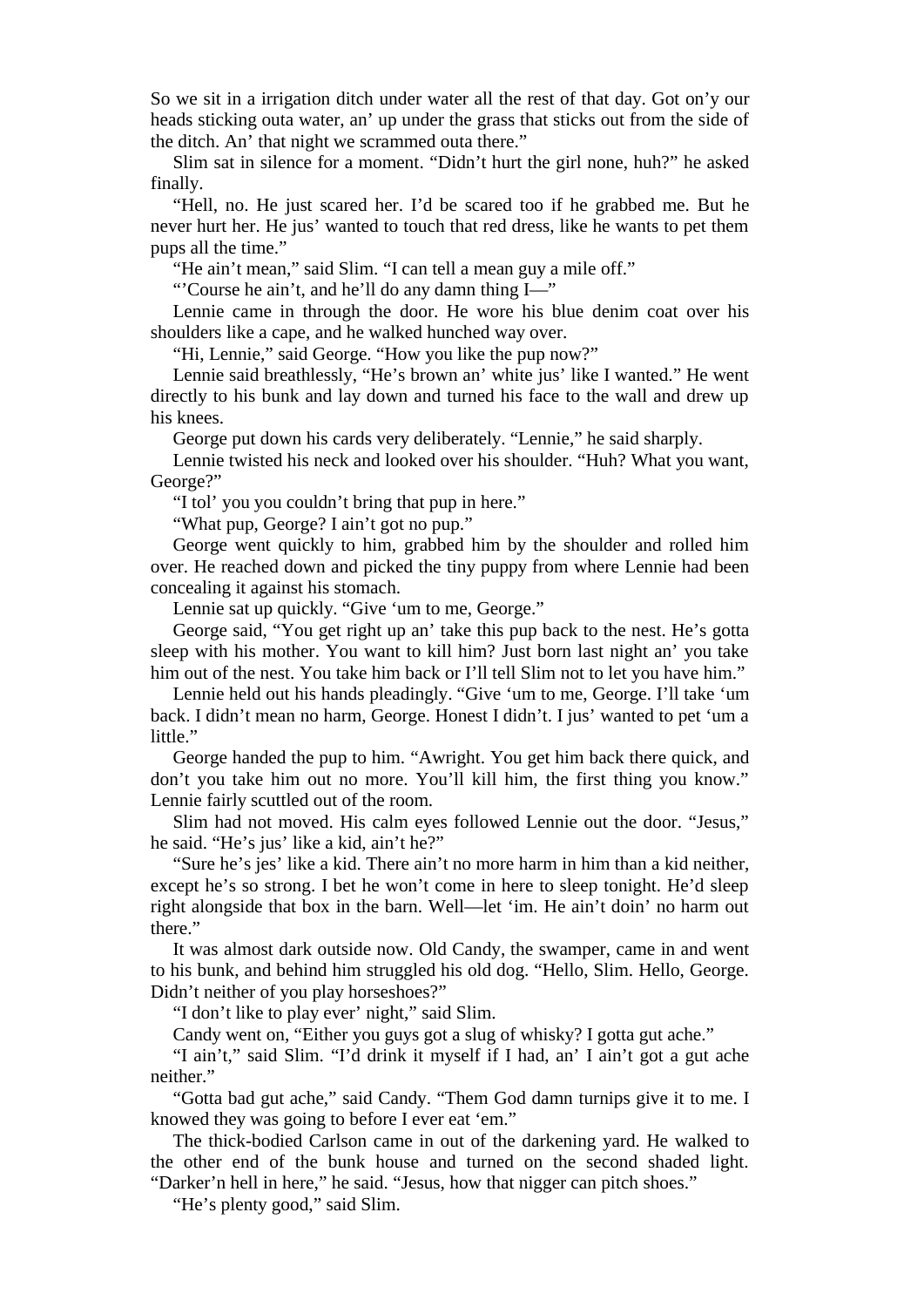"Damn right he is," said Carlson. "He don't give nobody else a chance to win —" He stopped and sniffed the air, and still sniffing, looked down at the old dog. "God awmighty, that dog stinks. Get him outa here, Candy! I don't know nothing that stinks as bad as an old dog. You gotta get him out."

Candy rolled to the edge of his bunk. He reached over and patted the ancient dog, and he apologized, "I been around him so much I never notice how he stinks."

"Well, I can't stand him in here," said Carlson. "That stink hangs around even after he's gone." He walked over with his heavy-legged stride and looked down at the dog. "Got no teeth," he said. "He's all stiff with rheumatism. He ain't no good to you, Candy. An' he ain't no good to himself. Why'n't you shoot him, Candy?"

The old man squirmed uncomfortably. "Well—hell! I had him so long. Had him since he was a pup. I herded sheep with him." He said proudly, "You wouldn't think it to look at him now, but he was the best damn sheep dog I ever seen."

George said, "I seen a guy in Weed that had an Airedale could herd sheep. Learned it from the other dogs."

Carlson was not to be put off. "Look, Candy. This ol' dog jus' suffers hisself all the time. If you was to take him out and shoot him right in the back of the head—" he leaned over and pointed, "—right there, why he'd never know what hit him."

Candy looked about unhappily. "No," he said softly. "No, I couldn't do that. I had 'im too long."

"He don't have no fun," Carlson insisted. "And he stinks to beat hell. Tell you what. I'll shoot him for you. Then it won't be you that does it."

Candy threw his legs off his bunk. He scratched the white stubble whiskers on his cheek nervously. "I'm so used to him," he said softly. "I had him from a pup."

"Well, you ain't bein' kind to him keepin' him alive," said Carlson. "Look, Slim's bitch got a litter right now. I bet Slim would give you one of them pups to raise up, wouldn't you, Slim?"

The skinner had been studying the old dog with his calm eyes. "Yeah," he said. "You can have a pup if you want to." He seemed to shake himself free for speech. "Carl's right, Candy. That dog ain't no good to himself. I wisht somebody'd shoot me if I get old an' a cripple."

Candy looked helplessly at him, for Slim's opinions were law. "Maybe it'd hurt him," he suggested. "I don't mind takin' care of him."

Carlson said, "The way I'd shoot him, he wouldn't feel nothing. I'd put the gun right there." He pointed with his toe. "Right back of the head. He wouldn't even quiver."

Candy looked for help from face to face. It was quite dark outside by now. A young laboring man came in. His sloping shoulders were bent forward and he walked heavily on his heels, as though he carried the invisible grain bag. He went to his bunk and put his hat on his shelf. Then he picked a pulp magazine from his shelf and brought it to the light over the table. "Did I show you this, Slim?" he asked.

"Show me what?"

The young man turned to the back of the magazine, put it down on the table and pointed with his finger. "Right there, read that." Slim bent over it. "Go on," said the young man. "Read it out loud."

"'Dear Editor,"' Slim read slowly. "'I read your mag for six years and I think it is the best on the market. I like stories by Peter Rand. I think he is a whing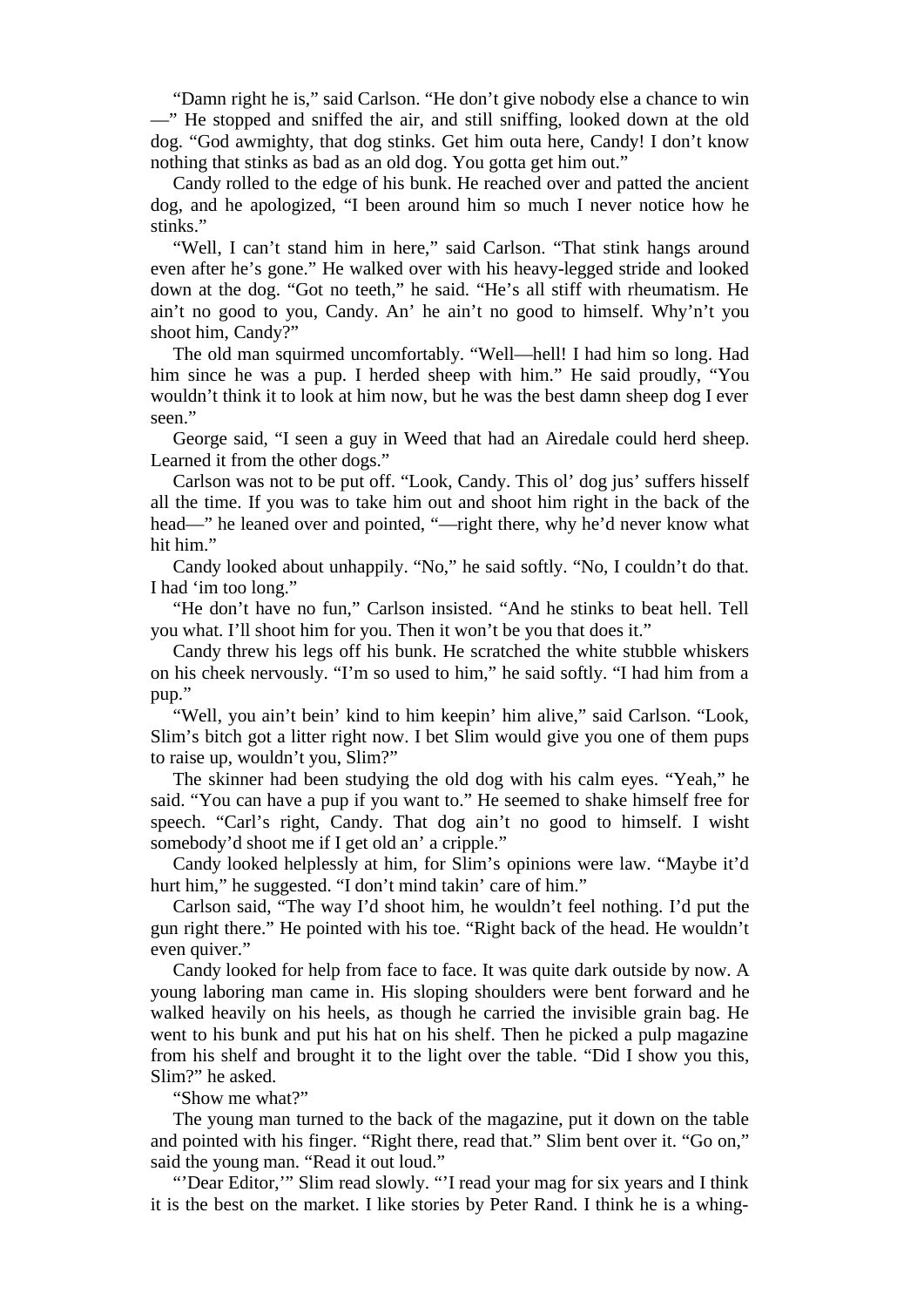ding. Give us more like the Dark Rider. I don't write many letters. Just thought I would tell you I think your mag is the best dime's worth I ever spent.'"

Slim looked up questioningly. "What you want me to read that for?"

Whit said, "Go on. Read the name at the bottom."

Slim read, "'Yours for success, William Tenner.'" He glanced up at Whit again. "What you want me to read that for?"

Whit closed the magazine impressively. "Don't you remember Bill Tenner? Worked here about three months ago?"

Slim thought. . . . . "Little guy?" he asked. "Drove a cultivator?"

"That's him," Whit cried. "That's the guy!"

"You think he's the guy wrote this letter?"

"I know it. Bill and me was in here one day. Bill had one of them books that just come. He was lookin' in it and he says, 'I wrote a letter. Wonder if they put it in the book!' But it wasn't there. Bill says, 'Maybe they're savin' it for later.' An' that's just what they done. There it is."

"Guess you're right," said Slim. "Got it right in the book."

George held out his hand for the magazine. "Let's look at it?"

Whit found the place again, but he did not surrender his hold on it. He pointed out the letter with his forefinger. And then he went to his box shelf and laid the magazine carefully in. "I wonder if Bill seen it," he said. "Bill and me worked in that patch of field peas. Run cultivators, both of us. Bill was a hell of a nice fella."

During the conversation Carlson had refused to be drawn in. He continued to look down at the old dog. Candy watched him uneasily. At last Carlson said, "If you want me to, I'll put the old devil out of his misery right now and get it over with. Ain't nothing left for him. Can't eat, can't see, can't even walk without hurtin'."

Candy said hopefully, "You ain't got no gun."

"The hell I ain't. Got a Luger. It won't hurt him none at all."

Candy said, "Maybe tomorra. Le's wait till tomorra."

"I don't see no reason for it," said Carlson. He went to his bunk, pulled his bag from underneath it and took out a Luger pistol. "Le's get it over with," he said. "We can't sleep with him stinkin' around in here." He put the pistol in his hip pocket.

Candy looked a long time at Slim to try to find some reversal. And Slim gave him none. At last Candy said softly and hopelessly, "Awright—take 'im." He did not look down at the dog at all. He lay back on his bunk and crossed his arms behind his head and stared at the ceiling.

From his pocket Carlson took a little leather thong. He stooped over and tied it around the old dog's neck. All the men except Candy watched him. "Come boy. Come on, boy," he said gently. And he said apologetically to Candy, "He won't even feel it." Candy did not move nor answer him. He twitched the thong. "Come on, boy." The old dog got slowly and stiffly to his feet and followed the gently pulling leash.

Slim said, "Carlson."

"Yeah?"

"You know what to do."

"What ya mean, Slim?"

"Take a shovel," said Slim shortly.

"Oh, sure! I get you." He led the dog out into the darkness.

George followed to the door and shut the door and set the latch gently in its place. Candy lay rigidly on his bed staring at the ceiling.

Slim said loudly, "One of my lead mules got a bad hoof. Got to get some tar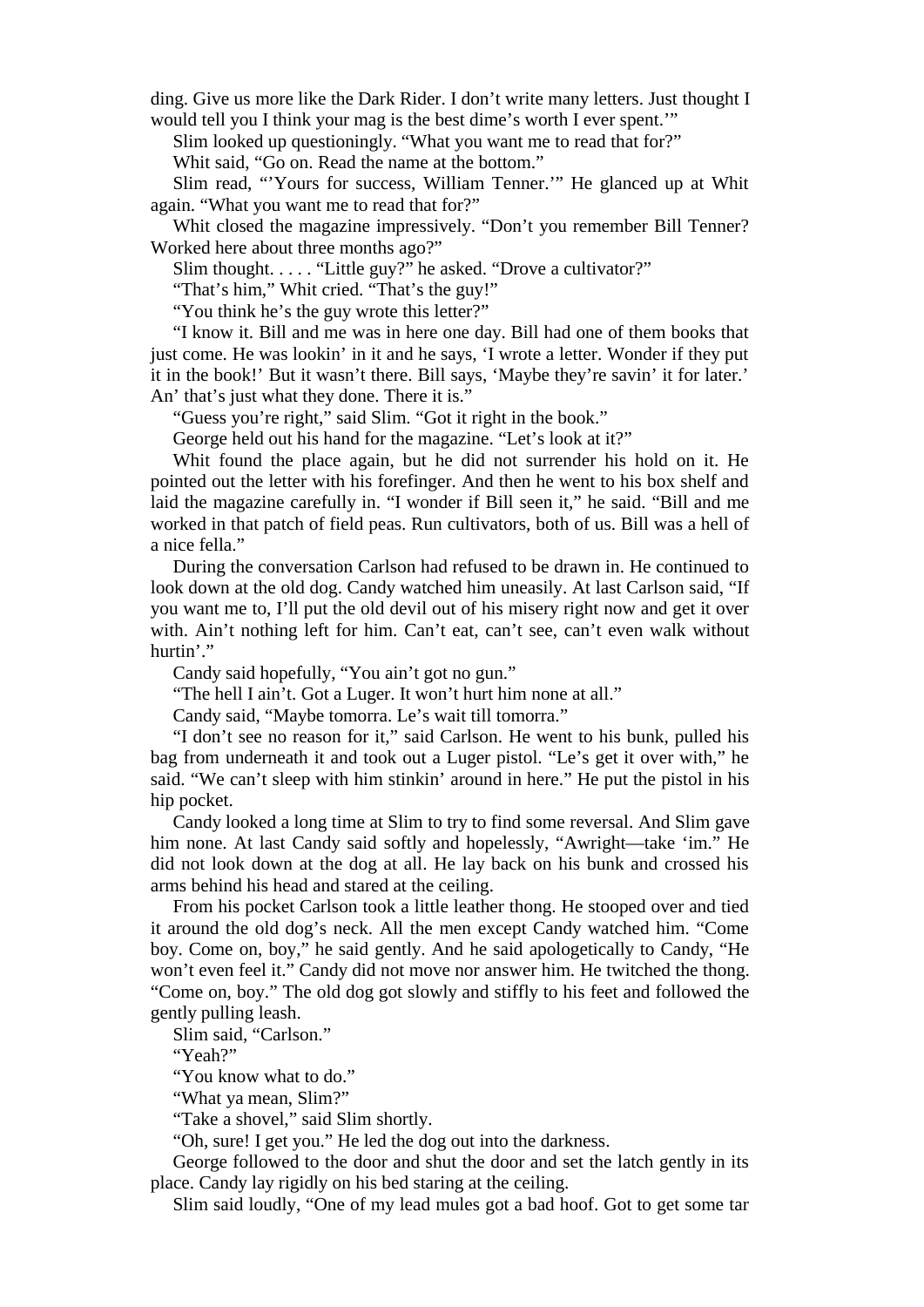on it." His voice trailed off. It was silent outside. Carlson's footsteps died away. The silence came into the room. And the silence lasted.

George chuckled, "I bet Lennie's right out there in the barn with his pup. He won't want to come in here no more now he's got a pup."

Slim said, "Candy, you can have any one of them pups you want."

Candy did not answer. The silence fell on the room again. It came out of the night and invaded the room. George said, "Anybody like to play a little euchre?"

"I'll play out a few with you," said Whit.

They took places opposite each other at the table under the light, but George did not shuffle the cards. He rippled the edge of the deck nervously, and the little snapping noise drew the eyes of all the men in the room, so that he stopped doing it. The silence fell on the room again. A minute passed, and another minute. Candy lay still, staring at the ceiling. Slim gazed at him for a moment and then looked down at his hands; he subdued one hand with the other, and held it down. There came a little gnawing sound from under the floor and all the men looked down toward it gratefully. Only Candy continued to stare at the ceiling.

"Sounds like there was a rat under there," said George. "We ought to get a trap down there."

Whit broke out, "What the hell's takin' him so long? Lay out some cards, why don't you? We ain't going to get no euchre played this way."

George brought the cards together tightly and studied the backs of them. The silence was in the room again.

A shot sounded in the distance. The men looked quickly at the old man. Every head turned toward him.

For a moment he continued to stare at the ceiling. Then he rolled slowly over and faced the wall and lay silent.

George shuffled the cards noisily and dealt them. Whit drew a scoring board to him and set the pegs to start. Whit said, "I guess you guys really come here to work."

"How do ya mean?" George asked.

Whit laughed. "Well, ya come on a Friday. You got two days to work till Sunday."

"I don't see how you figure," said George.

Whit laughed again. "You do if you been around these big ranches much. Guy that wants to look over a ranch comes in Sat'day afternoon. He gets Sat'day night supper an' three meals on Sunday, and he can quit Monday mornin' after breakfast without turning his hand. But you come to work Friday noon. You got to put in a day an' a half no matter how you figure."

George looked at him levelly. "We're gonna stick aroun' a while," he said. "Me an' Lennie's gonna roll up a stake."

The door opened quietly and the stable buck put in his head; a lean negro head, lined with pain, the eyes patient. "Mr. Slim."

Slim took his eyes from old Candy. "Huh? Oh! Hello, Crooks. What's' a matter?"

"You told me to warm up tar for that mule's foot. I got it warm."

"Oh! Sure, Crooks. I'll come right out an' put it on."

"I can do it if you want, Mr. Slim."

"No. I'll come do it myself." He stood up.

Crooks said, "Mr. Slim."

"Yeah."

"That big new guy's messin' around your pups out in the barn."

"Well, he ain't doin' no harm. I give him one of them pups."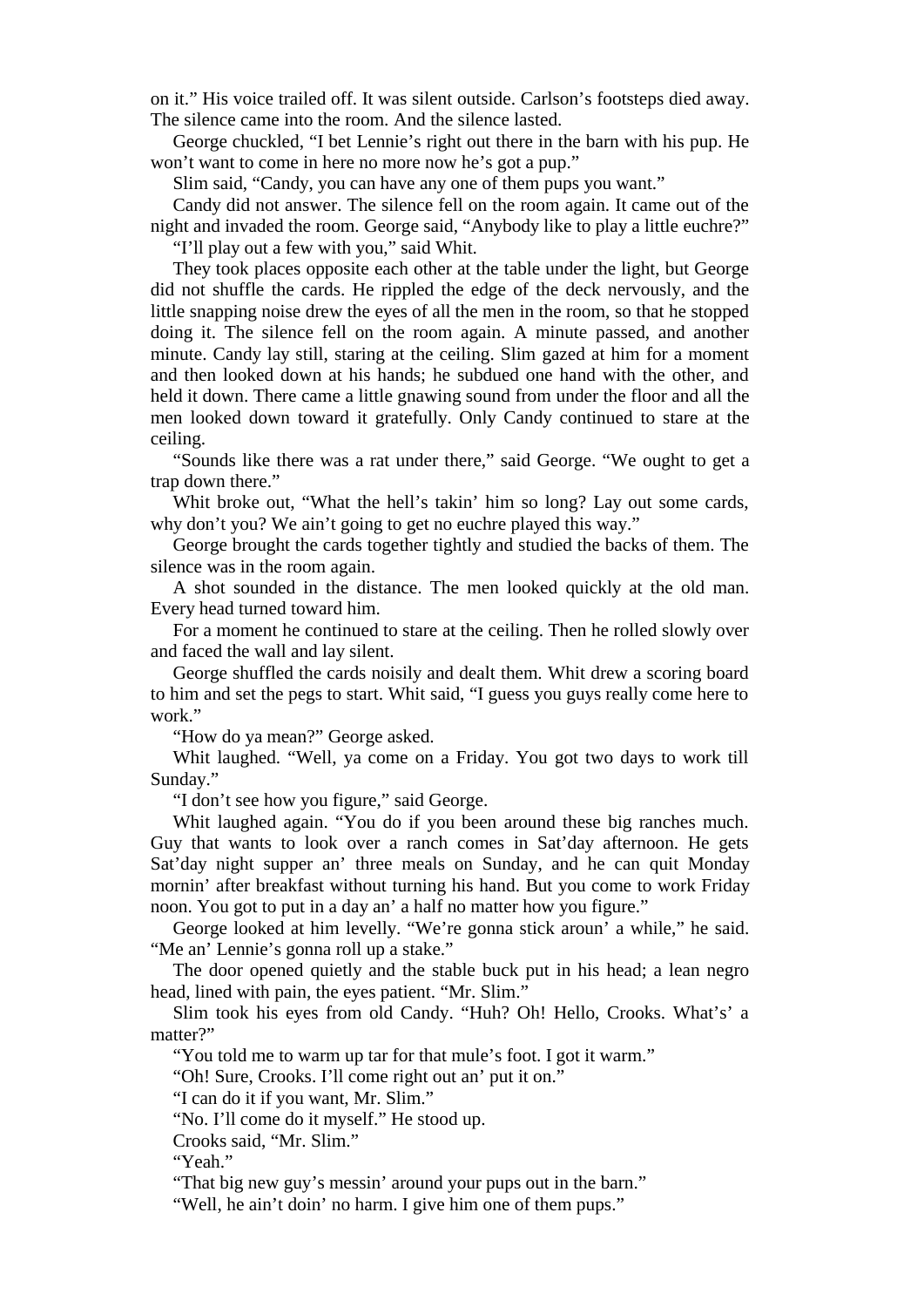"Just thought I'd tell ya," said Crooks. "He's takin' 'em outa the nest and handlin' them. That won't do them no good."

"He won't hurt 'em," said Slim. "I'll come along with you now."

George looked up. "If that crazy bastard's foolin' around too much, jus' kick him out, Slim."

Slim followed the stable buck out of the room.

George dealt and Whit picked up his cards and examined them. "Seen the new kid yet?" he asked.

"What kid?" George asked.

"Why, Curley's new wife."

"Yeah, I seen her."

"Well, ain't she a looloo?"

"I ain't seen that much of her," said George.

Whit laid down his cards impressively. "Well, stick around an' keep your eyes open. You'll see plenty. She ain't concealin' nothing. I never seen nobody like her. She got the eye goin' all the time on everybody. I bet she even gives the stable buck the eye. I don't know what the hell she wants."

George asked casually, "Been any trouble since she got here?"

It was obvious that Whit was not interested in his cards. He laid his hand down and George scooped it in. George laid out his deliberate solitaire hand seven cards, and six on top, and five on top of those.

Whit said, "I see what you mean. No, they ain't been nothing yet. Curley's got yella-jackets in his drawers, but that's all so far. Ever' time the guys is around she shows up. She's lookin' for Curley, or she thought she lef' somethin' layin' around and she's lookin' for it. Seems like she can't keep away from guys. An' Curley's pants is just crawlin' with ants, but they ain't nothing come of it yet."

George said, "She's gonna make a mess. They's gonna be a bad mess about her. She's a jail bait all set on the trigger. That Curley got his work cut out for him. Ranch with a bunch of guys on it ain't no place for a girl, specially like her."

Whit said, "If you got idears, you oughtta come in town with us guys tomorra night."

"Why? What's doin'?"

"Jus' the usual thing. We go in to old Susy's place. Hell of a nice place. Old Susy's a laugh—always crackin' jokes. Like she says when we come up on the front porch las' Sat'day night. Susy opens the door and then she yells over her shoulder, 'Get yor coats on, girls, here comes the sheriff.' She never talks dirty, neither. Got five girls there."

"What's it set you back?" George asked.

"Two an' a half. You can get a shot for two bits. Susy got nice chairs to set in, too. If a guy don't want a flop, why he can just set in the chairs and have a couple or three shots and pass the time of day and Susy don't give a damn. She ain't rushin' guys through and kickin' 'em out if they don't want a flop."

"Might go in and look the joint over," said George.

"Sure. Come along. It's a hell of a lot of fun—her crackin' jokes all the time. Like she says one time, she says, 'I've knew people that if they got a rag rug on the floor an' a kewpie doll lamp on the phonograph they think they're running a parlor house.' That's Clara's house she's talkin' about. An' Susy says, 'I know what you boys want,' she says. 'My girls is clean,' she says, 'an' there ain't no water in my whisky,' she says. 'If any you guys wanta look at a kewpie doll lamp an' take your own chance gettin' burned, why you know where to go.' An' she says, 'There's guys around here walkin' bow-legged 'cause they like to look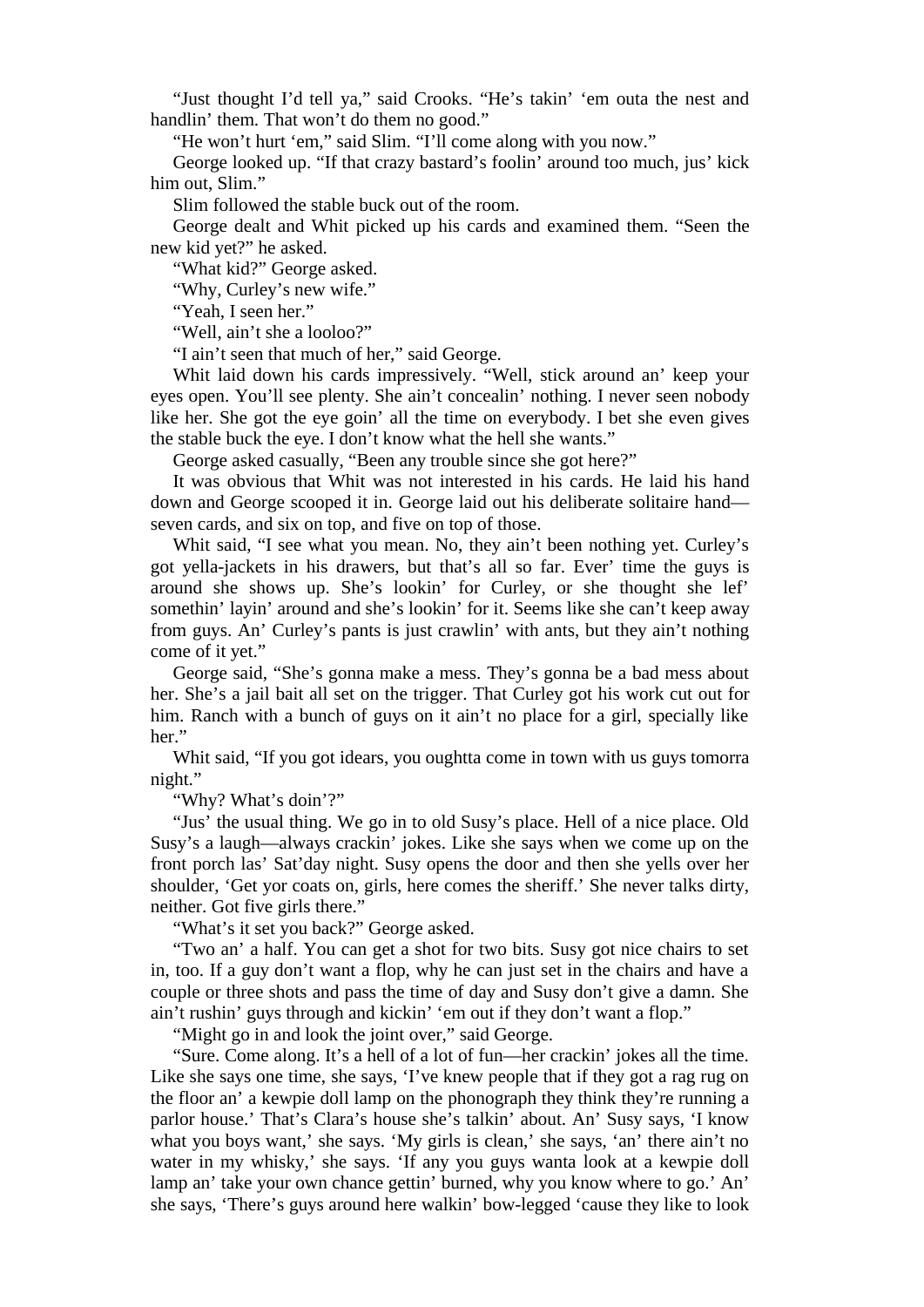at a kewpie doll lamp.'"

George asked, "Clara runs the other house, huh?"

"Yeah," said Whit. "We don't never go there. Clara gets three bucks a crack and thirty-five cents a shot, and she don't crack no jokes. But Susy's place is clean and she got nice chairs. Don't let no goo-goos in, neither."

"Me an' Lennie's rollin' up a stake," said George. "I might go in an' set and have a shot, but I ain't puttin' out no two and a half."

"Well, a guy got to have some fun sometime," said Whit.

The door opened and Lennie and Carlson came in together. Lennie crept to his bunk and sat down, trying not to attract attention. Carlson reached under his bunk and brought out his bag. He didn't look at old Candy, who still faced the wall. Carlson found a little cleaning rod in the bag and a can of oil. He laid them on his bed and then brought out the pistol, took out the magazine and snapped the loaded shell from the chamber. Then he fell to cleaning the barrel with the little rod. When the ejector snapped, Candy turned over and looked for a moment at the gun before he turned back to the wall again.

Carlson said casually, "Curley been in yet?"

"No," said Whit. "What's eatin' on Curley?"

Carlson squinted down the barrel of his gun. "Lookin' for his old lady. I seen him going round and round outside."

Whit said sarcastically, "He spends half his time lookin' for her, and the rest of the time she's lookin' for him."

Curley burst into the room excitedly. "Any you guys seen my wife?" he demanded.

"She ain't been here," said Whit.

Curley looked threateningly about the room. "Where the hell's Slim?"

"Went out in the barn," said George. "He was gonna put some tar on a split hoof."

Curley's shoulders dropped and squared. "How long ago'd he go?"

"Five—ten minutes."

Curley jumped out the door and banged it after him.

Whit stood up. "I guess maybe I'd like to see this," he said. "Curley's just spoilin' or he wouldn't start for Slim. An' Curley's handy, God damn handy. Got in the finals for the Golden Gloves. He got newspaper clippings about it." He considered. "But jus' the same, he better leave Slim alone. Nobody don't know what Slim can do."

"Thinks Slim's with his wife, don't he?" said George.

"Looks like it," Whit said. "'Course Slim ain't. Least I don't think Slim is. But I like to see the fuss if it comes off. Come on, le's go."

George said, "I'm stayin' right here. I don't want to get mixed up in nothing. Lennie and me got to make a stake."

Carlson finished the cleaning of the gun and put it in the bag and pushed the bag under his bunk. "I guess I'll go out and look her over," he said. Old Candy lay still, and Lennie, from his bunk, watched George cautiously.

When Whit and Carlson were gone and the door closed after them, George turned to Lennie. "What you got on your mind?"

"I ain't done nothing, George. Slim says I better not pet them pups so much for a while. Slim says it ain't good for them; so I come right in. I been good, George."

"I coulda told you that," said George.

"Well, I wasn't hurtin' 'em none. I jus' had mine in my lap pettin' it."

George asked, "Did you see Slim out in the barn?"

"Sure I did. He tol' me I better not pet that pup no more."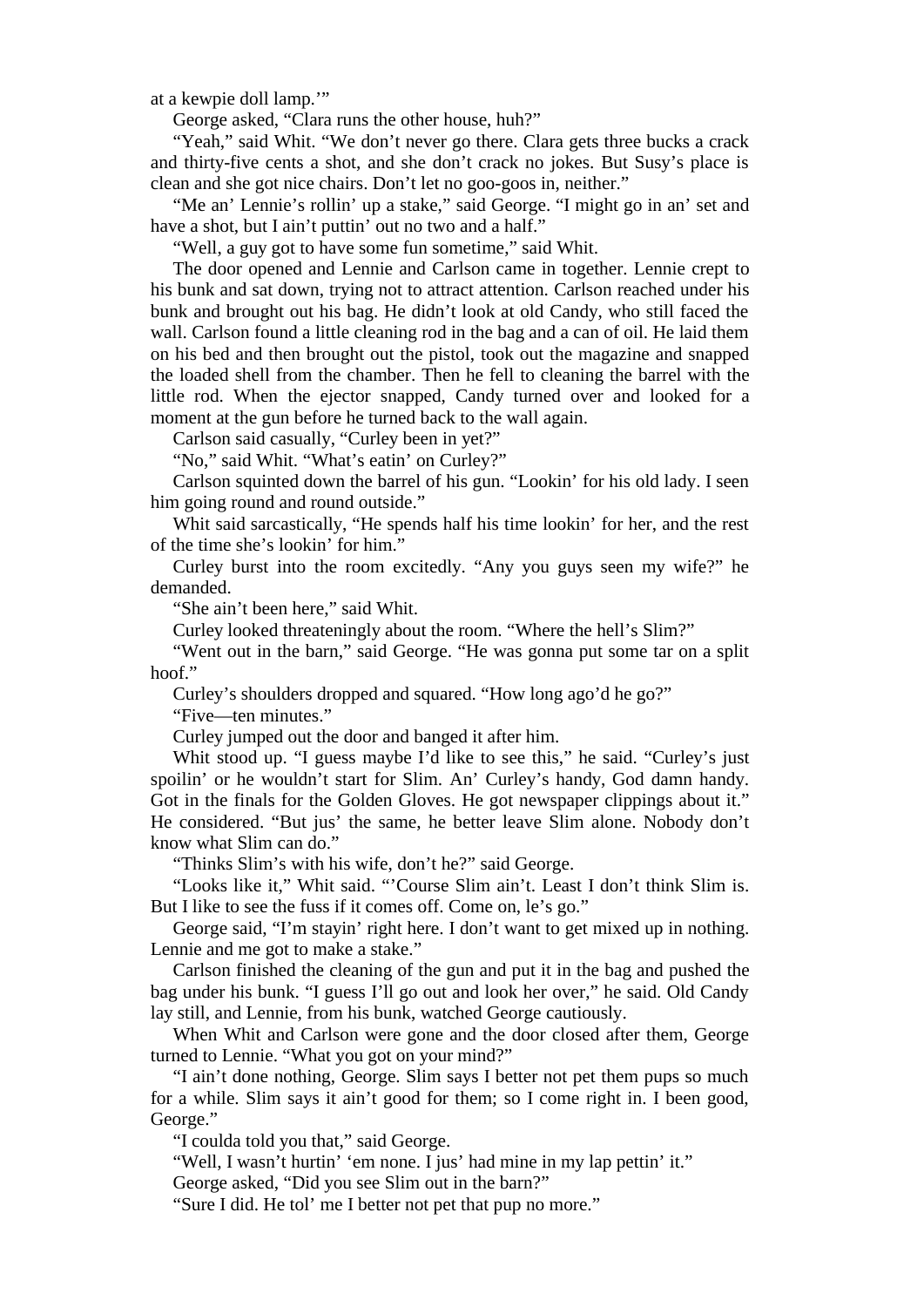"Did you see that girl?"

"You mean Curley's girl?"

"Yeah. Did she come in the barn?"

"No. Anyways I never seen her."

"You never seen Slim talkin' to her?"

"Uh-uh. She ain't been in the barn."

"O.K.," said George. "I guess them guys ain't gonna see no fight. If there's any fightin', Lennie, you keep out of it."

"I don't want no fights," said Lennie. He got up from his bunk and sat down at the table, across from George. Almost automatically George shuffled the cards and laid out his solitaire hand. He used a deliberate, thoughtful slowness.

Lennie reached for a face card and studied it, then turned it upside down and studied it. "Both ends the same," he said. "George, why is it both ends the same?"

"I don't know," said George. "That's jus' the way they make 'em. What was Slim doin' in the barn when you seen him?"

"Slim?"

"Sure. You seen him in the barn, an' he tol' you not to pet the pups so much."

"Oh, yeah. He had a can a' tar an' a paint brush. I don't know what for."

"You sure that girl didn't come in like she come in here today?"

"No. She never come."

George sighed. "You give me a good whore house every time," he said. "A guy can go in an' get drunk and get ever'thing outa his system all at once, an' no messes. And he knows how much it's gonna set him back. These here jail baits is just set on the trigger of the hoosegow."

Lennie followed his words admiringly, and moved his lips a little to keep up. George continued, "You remember Andy Cushman, Lennie? Went to grammar school?"

"The one that his old lady used to make hot cakes for the kids?" Lennie asked.

"Yeah. That's the one. You can remember anything if there's anything to eat in it." George looked carefully at the solitaire hand. He put an ace up on his scoring rack and piled a two, three and four of diamonds on it. "Andy's in San Quentin right now on account of a tart," said George.

Lennie drummed on the table with his fingers. "George?"

"Huh?"

"George, how long's it gonna be till we get that little place an' live on the fatta the lan'—an' rabbits?"

"I don't know", said George. "We gotta get a big stake together. I know a little place we can get cheap, but they ain't givin' it away."

Old Candy turned slowly over. His eyes were wide open. He watched George carefully.

Lennie said, "Tell about that place, George."

"I jus' tol' you, jus' las' night."

"Go on—tell again, George."

"Well, it's ten acres," said George. "Got a little win'mill. Got a little shack on it, an' a chicken run. Got a kitchen, orchard, cherries, apples, peaches, 'cots, nuts, got a few berries. They's a place for alfalfa and plenty water to flood it. They's a pig pen—"

"An' rabbits, George."

"No place for rabbits now, but I could easy build a few hutches and you could feed alfalfa to the rabbits."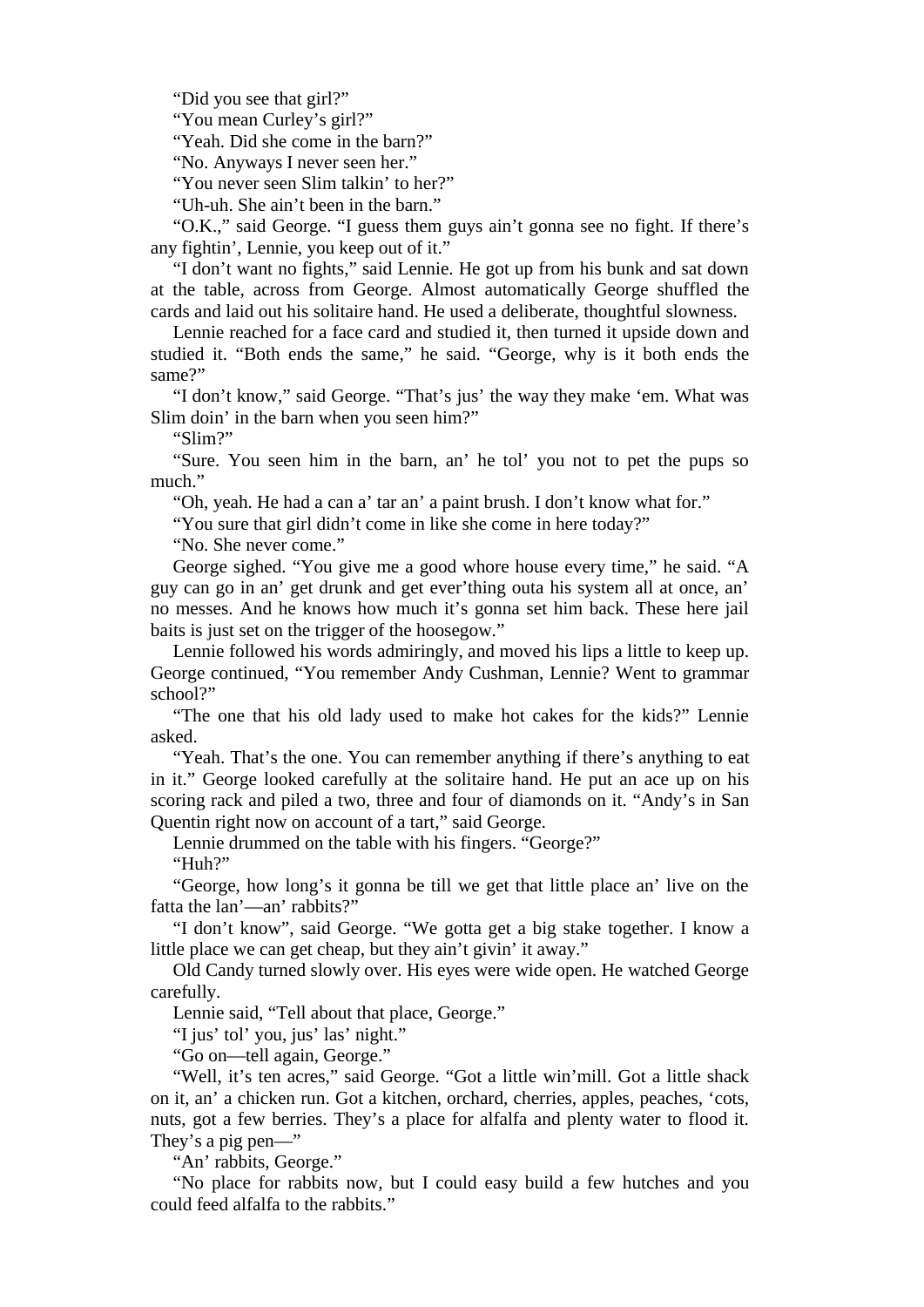"Damn right, I could," said Lennie. "You God damn right I could."

George's hands stopped working with the cards. His voice was growing warmer. "An' we could have a few pigs. I could build a smoke house like the one gran'pa had, an' when we kill a pig we can smoke the bacon and the hams, and make sausage an' all like that. An' when the salmon run up river we could catch a hundred of 'em an' salt 'em down or smoke 'em. We could have them for breakfast. They ain't nothing so nice as smoked salmon. When the fruit come in we could can it—and tomatoes, they're easy to can. Ever' Sunday we'd kill a chicken or a rabbit. Maybe we'd have a cow or a goat, and the cream is so God damn thick you got to cut it with a knife and take it out with a spoon."

Lennie watched him with wide eyes, and old Candy watched him too. Lennie said softly, "We could live offa the fatta the lan'."

"Sure," said George. "All kin's a vegetables in the garden, and if we want a little whisky we can sell a few eggs or something, or some milk. We'd jus' live there. We'd belong there. There wouldn't be no more runnin' round the country and gettin' fed by a Jap cook. No, sir, we'd have our own place where we belonged and not sleep in no bunk house."

"Tell about the house, George," Lennie begged.

"Sure, we'd have a little house an' a room to ourself. Little fat iron stove, an' in the winter we'd keep a fire goin' in it. It ain't enough land so we'd have to work too hard. Maybe six, seven hours a day. We wouldn't have to buck no barley eleven hours a day. An' when we put in a crop, why, we'd be there to take the crop up. We'd know what come of our planting."

"An' rabbits," Lennie said eagerly. "An' I'd take care of 'em. Tell how I'd do that, George."

"Sure, you'd go out in the alfalfa patch an' you'd have a sack. You'd fill up the sack and bring it in an' put it in the rabbit cages."

"They'd nibble an' they'd nibble," said Lennie, "the way they do. I seen 'em."

"Ever' six weeks or so," George continued, "them does would throw a litter so we'd have plenty rabbits to eat an' to sell. An' we'd keep a few pigeons to go flyin' around the win'mill like they done when I was a kid." He looked raptly at the wall over Lennie's head. "An' it'd be our own, an' nobody could can us. If we don't like a guy we can say, 'Get the hell out,' and by God he's got to do it. An' if a fren' come along, why we'd have an extra bunk, an' we'd say, 'Why don't you spen' the night?' an' by God he would. We'd have a setter dog and a couple stripe cats, but you gotta watch out them cats don't get the little rabbits."

Lennie breathed hard. "You jus' let 'em try to get the rabbits. I'll break their God damn necks. I'll . . . . I'll smash 'em with a stick." He subsided, grumbling to himself, threatening the future cats which might dare to disturb the future rabbits.

George sat entranced with his own picture.

When Candy spoke they both jumped as though they had been caught doing something reprehensible. Candy said, "You know where's a place like that?"

George was on guard immediately. "S'pose I do," he said. "What's that to you?"

"You don't need to tell me where it's at. Might be any place."

"Sure," said George. "That's right. You couldn't find it in a hundred years."

Candy went on excitedly, "How much they want for a place like that?"

George watched him suspiciously. "Well—I could get it for six hundred bucks. The ol' people that owns it is flat bust an' the ol' lady needs an operation. Say—what's it to you? You got nothing to do with us."

Candy said, "I ain't much good with on'y one hand. I lost my hand right here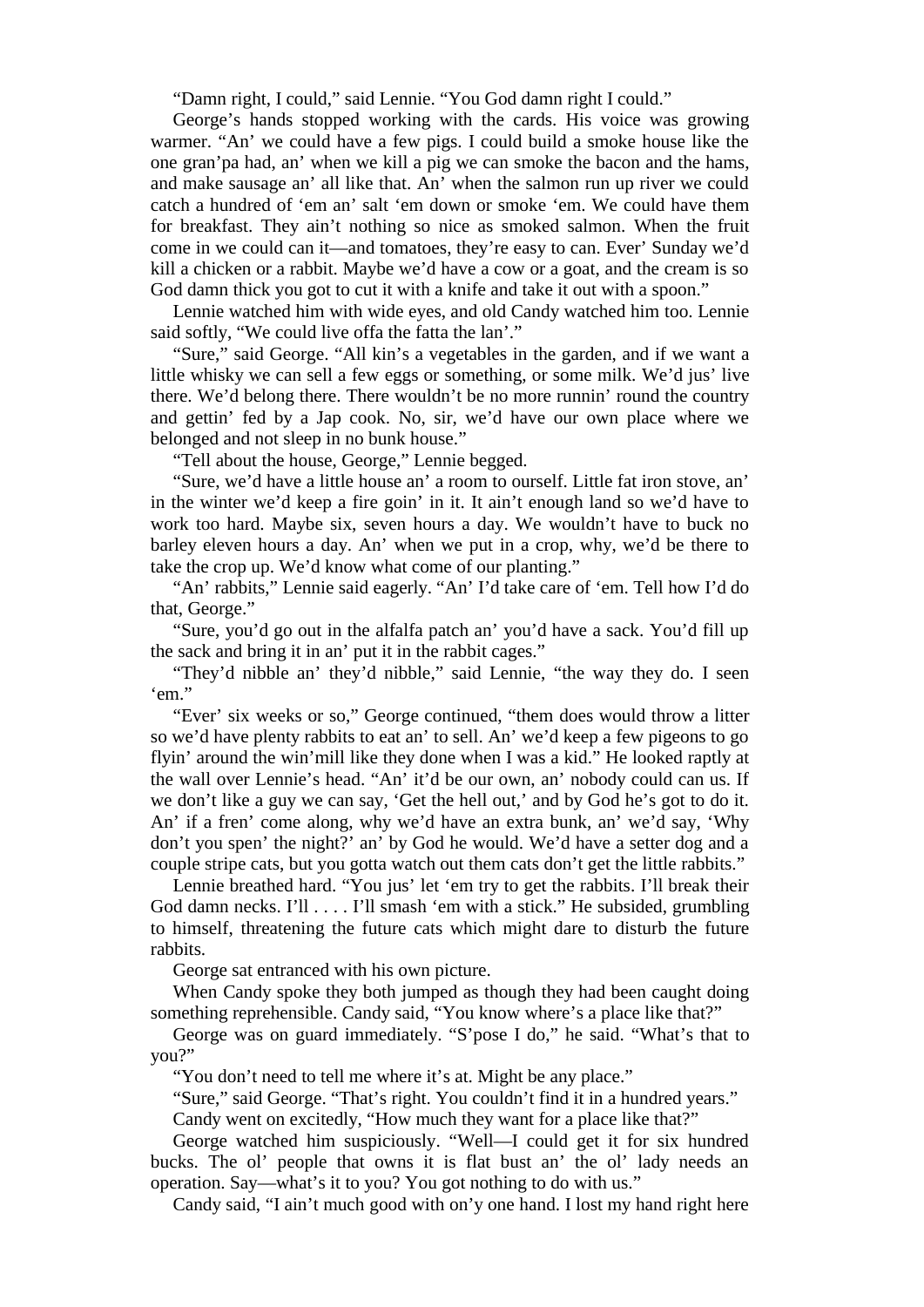on this ranch. That's why they give me a job swampin'. An' they give me two hunderd an' fifty dollars 'cause I los' my hand. An' I got fifty more saved up right in the bank, right now. Tha's three hunderd, and I got fifty more comin' the end a the month. Tell you what—" He leaned forward eagerly. "S'pose I went in with you guys. Tha's three hunderd an' fifty bucks I'd put in. I ain't much good, but I could cook and tend the chickens and hoe the garden some. How'd that be?"

George half-closed his eyes. "I gotta think about that. We was always gonna do it by ourselves."

Candy interrupted him, "I'd make a will an' leave my share to you guys in case I kick off, 'cause I ain't got no relatives nor nothing. You guys got any money? Maybe we could do her right now?"

George spat on the floor disgustedly. "We got ten bucks between us." Then he said thoughtfully, "Look, if me an' Lennie work a month an' don't spen' nothing, we'll have a hunderd bucks. That'd be four fifty. I bet we could swing her for that. Then you an' Lennie could go get her started an' I'd get a job an' make up the res', an' you could sell eggs an' stuff like that."

They fell into a silence. They looked at one another, amazed. This thing they had never really believed in was coming true. George said reverently, "Jesus Christ! I bet we could swing her." His eyes were full of wonder. "I bet we could swing her," he repeated softly.

Candy sat on the edge of his bunk. He scratched the stump of his wrist nervously. "I got hurt four year ago," he said. "They'll can me purty soon. Jus' as soon as I can't swamp out no bunk houses they'll put me on the county. Maybe if I give you guys my money, you'll let me hoe in the garden even after I ain't no good at it. An' I'll wash dishes an' little chicken stuff like that. But I'll be on our own place, an' I'll be let to work on our own place." He said miserably, "You seen what they done to my dog tonight? They says he wasn't no good to himself nor nobody else. When they can me here I wisht somebody'd shoot me. But they won't do nothing like that. I won't have no place to go, an' I can't get no more jobs. I'll have thirty dollars more comin', time you guys is ready to quit."

George stood up. "We'll do her," he said. "We'll fix up that little old place an' we'll go live there." He sat down again. They all sat still, all bemused by the beauty of the thing, each mind was popped into the future when this lovely thing should come about.

George said wonderingly, "S'pose they was a carnival or a circus come to town, or a ball game, or any damn thing." Old Candy nodded in appreciation of the idea. "We'd just go to her," George said. "We wouldn't ask nobody if we could. Jus' say, 'We'll go to her,' an' we would. Jus' milk the cow and sling some grain to the chickens an' go to her."

"An' put some grass to the rabbits," Lennie broke in. "I wouldn't never forget to feed them. When we gon'ta do it, George?"

"In one month. Right squack in one month. Know what I'm gon'ta do? I'm gon'ta write to them old people that owns the place that we'll take it. An' Candy'll send a hunderd dollars to bind her."

"Sure will," said Candy. "They got a good stove there?"

"Sure, got a nice stove, burns coal or wood."

"I'm gonna take my pup," said Lennie. "I bet by Christ he likes it there, by Jesus."

Voices were approaching from outside. George said quickly, "Don't tell nobody about it. Jus' us three an' nobody else. They li'ble to can us so we can't make no stake. Jus' go on like we was gonna buck barley the rest of our lives,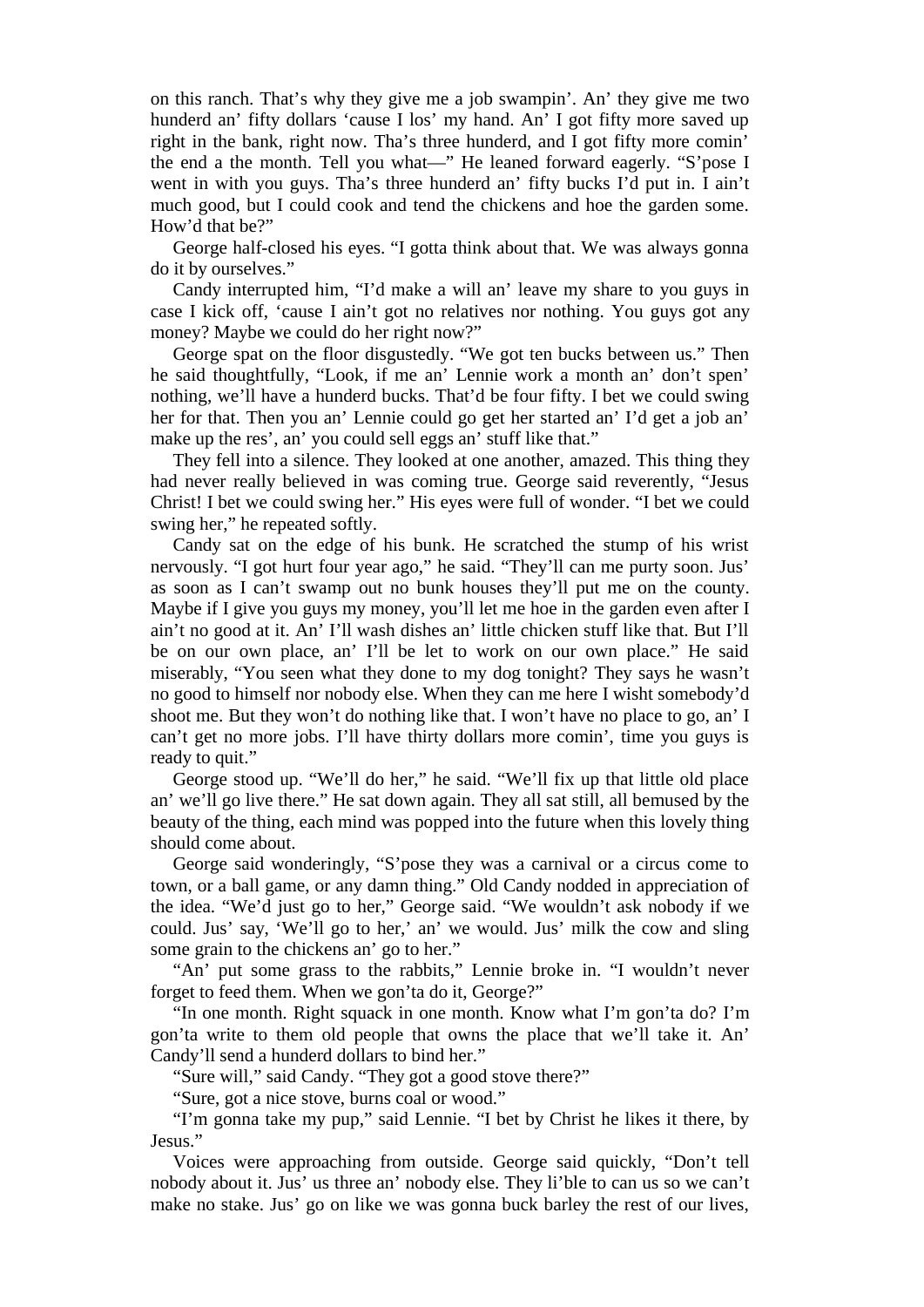then all of a sudden some day we'll go get our pay an' scram outa here."

Lennie and Candy nodded, and they were grinning with delight. "Don't tell nobody," Lennie said to himself.

Candy said, "George."

"Huh?"

"I ought to of shot that dog myself, George. I shouldn't ought to of let no stranger shoot my dog."

The door opened. Slim came in, followed by Curley and Carlson and Whit. Slim's hands were black with tar and he was scowling. Curley hung close to his elbow.

Curley said, "Well, I didn't mean nothing, Slim. I just ast you."

Slim said, "Well, you been askin' me too often. I'm gettin' God damn sick of it. If you can't look after your own God damn wife, what you expect me to do about it? You lay offa me."

"I'm jus' tryin' to tell you I didn't mean nothing," said Curley. "I jus' thought you might of saw her."

"Why'n't you tell her to stay the hell home where she belongs?" said Carlson. "You let her hang around bunk houses and pretty soon you're gonna have som'pin on your hands and you won't be able to do nothing about it."

Curley whirled on Carlson. "You keep outa this les' you wanta step outside."

Carlson laughed. "You God damn punk," he said. "You tried to throw a scare into Slim, an' you couldn't make it stick. Slim throwed a scare into you. You're yella as a frog belly. I don't care if you're the best welter in the country. You come for me, an' I'll kick your God damn head off."

Candy joined the attack with joy. "Glove fulla vaseline," he said disgustedly. Curley glared at him. His eyes slipped on past and lighted on Lennie; and Lennie was still smiling with delight at the memory of the ranch.

Curley stepped over to Lennie like a terrier. "What the hell you laughin' at?" Lennie looked blankly at him. "Huh?"

Then Curley's rage exploded. "Come on, ya big bastard. Get up on your feet. No big son-of-a-bitch is gonna laugh at me. I'll show ya who's yella."

Lennie looked helplessly at George, and then he got up and tried to retreat. Curley was balanced and poised. He slashed at Lennie with his left, and then smashed down his nose with a right. Lennie gave a cry of terror. Blood welled from his nose. "George," he cried. "Make 'um let me alone, George." He backed until he was against the wall, and Curley followed, slugging him in the face. Lennie's hands remained at his sides; he was too frightened to defend himself.

George was on his feet yelling, "Get him, Lennie. Don't let him do it."

Lennie covered his face with his huge paws and bleated with terror. He cried, "Make 'um stop, George." Then Curley attacked his stomach and cut off his wind.

Slim jumped up. "The dirty little rat," he cried, "I'll get 'um myself."

George put out his hand and grabbed Slim. "Wait a minute," he shouted. He cupped his hands around his mouth and yelled, "Get 'im, Lennie!"

Lennie took his hands away from his face and looked about for George, and Curley slashed at his eyes. The big face was covered with blood. George yelled again, "I said get him."

Curley's fist was swinging when Lennie reached for it. The next minute Curley was flopping like a fish on a line, and his closed fist was lost in Lennie's big hand. George ran down the room. "Leggo of him, Lennie. Let go."

But Lennie watched in terror the flopping little man whom he held. Blood ran down Lennie's face, one of his eyes was cut and closed. George slapped him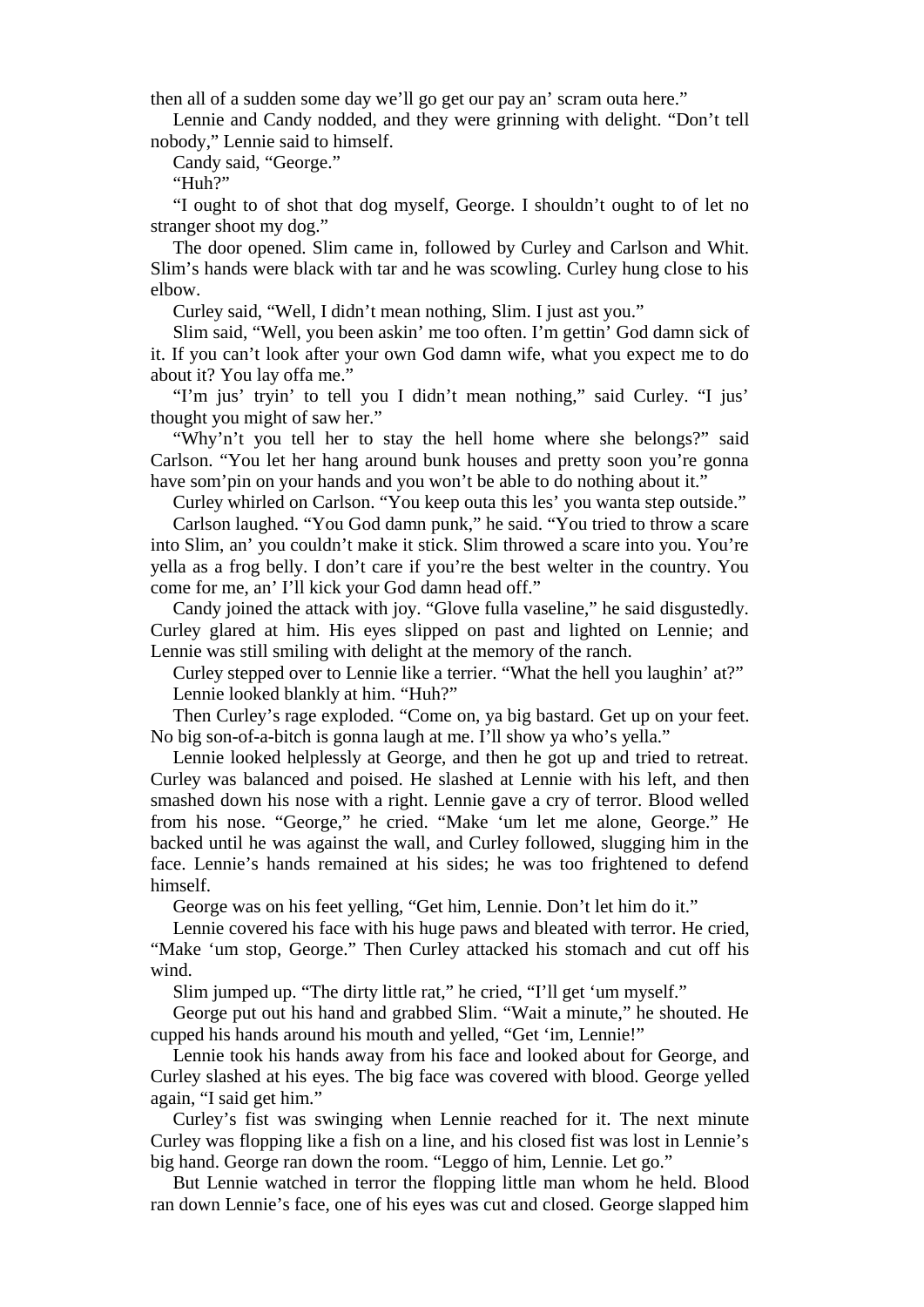in the face again and again, and still Lennie held on to the closed fist. Curley was white and shrunken by now, and his struggling had become weak. He stood crying, his fist lost in Lennie's paw.

George shouted over and over. "Leggo his hand, Lennie. Leggo. Slim, come help me while the guy got any hand left."

Suddenly Lennie let go his hold. He crouched cowering against the wall. "You tol' me to, George," he said miserably.

Curley sat down on the floor, looking in wonder at his crushed hand. Slim and Carlson bent over him. Then Slim straightened up and regarded Lennie with horror. "We got to get him in to a doctor," he said. "Looks to me like ever' bone in his han' is bust."

"I didn't wanta," Lennie cried. "I didn't wanta hurt him."

Slim said, "Carlson, you get the candy wagon hitched up. We'll take 'um into Soledad an' get 'um fixed up." Carlson hurried out. Slim turned to the whimpering Lennie. "It ain't your fault," he said. "This punk sure had it comin' to him. But—Jesus! He ain't hardly got no han' left." Slim hurried out, and in a moment returned with a tin cup of water. He held it to Curley's lips.

George said, "Slim, will we get canned now? We need the stake. Will Curley's old man can us now?"

Slim smiled wryly. He knelt down beside Curley. "You got your senses in hand enough to listen?" he asked. Curley nodded. "Well, then listen," Slim went on. "I think you got your han' caught in a machine. If you don't tell nobody what happened, we ain't going to. But you jus' tell an' try to get this guy canned and we'll tell ever'body, an' then will you get the laugh."

"I won't tell," said Curley. He avoided looking at Lennie.

Buggy wheels sounded outside. Slim helped Curley up. "Come on now. Carlson's gonna take you to a doctor." He helped Curley out the door. The sound of wheels drew away. In a moment Slim came back into the bunk house. He looked at Lennie, still crouched fearfully against the wall. "Le's see your hands," he asked.

Lennie stuck out his hands.

"Christ awmighty, I hate to have you mad at me," Slim said.

George broke in, "Lennie was jus' scairt," he explained. "He didn't know what to do. I told you nobody ought never to fight him. No, I guess it was Candy I told."

Candy nodded solemnly. "That's jus' what you done," he said. "Right this morning when Curley first lit intil your fren', you says, 'He better not fool with Lennie if he knows what's good for 'um.' That's jus' what you says to me."

George turned to Lennie. "It ain't your fault," he said. "You don't need to be scairt no more. You done jus' what I tol' you to. Maybe you better go in the wash room an' clean up your face. You look like hell."

Lennie smiled with his bruised mouth. "I didn't want no trouble," he said. He walked toward the door, but just before he came to it, he turned back. "George?"

"What you want?"

"I can still tend the rabbits, George?"

"Sure. You ain't done nothing wrong."

"I di'n't mean no harm, George."

"Well, get the hell out and wash your face."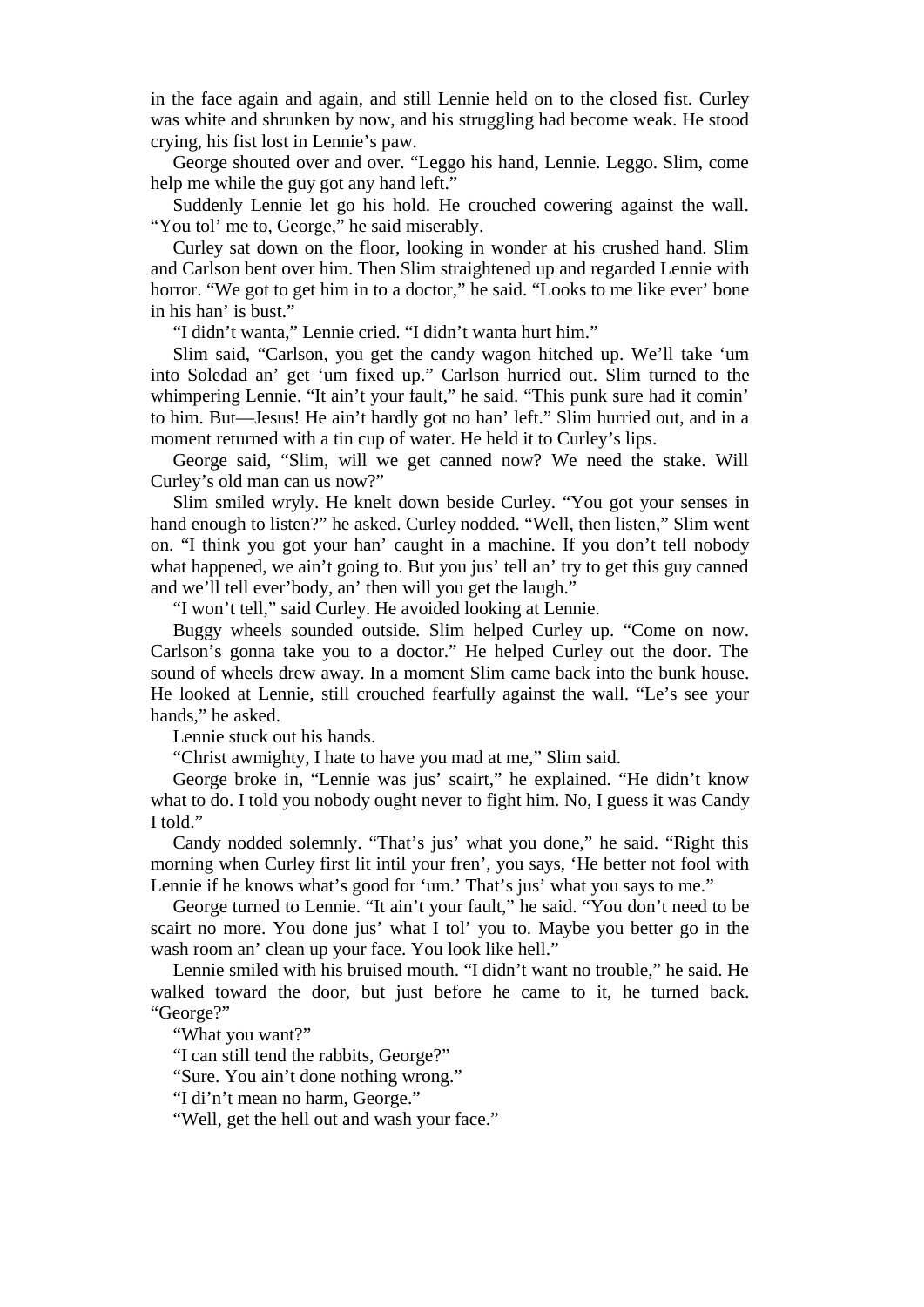

rooks, the Negro stable buck, had his bunk in the harness room; a little shed that leaned off the wall of the barn. On one side of the little room there was a square four-paned window, and on the other, a narrow plank door leading into the barn. Crooks' bunk was a long box filled with straw, on which his blankets were flung. On the wall by the window there were pegs on which hung broken harness in process of being mended; strips of new leather; and under the window itself a little bench for leather-working tools, curved knives and needles and balls of linen thread, and a small hand riveter. On pegs were also pieces of harness, a split collar with the horsehair stuffing sticking out, a broken hame, and a trace chain with its leather covering split. Crooks had his apple box over his bunk, and in it a range of medicine bottles, both for himself and for the horses. There were cans of saddle soap and a drippy can of tar with its paint brush sticking over the edge. And scattered about the floor were a number of personal possessions; for, being alone, Crooks could leave his things about, and being a stable buck and a cripple, he was more permanent than the other men, and he had accumulated more possessions than he could carry on his back.

Crooks possessed several pairs of shoes, a pair of rubber boots, a big alarm clock and a single-barreled shotgun. And he had books, too; a tattered dictionary and a mauled copy of the California civil code for 1905. There were battered magazines and a few dirty books on a special shelf over his bunk. A pair of large gold-rimmed spectacles hung from a nail on the wall above his bed.

This room was swept and fairly neat, for Crooks was a proud, aloof man. He kept his distance and demanded that other people keep theirs. His body was bent over to the left by his crooked spine, and his eyes lay deep in his head, and because of their depth seemed to glitter with intensity. His lean face was lined with deep black wrinkles, and he had thin, pain-tightened lips which were lighter than his face.

It was Saturday night. Through the open door that led into the barn came the sound of moving horses, of feet stirring, of teeth champing on hay, of the rattle of halter chains. In the stable buck's room a small electric globe threw a meager yellow light.

Crooks sat on his bunk. His shirt was out of his jeans in back. In one hand he held a bottle of liniment, and with the other he rubbed his spine. Now and then he poured a few drops of the liniment into his pink-palmed hand and reached up under his shirt to rub again. He flexed his muscles against his back and shivered.

Noiselessly Lennie appeared in the open doorway and stood there looking in, his big shoulders nearly filling the opening. For a moment Crooks did not see him, but on raising his eyes he stiffened and a scowl came on his face. His hand came out from under his shirt.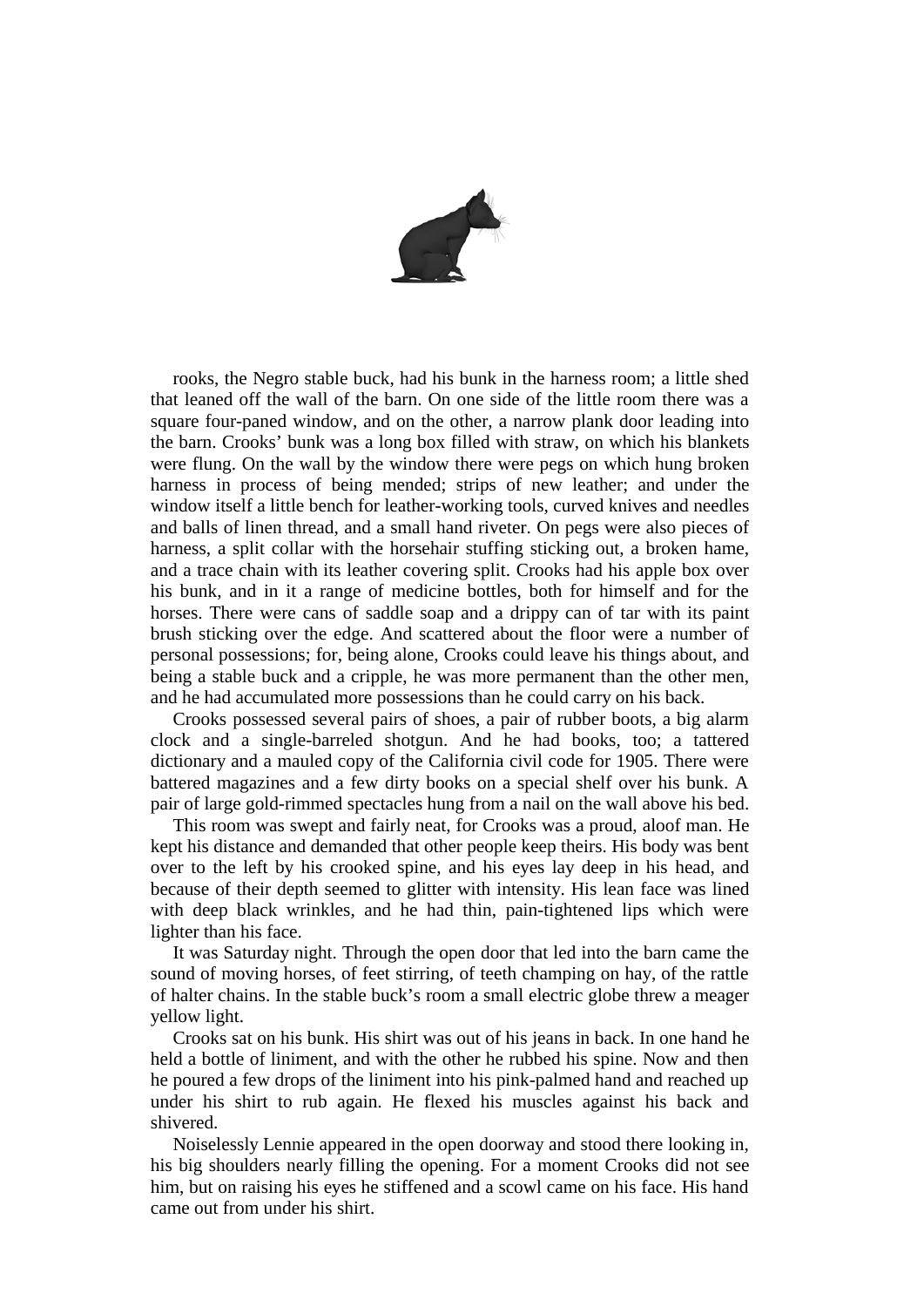Lennie smiled helplessly in an attempt to make friends.

Crooks said sharply, "You got no right to come in my room. This here's my room. Nobody got any right in here but me."

Lennie gulped and his smile grew more fawning. "I ain't doing nothing," he said. "Just come to look at my puppy. And I seen your light," he explained.

"Well, I got a right to have a light. You go on get outa my room. I ain't wanted in the bunk house, and you ain't wanted in my room."

"Why ain't you wanted?" Lennie asked.

"Cause I'm black. They play cards in there, but I can't play because I'm black. They say I stink. Well, I tell you, you all of you stink to me."

Lennie flapped his big hands helplessly. "Ever'body went into town," he said. "Slim an' George an' ever'body. George says I gotta stay here an' not get in no trouble. I seen your light."

"Well, what do you want?"

"Nothing—I seen your light. I thought I could jus' come in an' set."

Crooks stared at Lennie, and he reached behind him and took down the spectacles and adjusted them over his pink ears and stared again. "I don't know what you're doin' in the barn anyway," he complained. "You ain't no skinner. They's no call for a bucker to come into the barn at all. You ain't no skinner. You ain't got nothing to do with the horses."

"The pup," Lennie repeated. "I come to see my pup."

"Well, go see your pup, then. Don't come in a place where you're not wanted."

Lennie lost his smile. He advanced a step into the room, then remembered and backed to the door again. "I looked at 'em a little. Slim says I ain't to pet 'em very much."

Crooks said, "Well, you been takin' 'em out of the nest all the time. I wonder the old lady don't move 'em someplace else."

"Oh, she don't care. She lets me." Lennie had moved into the room again.

Crooks scowled, but Lennie's disarming smile defeated him. "Come on in and set a while," Crooks said. "'Long as you won't get out and leave me alone, you might as well set down." His tone was a little more friendly. "All the boys gone into town, huh?"

"All but old Candy. He just sets in the bunk house sharpening his pencil and sharpening and figuring."

Crooks adjusted his glasses. "Figuring? What's Candy figuring about?"

Lennie almost shouted, "'Bout the rabbits."

"You're nuts," said Crooks. "You're crazy as a wedge. What rabbits you talkin' about?"

"The rabbits we're gonna get, and I get to tend 'em, cut grass an' give 'em water, an' like that."

"Jus' nuts," said Crooks. "I don't blame the guy you travel with for keepin' you outa sight."

Lennie said quietly, "It ain't no lie. We're gonna do it. Gonna get a little place an' live on the fatta the lan'."

Crooks settled himself more comfortably on his bunk. "Set down," he invited. "Set down on the nail keg."

Lennie hunched down on the little barrel. "You think it's a lie," Lennie said. "But it ain't no lie. Ever' word's the truth, an' you can ast George."

Crooks put his dark chin into his pink palm. "You travel aroun' with George, don't ya?"

"Sure. Me an' him goes ever' place together."

Crooks continued. "Sometimes he talks, and you don't know what the hell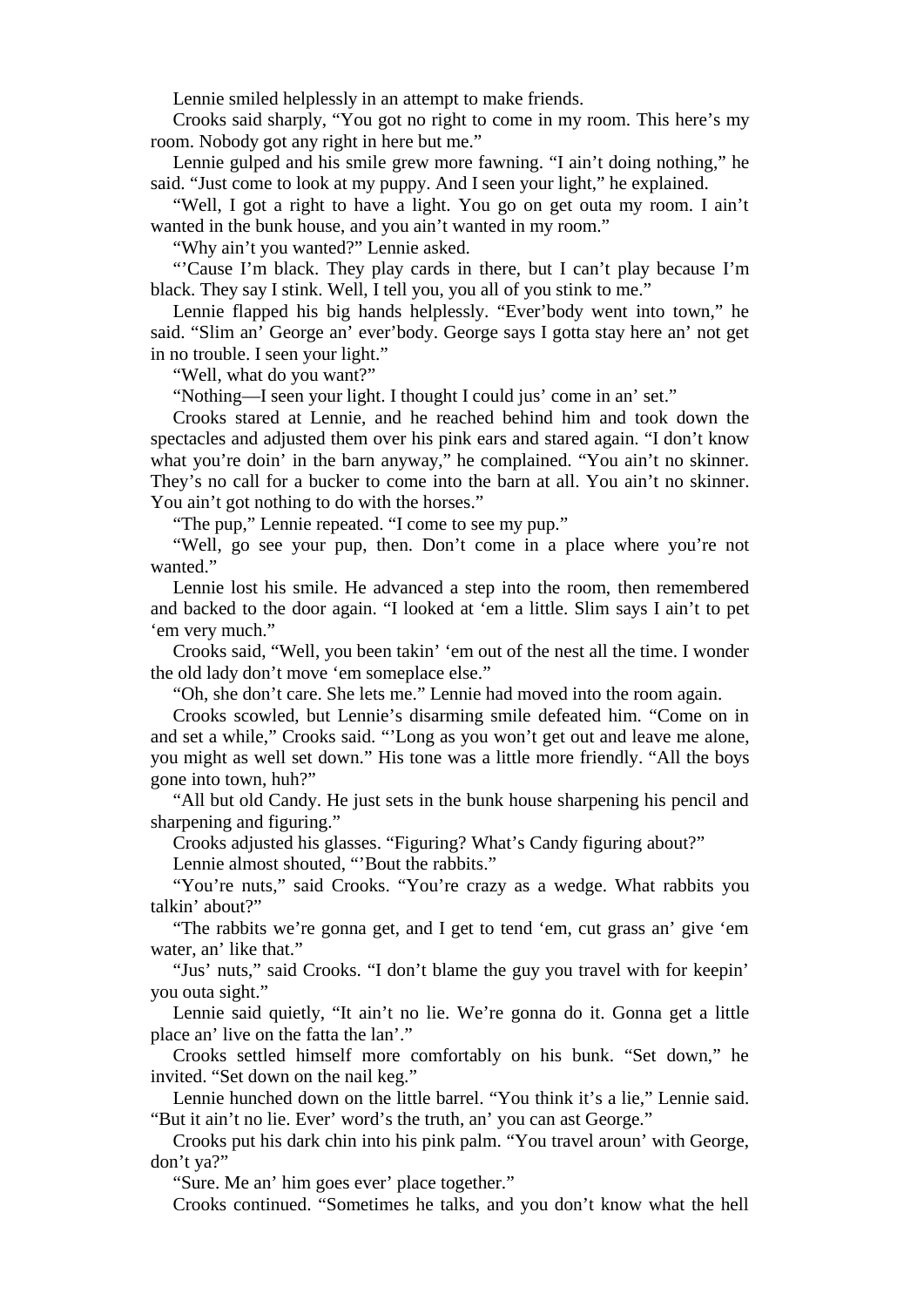he's talkin' about. Ain't that so?" He leaned forward, boring Lennie with his deep eyes. "Ain't that so?"

"Yeah . . . . sometimes."

"Jus' talks on, an' you don't know what the hell it's all about?"

"Yeah . . . . sometimes. But . . . . not always."

Crooks leaned forward over the edge of the bunk. "I ain't a southern Negro," he said. "I was born right here in California. My old man had a chicken ranch, 'bout ten acres. The white kids come to play at our place, an' sometimes I went to play with them, and some of them was pretty nice. My ol' man didn't like that. I never knew till long later why he didn't like that. But I know now." He hesitated, and when he spoke again his voice was softer. "There wasn't another colored family for miles around. And now there ain't a colored man on this ranch an' there's jus' one family in Soledad." He laughed. "If I say something, why it's just a nigger sayin' it."

Lennie asked, "How long you think it'll be before them pups will be old enough to pet?"

Crooks laughed again. "A guy can talk to you an' be sure you won't go blabbin'. Couple of weeks an' them pups'll be all right. George knows what he's about. Jus' talks, an' you don't understand nothing." He leaned forward excitedly. "This is just a nigger talkin', an' a busted-back nigger. So it don't mean nothing, see? You couldn't remember it anyways. I seen it over an' over —a guy talkin' to another guy and it don't make no difference if he don't hear or understand. The thing is, they're talkin', or they're settin' still not talkin'. It don't make no difference, no difference." His excitement had increased until he pounded his knee with this hand. "George can tell you screwy things, and it don't matter. It's just the talking. It's just bein' with another guy. That's all." He paused.

His voice grew soft and persuasive. "S'pose George don't come back no more. S'pose he took a powder and just ain't coming back. What'll you do then?"

Lennie's attention came gradually to what had been said. "What?" he demanded.

"I said s'pose George went into town tonight and you never heard of him no more." Crooks pressed forward some kind of private victory. "Just s'pose that," he repeated.

"He won't do it," Lennie cried. "George wouldn't do nothing like that. I been with George a long a time. He'll come back tonight—" But the doubt was too much for him. "Don't you think he will?"

Crooks' face lighted with pleasure in his torture. "Nobody can't tell what a guy'll do," he observed calmly. "Le's say he wants to come back and can't. S'pose he gets killed or hurt so he can't come back."

Lennie struggled to understand. "George won't do nothing like that," he repeated. "George is careful. He won't get hurt. He ain't never been hurt, 'cause he's careful."

"Well, s'pose, jus' s'pose he don't come back. What'll you do then?"

Lennie's face wrinkled with apprehension. "I don' know. Say, what you doin' anyways?" he cried. "This ain't true. George ain't got hurt."

Crooks bored in on him. "Want me ta tell ya what'll happen? They'll take ya to the booby hatch. They'll tie ya up with a collar, like a dog."

Suddenly Lennie's eyes centered and grew quiet, and mad. He stood up and walked dangerously toward Crooks. "Who hurt George?" he demanded.

Crooks saw the danger as it approached him. He edged back on his bunk to get out of the way. "I was just supposin'," he said. "George ain't hurt. He's all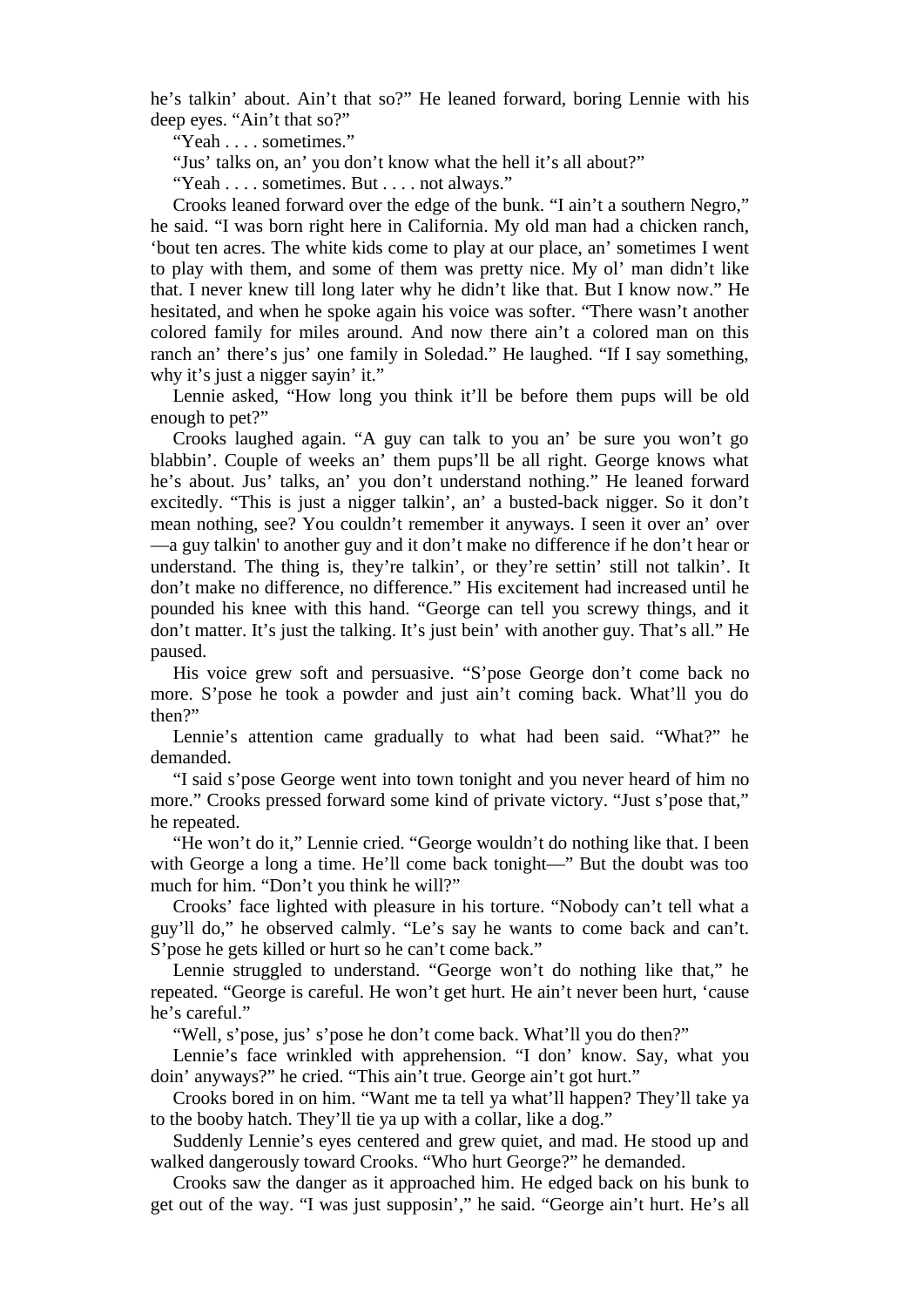right. He'll be back all right."

Lennie stood over him. "What you supposin' for? Ain't nobody goin' to suppose no hurt to George."

Crooks removed his glasses and wiped his eyes with his fingers. "Jus' set down," he said. "George ain't hurt."

Lennie growled back to his seat on the nail keg. "Ain't nobody goin' to talk no hurt to George," he grumbled.

Crooks said gently, "Maybe you can see now. You got George. You *know* he's goin' to come back. S'pose you didn't have nobody. S'pose you couldn't go into the bunk house and play rummy 'cause you was black. How'd you like that? S'pose you had to sit out here an' read books. Sure you could play horseshoes till it got dark, but then you got to read books. Books ain't no good. A guy needs somebody—to be near him." He whined, "A guy goes nuts if he ain't got nobody. Don't make no difference who the guy is, long's he's with you. I tell ya," he cried, "I tell ya a guy gets too lonely an' he gets sick."

"George gonna come back," Lennie reassured himself in a frightened voice. "Maybe George come back already. Maybe I better go see."

Crooks said, "I didn't mean to scare you. He'll come back. I was talkin' about myself. A guy sets alone out here at night, maybe readin' books or thinkin' or stuff like that. Sometimes he gets thinkin', an' he got nothing to tell him what's so an' what ain't so. Maybe if he sees somethin', he don't know whether it's right or not. He can't turn to some other guy and ast him if he sees it too. He can't tell. He got nothing to measure by. I seen things out here. I wasn't drunk. I don't know if I was asleep. If some guy was with me, he could tell me I was asleep, an' then it would be all right. But I jus' don't know." Crooks was looking across the room now, looking toward the window.

Lennie said miserably, "George wun't go away and leave me. I know George wun't do that."

The stable buck went on dreamily, "I remember when I was a little kid on my old man's chicken ranch. Had two brothers. They was always near me, always there. Used to sleep right in the same room, right in the same bed—all three. Had a strawberry patch. Had an alfalfa patch. Used to turn the chickens out in the alfalfa on a sunny morning. My brothers'd set on a fence rail an' watch 'em —white chickens they was."

Gradually Lennie's interest came around to what was being said. "George says we're gonna have alfalfa for the rabbits."

"What rabbits?"

"We're gonna have rabbits an' a berry patch."

"You're nuts."

"We are too. You ast George."

"You're nuts." Crooks was scornful. "I seen hunderds of men come by on the road an' on the ranches, with their bindles on their back an' that same damn thing in their heads. Hunderds of them. They come, an' they quit an' go on; an' every damn one of 'em's got a little piece of land in his head. An' never a God damn one of 'em ever gets it. Just like heaven. Ever'body wants a little piece of lan'. I read plenty of books out here. Nobody never gets to heaven, and nobody gets no land. It's just in their head. They're all the time talkin' about it, but it's jus' in their head." He paused and looked toward the open door, for the horses were moving restlessly and the halter chains clinked. A horse whinnied. "I guess somebody's out there," Crooks said. "Maybe Slim. Slim comes in sometimes two, three times a night. Slim's a real skinner. He looks out for his team." He pulled himself painfully upright and moved toward the door. "That you, Slim?" he called.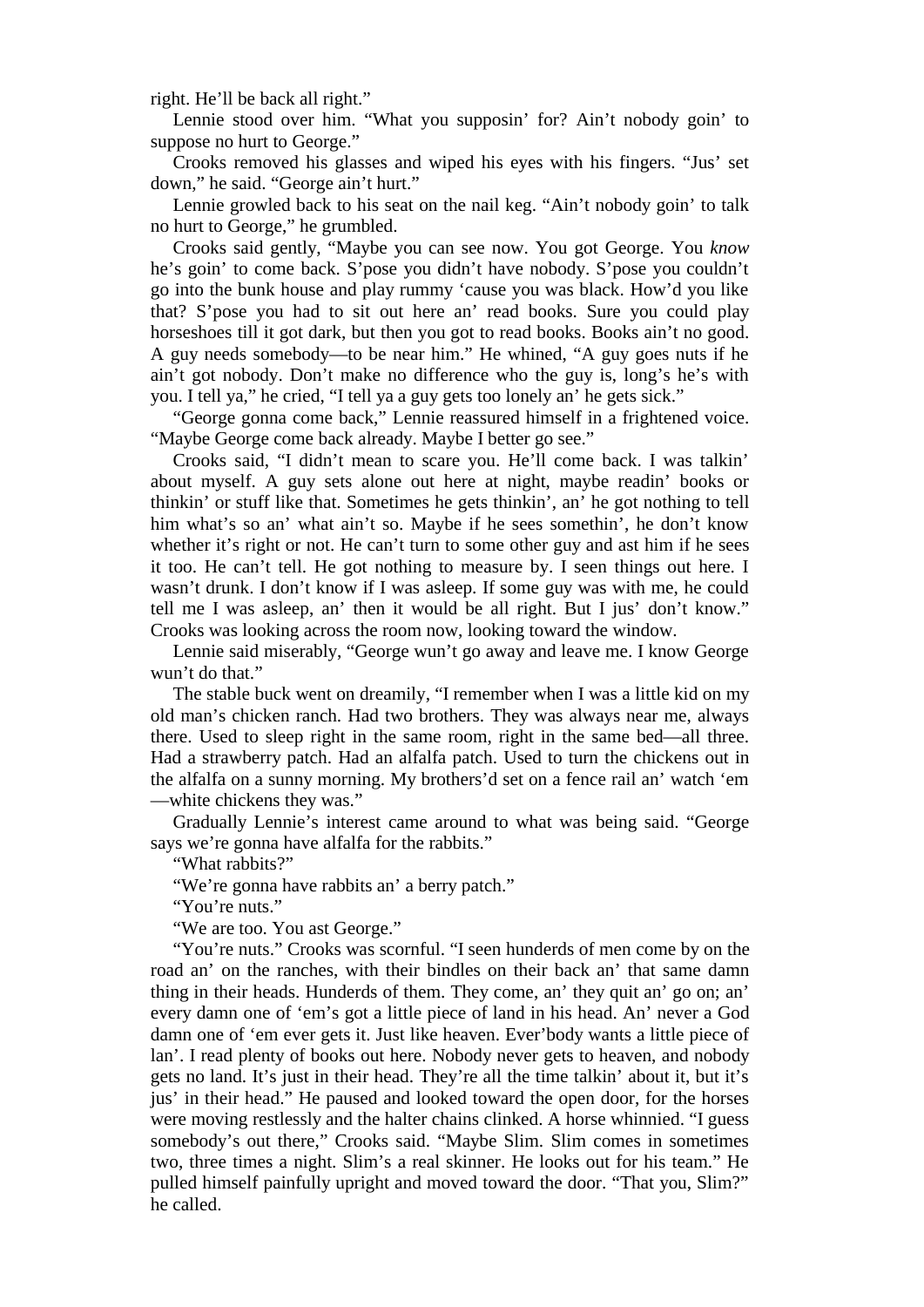Candy's voice answered. "Slim went in town. Say, you seen Lennie?" "Ya mean the big guy?"

"Yeah. Seen him around any place?"

"He's in here," Crooks said shortly. He went back to his bunk and lay down.

Candy stood in the doorway scratching his bald wrist and looking blindly into the lighted room. He made no attempt to enter. "Tell ya what, Lennie. I been figuring out about them rabbits."

Crooks said irritably, "You can come in if you want."

Candy seemed embarrassed. "I do' know. 'Course, if ya want me to."

"Come on in. If ever'body's comin' in, you might just as well." It was difficult for Crooks to conceal his pleasure with anger.

Candy came in, but he was still embarrassed, "You got a nice cozy little place in here," he said to Crooks. "Must be nice to have a room all to yourself this way."

"Sure," said Crooks. "And a manure pile under the window. Sure, it's swell." Lennie broke in, "You said about them rabbits."

Candy leaned against the wall beside the broken collar while he scratched the wrist stump. "I been here a long time," he said. "An' Crooks been here a long time. This's the first time I ever been in his room."

Crooks said darkly, "Guys don't come into a colored man's room very much. Nobody been here but Slim. Slim an' the boss."

Candy quickly changed the subject. "Slim's as good a skinner as I ever seen."

Lennie leaned toward the old swamper. "About them rabbits," he insisted.

Candy smiled. "I got it figured out. We can make some money on them rabbits if we go about it right."

"But I get to tend 'em," Lennie broke in. "George says I get to tend 'em. He promised."

Crooks interrupted brutally. "You guys is just kiddin' yourself. You'll talk about it a hell of a lot, but you won't get no land. You'll be a swamper here till they take you out in a box. Hell, I seen too many guys. Lennie here'll quit an' be on the road in two, three weeks. Seems like ever' guy got land in his head."

Candy rubbed his cheek angrily. "You God damn right we're gonna do it. George says we are. We got the money right now."

"Yeah?" said Crooks. "An' where's George now? In town in a whorehouse. That's where your money's goin'. Jesus, I seen it happen too many times. I seen too many guys with land in their head. They never get none under their hand."

Candy cried, "Sure they all want it. Everybody wants a little bit of land, not much. Jus' som'thin' that was his. Som'thin' he could live on and there couldn't nobody throw him off of it. I never had none. I planted crops for damn near ever'body in this state, but they wasn't my crops, and when I harvested 'em, it wasn't none of my harvest. But we gonna do it now, and don't you make no mistake about that. George ain't got the money in town. That money's in the bank. Me an' Lennie an' George. We gonna have a room to ourself. We're gonna have a dog an' rabbits an' chickens. We're gonna have green corn an' maybe a cow or a goat." He stopped, overwhelmed with his picture.

Crooks asked, "You say you got the money?"

"Damn right. We got most of it. Just a little bit more to get. Have it all in one month. George got the land all picked out, too."

Crooks reached around and explored his spine with his hand. "I never seen a guy really do it," he said. "I seen guys nearly crazy with loneliness for land, but ever' time a whore house or a blackjack game took what it takes." He hesitated. " . . . . If you . . . . guys would want a hand to work for nothing—just his keep,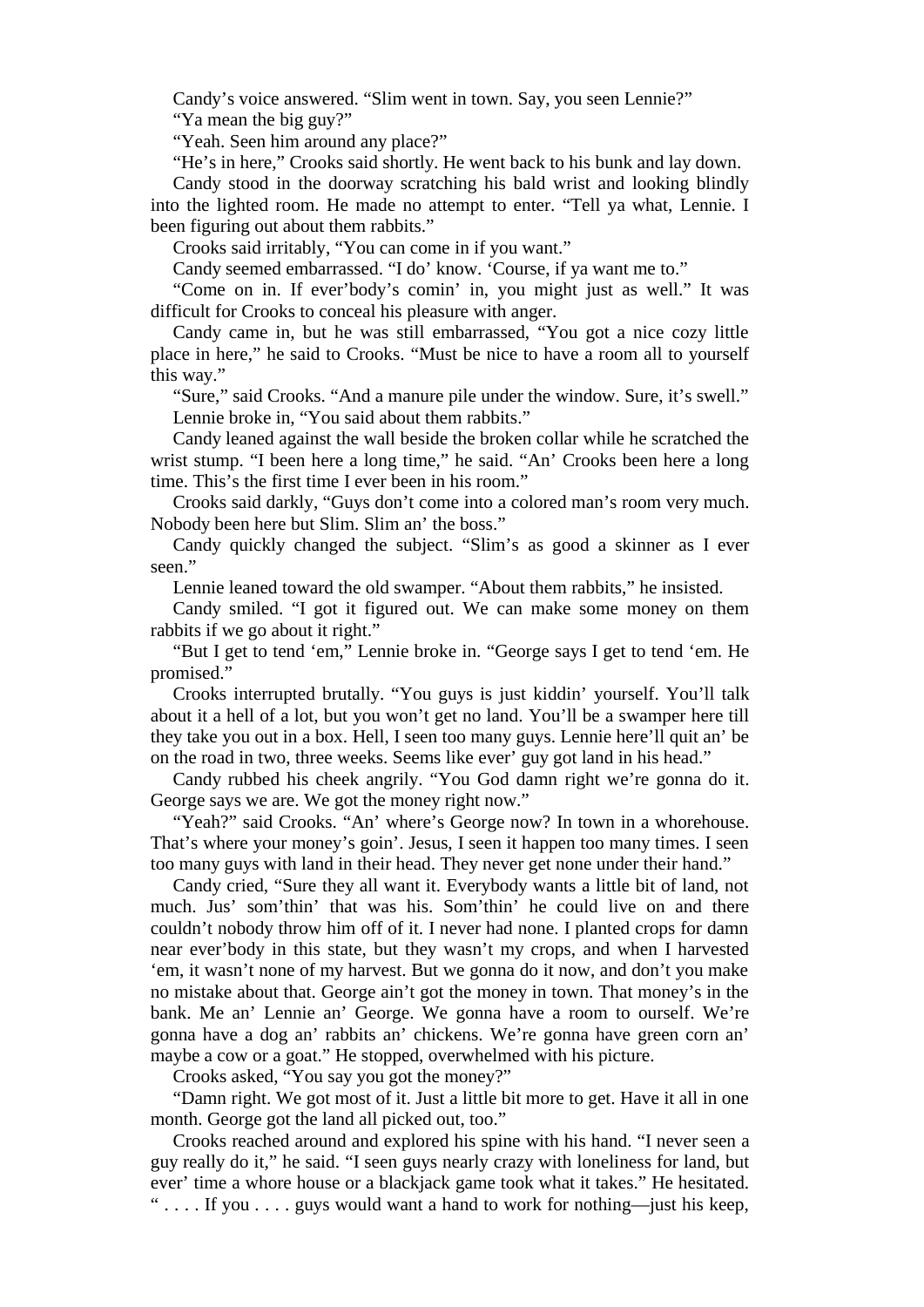why I'd come an' lend a hand. I ain't so crippled I can't work like a son-of-abitch if I want to."

"Any you boys seen Curley?"

They swung their heads toward the door. Looking in was Curley's wife. Her face was heavily made up. Her lips were slightly parted. She breathed strongly, as though she had been running.

"Curley ain't been here," Candy said sourly.

She stood still in the doorway, smiling a little at them, rubbing the nails of one hand with the thumb and forefinger of the other. And her eyes traveled from one face to another. "They left all the weak ones here," she said finally. "Think I don't know where they all went? Even Curley. I know where they all went."

Lennie watched her, fascinated; but Candy and Crooks were scowling down away from her eyes. Candy said, "Then if you know, why you want to ast us where Curley is at?"

She regarded them amusedly. "Funny thing," she said. "If I catch any one man, and he's alone, I get along fine with him. But just let two of the guys get together an' you won't talk. Jus' nothing but mad." She dropped her fingers and put her hands on her hips. "You're all scared of each other, that's what. Ever' one of you's scared the rest is goin' to get something on you."

After a pause Crooks said, "Maybe you better go along to your own house now. We don't want no trouble."

"Well, I ain't giving you no trouble. Think I don't like to talk to somebody ever' once in a while? Think I like to stick in that house alla time?"

Candy laid the stump of his wrist on his knee and rubbed it gently with his hand. He said accusingly, "You gotta husban'. You got no call foolin' aroun' with other guys, causin' trouble."

The girl flared up. "Sure I gotta husban'. You all seen him. Swell guy, ain't he? Spends all his time sayin' what he's gonna do to guy she don't like, and he don't like nobody. Think I'm gonna stay in that two-by-four house and listen how Curley's gonna lead with his left twicet, and then bring in the ol' right cross? 'One-two,' he says. 'Jus' the ol' one-two an' he'll go down.'" She paused and her face lost its sullenness and grew interested. "Say—what happened to Curley's han'?"

There was an embarrassed silence. Candy stole a look at Lennie. Then he coughed. "Why . . . . Curley . . . . he got his han' caught in a machine, ma'am. Bust his han'."

She watched for a moment, and then she laughed. "Baloney! What you think you're sellin' me? Curley started som'pin' he didn' finish. Caught in a machine —baloney! Why, he ain't give nobody the good ol' one-two since he got his han' bust. Who bust him?"

Candy repeated sullenly, "Got it caught in a machine."

"Awright," she said contemptuously. "Awright, cover 'im up if ya wanta. Whatta I care? You bindle bums think you're so damn good. Whatta ya think I am, a kid? I tell ya I could of went with shows. Not jus' one, neither. An' a guy tol' me he could put me in pitchers . . . ." She was breathless with indignation. "—Sat'iday night. Ever'body out doin' som'pin'. Ever'body! An' what am I doin'? Standin' here talkin' to a bunch of bindle stiffs—a nigger an' a dum-dum and a lousy ol' sheep—an' likin' it because they ain't nobody else."

Lennie watched her, his mouth half open. Crooks had retired into the terrible protective dignity of the Negro. But a change came over old Candy. He stood up suddenly and knocked his nail keg over backward. "I had enough," he said angrily. "You ain't wanted here. We told you you ain't. An' I tell ya, you got floozy idears about what us guys amounts to. You ain't got sense enough in that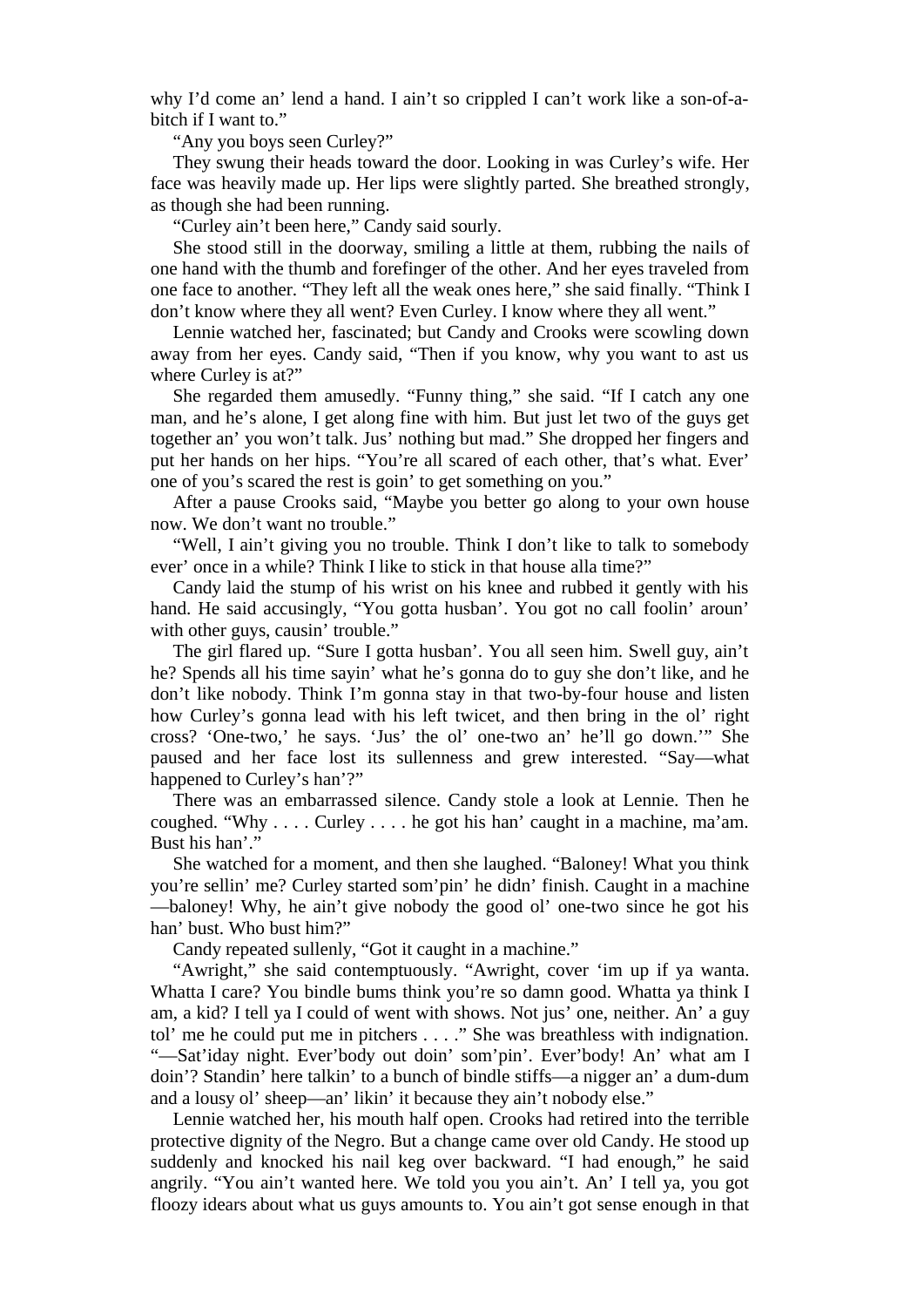chicken head to even see that we ain't stiffs. S'pose you get us canned. S'pose you do. You think we'll hit the highway an' look for another lousy two-bit job like this. You don't know that we got our own ranch to go to, an' our own house. We ain't got to stay here. We gotta house and chickens an' fruit trees an' a place a hunderd time prettier than this. An' we got fren's, that's what we got. Maybe there was a time when we was scared of gettin' canned, but we ain't no more. We got our own lan', and it's ours, an' we c'n go to it."

Curley's wife laughed at him. "Baloney," she said. "I seen too many you guys. If you had two bits in the worl', why you'd be in gettin' two shots of corn with it and suckin' the bottom of the glass. I know you guys."

Candy's face had grown redder and redder, but before she was done speaking, he had control of himself. He was the master of the situation. "I might of knew," he said gently. "Maybe you just better go along an' roll your hoop. We ain't got nothing to say to you at all. We know what we got, and we don't care whether you know it or not. So maybe you better jus' scatter along now, 'cause Curley maybe ain't gonna like his wife out in the barn with us 'bindle stiffs."

She looked from one face to another, and they were all closed against her. And she looked longest at Lennie, until he dropped his eyes in embarrassment. Suddenly she said, "Where'd you get them bruises on your face?"

Lennie looked up guiltily. "Who—me?"

"Yeah, you."

Lennie looked to Candy for help, and then he looked at his lap again. "He got his han' caught in a machine," he said.

Curley's wife laughed. "O.K., Machine. I'll talk to you later. I like machines."

Candy broke in. "You let this guy alone. Don't you do no messing aroun' with him. I'm gonna tell George what you says. George won't have you messin' with Lennie."

"Who's George?" she asked. "The little guy you come with?"

Lennie smiled happily. "That's him," he said. "That's the guy, an' he's gonna let me tend the rabbits."

"Well, if that's all you want, I might get a couple rabbits myself."

Crooks stood up from his bunk and faced her. "I had enough," he said coldly. "You got no rights comin' in a colored man's room. You got no rights messing around in here at all. Now you jus' get out, an' get out quick. If you don't, I'm gonna ast the boss not to ever let you come in the barn no more."

She turned on him in scorn. "Listen, Nigger," she said. "You know what I can do to you if you open your trap?"

Crooks stared hopelessly at her, and then he sat down on his bunk and drew into himself.

She closed on him. "You know what I could do?"

Crooks seemed to grow smaller, and he pressed himself against the wall. "Yes, ma'am."

"Well, you keep your place then, Nigger. I could get you strung upon a tree so easy it ain't even funny."

Crooks had reduced himself to nothing. There was no personality, no ego nothing to arouse either like or dislike. He said, "Yes, ma'am," and his voice was toneless.

For a moment she stood over him as though waiting for him to move so that she could whip at him again; but Crooks sat perfectly still, his eyes averted, everything that might be hurt drawn in. She turned at last to the other two.

Old Candy was watching her, fascinated. "If you was to do that, we'd tell,"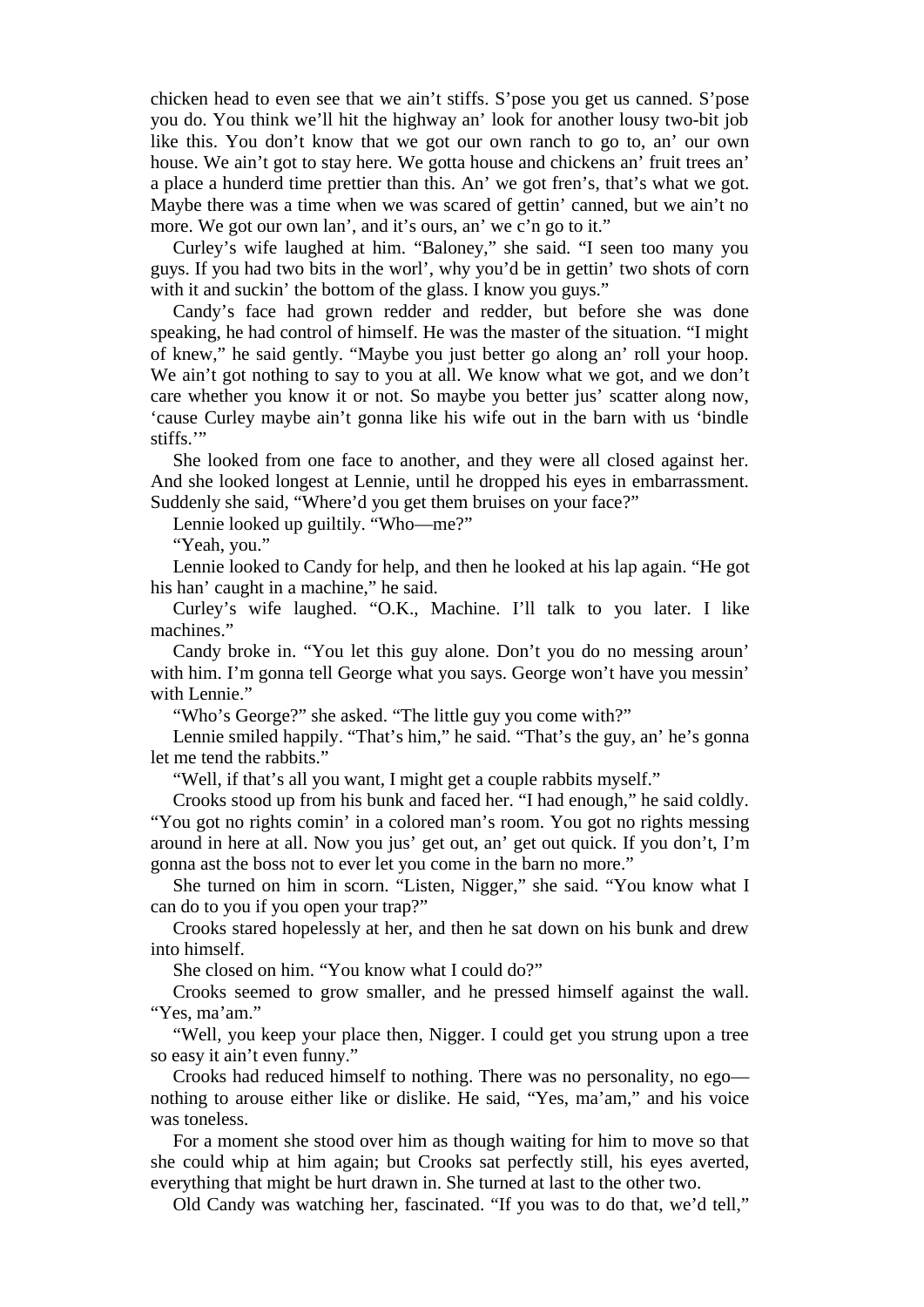he said quietly. "We'd tell about you framin' Crooks."

"Tell an' be damned," she cried. "Nobody'd listen to you, an' you know it. Nobody'd listen to you."

Candy subsided. "No . . . ." he agreed. "Nobody'd listen to us."

Lennie whined, "I wisht George was here. I wisht George was here."

Candy stepped over to him. "Don't you worry none," he said. "I jus' heard the guys comin' in. George'll be in the bunk house right now, I bet." He turned to Curley's wife. "You better go home now," he said quietly. "If you go right now, we won't tell Curley you was here."

She appraised him coolly. "I ain't sure you heard nothing."

"Better not take no chances," he said. "If you ain't sure, you better take the safe way."

She turned to Lennie. "I'm glad you bust up Curley a little bit. He got it comin' to him. Sometimes I'd like to bust him myself." She slipped out the door and disappeared into the dark barn. And while she went through the barn, the halter chains rattled, and some horses snorted and some stamped their feet.

Crooks seemed to come slowly out of the layers of protection he had put on. "Was that the truth what you said about the guys come back?" he asked.

"Sure. I heard 'em."

"Well, I didn't hear nothing."

"The gate banged," Candy said, and he went on, "Jesus Christ, Curley's wife can move quiet. I guess she had a lot of practice, though."

Crooks avoided the whole subject now. "Maybe you guys better go," he said. "I ain't sure I want you in here no more. A colored man got to have some rights even if he don't like 'em."

Candy said, "That bitch didn't ought to of said that to you."

"It wasn't nothing," Crooks said dully. "You guys comin' in an' settin' made me forget. What she says is true."

The horses snorted out in the barn and the chains rang and a voice called, "Lennie. Oh, Lennie. You in the barn?"

"It's George," Lennie cried. And he answered, "Here, George. I'm right in here."

In a second George stood framed in the door, and he looked disapprovingly about. "What you doin' in Crooks' room? You hadn't ought to be here."

Crooks nodded. "I tol' 'em, but they come in anyways."

"Well, why'n't you kick 'em out?"

"I di'n't care much," said Crooks. "Lennie's a nice fella."

Now Candy aroused himself. "Oh, George! I been figurin' and figurin'. I got it doped out how we can even make some money on them rabbits."

George scowled. "I thought I tol' you not to tell nobody about that."

Candy was crestfallen. "Didn't tell nobody but Crooks."

George said, "Well you guys get outa here. Jesus, seems like I can't go away for a minute."

Candy and Lennie stood up and went toward the door. Crooks called, "Candy!"

"Huh?"

"'Member what I said about hoein' and doin' odd jobs?"

"Yeah," said Candy. "I remember."

"Well, jus' forget it," said Crooks. "I didn't mean it. Jus' foolin'. I wouldn' want to go no place like that."

"Well, O.K., if you feel like that. Good night."

The three men went out of the door. As they went through the barn the horses snorted and the halter chains rattled.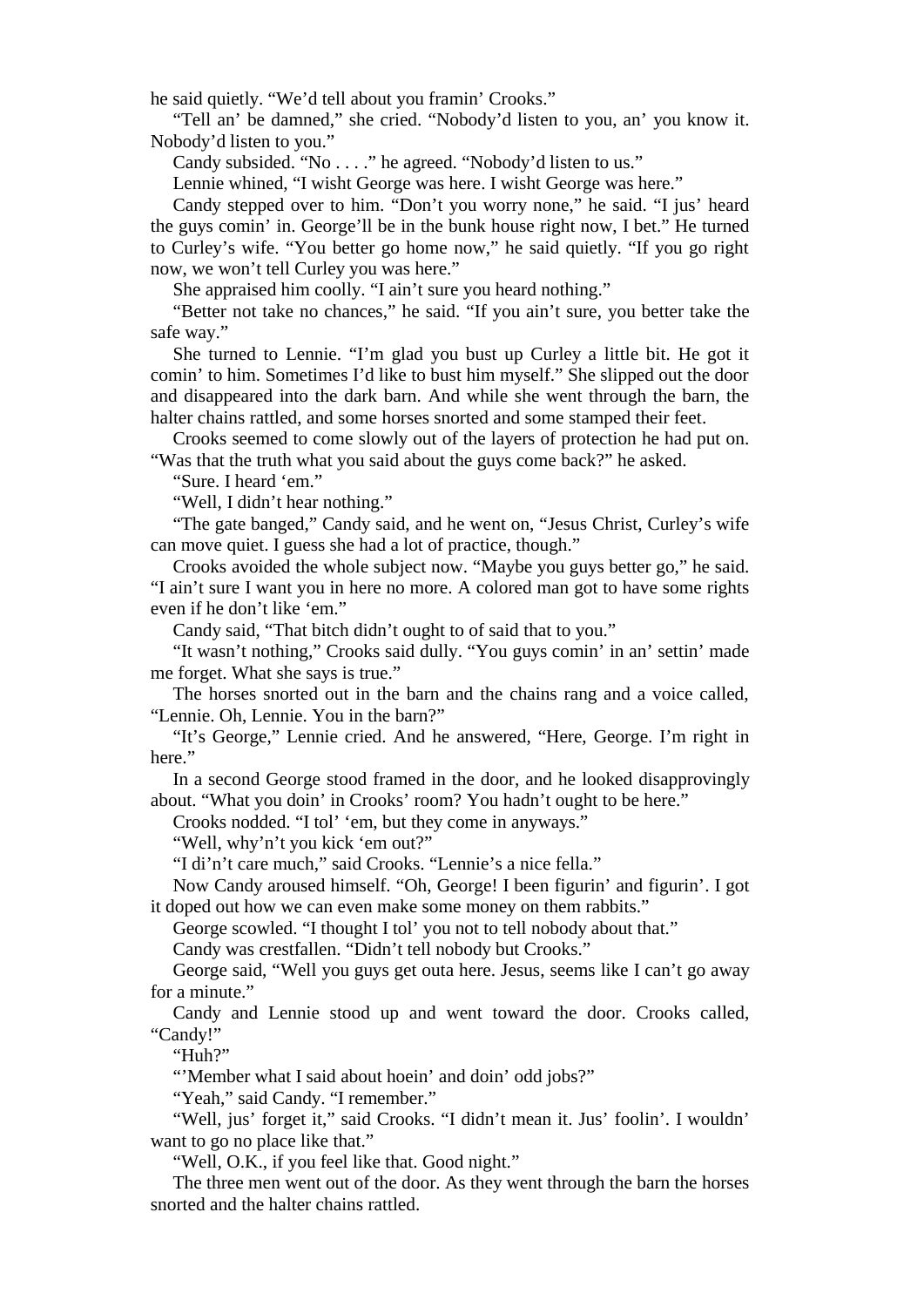Crooks sat on his bunk and looked at the door for a moment, and then he reached for the liniment bottle. He pulled out his shirt in back, poured a little liniment in his pink palm and, reaching around, he fell slowly to rubbing his back.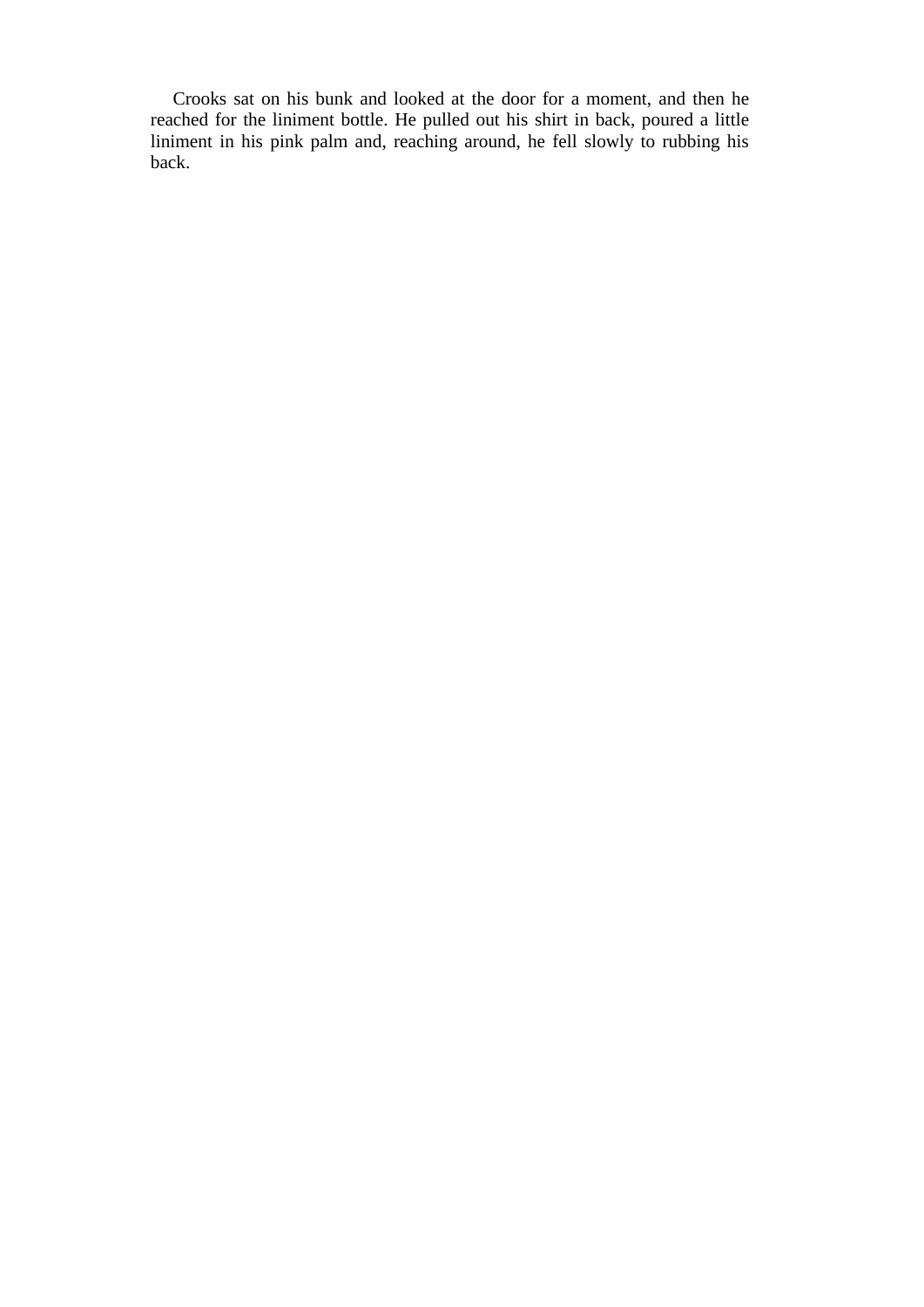

ne end of the great barn was piled high with new hay and over the pile hung the four-taloned Jackson fork suspended from its pulley. The hay came down like a mountain slope to the other end of the barn, and there was a level place as yet unfilled with the new crop. At the sides the feeding racks were visible, and between the slats the heads of horses could be seen.

It was Sunday afternoon. The resting horses nibbled the remaining wisps of hay, and they stamped their feet and they bit the wood of the mangers and rattled the halter chains. The afternoon sun sliced in through the cracks of the barn walls and lay in bright lines on the hay. There was the buzz of flies in the air, the lazy afternoon humming.

From outside came the clang of horseshoes on the playing peg and the shouts of men, playing, encouraging, jeering. But in the barn it was quiet and humming and lazy and warm.

Only Lennie was in the barn, and Lennie sat in the hay beside a packing case under a manger in the end of the barn that had not been filled with hay. Lennie sat in the hay and looked at a little dead puppy that lay in front of him. Lennie looked at it for a long time, and then he put out his huge hand and stroked it, stroked it clear from one end to the other.

And Lennie said softly to the puppy, "Why do you got to get killed? You ain't so little as mice. I didn't bounce you hard." He bent the pup's head up and looked in its face, and he said to it, "Now maybe George ain't gonna let me tend no rabbits, if he fin's out you got killed."

He scooped a little hollow and laid the puppy in it and covered it over with hay, out of sight; but he continued to stare at the mound he had made. He said, "This ain't no bad thing like I got to go hide in the brush. Oh! no. This ain't. I'll tell George I foun' it dead."

He unburied the puppy and inspected it, and he stroked it from ears to tail. He went on sorrowfully, "But he'll know. George always knows. He'll say, 'You done it. Don't try to put nothing over on me.' An' he'll say, 'Now jus' for that you don't get to tend no rabbits!'"

Suddenly his anger arose. "God damn you," he cried. "Why do you got to get killed? You ain't so little as mice." He picked up the pup and hurled it from him. He turned his back on it. He sat bent over his knees and he whispered, "Now I won't get to tend the rabbits. Now he won't let me." He rocked himself back and forth in his sorrow.

From outside came the clang of horseshoes on the iron stake, and then a little chorus of cries. Lennie got up and brought the puppy back and laid it on the hay and sat down. He stroked the pup again. "You wasn't big enough," he said. "They tol' me and tol' me you wasn't. I di'n't know you'd get killed so easy." He worked his fingers on the pup's limp ear. "Maybe George won't care," he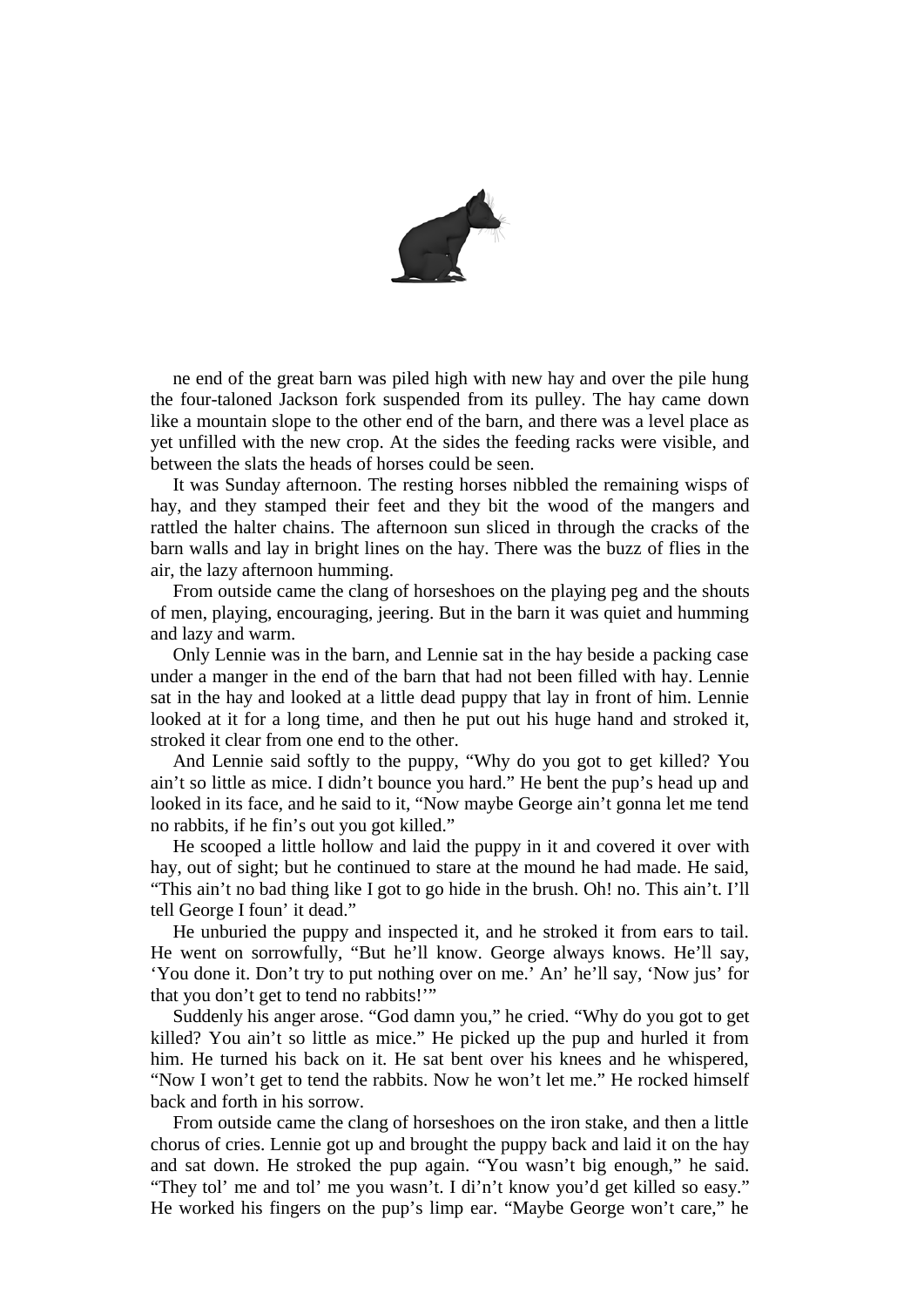said. "This here God damn little son-of-a-bitch wasn't nothing to George."

Curley's wife came around the end of the last stall. She came very quietly, so that Lennie didn't see her. She wore her bright cotton dress and the mules with the red ostrich feathers. Her face was made-up and the little sausage curls were all in place. She was quite near to him before Lennie looked up and saw her.

In a panic he shoveled hay over the puppy with his fingers. He looked sullenly up at her.

She said, "What you got there, sonny boy?"

Lennie glared at her. "George says I ain't to have nothing to do with you talk to you or nothing."

She laughed. "George giving you orders about everything?"

Lennie looked down at the hay. "Says I can't tend no rabbits if I talk to you or anything."

She said quietly, "He's scared Curley'll get mad. Well, Curley got his arm in a sling- an' if Curley gets tough, you can break his other han'. You didn't put nothing over on me about gettin' it caught in no machine."

But Lennie was not to be drawn. "No, sir. I ain't gonna talk to you or nothing."

She knelt in the hay beside him. "Listen," she said. "All the guys got a horseshoe tenement goin' on. It's on'y about four o'clock. None of them guys is goin' to leave that tenement. Why can't I talk to you? I never get to talk to nobody. I get awful lonely."

Lennie said, "Well, I ain't supposed to talk to you or nothing."

"I get lonely," she said. "You can talk to people, but I can't talk to nobody but Curley. Else he gets mad. How'd you like not to talk to anybody?"

Lennie said, "Well, I ain't supposed to. George's scared I'll get in trouble."

She changed the subject. "What you got covered up there?"

Then all of Lennie's woe came back on him. "Jus' my pup," he said sadly. "Jus' my little pup." And he swept the hay from on top of it.

"Why, he's dead," she cried.

"He was so little," said Lennie. "I was jus' playin' with him . . . . an' he made like he's gonna bite me . . . . an' I made like I was gonna smack him . . . . an' . . . . an' I done it. An' then he was dead."

She consoled him. "Don't you worry none. He was jus' a mutt. You can get another one easy. The whole country is fulla mutts."

"It ain't that so much," Lennie explained miserably. "George ain't gonna let me tend no rabbits now.

"Why don't he?"

"Well, he said if I done any more bad things he ain't gonna let me tend the rabbits."

She moved closer to him and she spoke soothingly. "Don't you worry about talkin' to me. Listen to the guys yell out there. They got four dollars bet in that tenement. None of them ain't gonna leave till it's over."

"If George sees me talkin' to you he'll give me hell," Lennie said cautiously. "He tol' me so."

Her face grew angry. "Wha's the matter with me?" she cried. "Ain't I got a right to talk to nobody? Whatta they think I am, anyways? You're a nice guy. I don't know why I can't talk to you. I ain't doin' no harm to you."

"Well, George says you'll get us in a mess."

"Aw, nuts!" she said. "What kinda harm am I doin' to you? Seems like they ain't none of them cares how I gotta live. I tell you I ain't used to livin' like this. I coulda made somethin' of myself." She said darkly, "Maybe I will yet." And then her words tumbled out in a passion of communication, as though she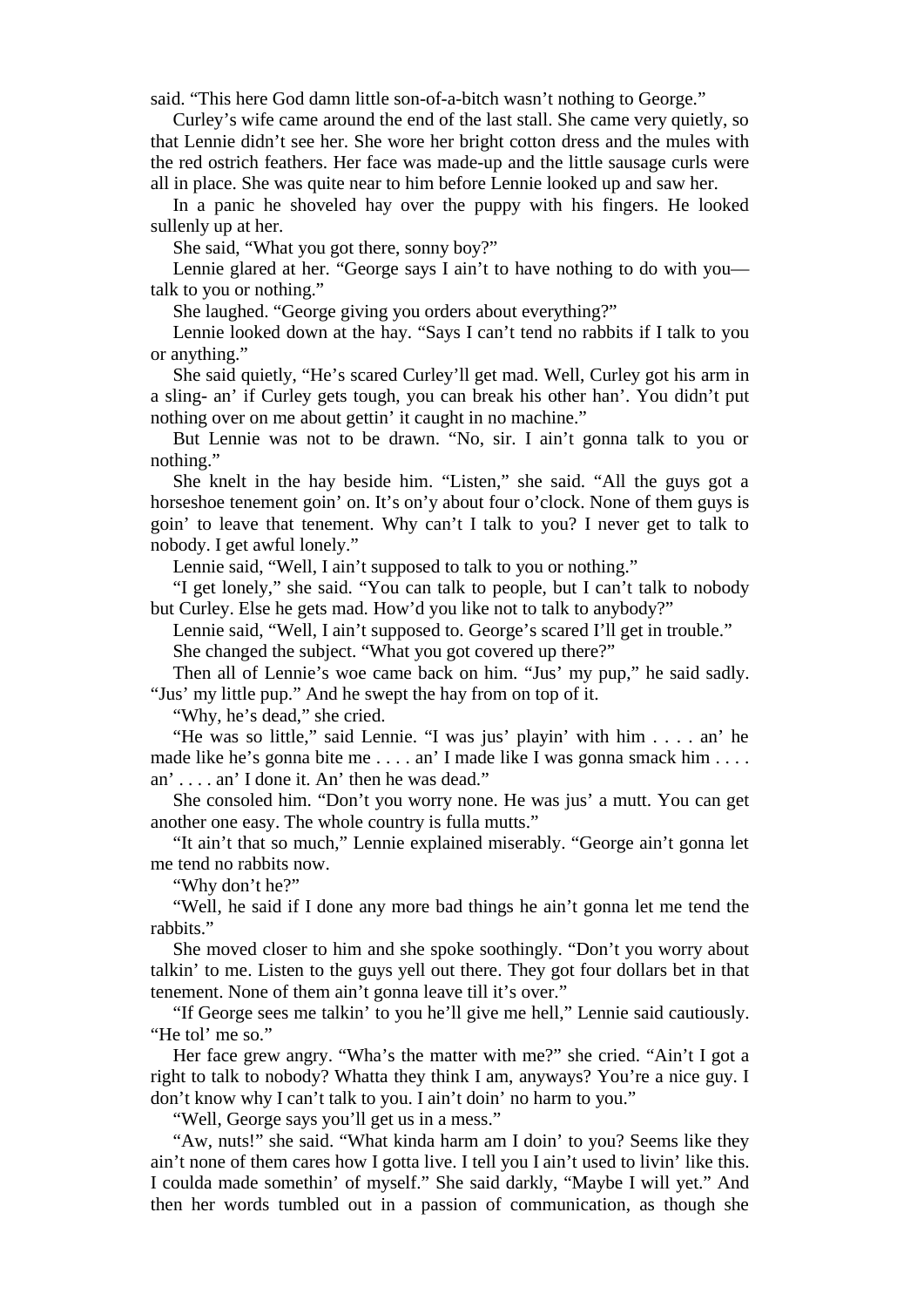hurried before her listener could be taken away. "I lived right in Salinas," she said. "Come there when I was a kid. Well, a show come through, an' I met one of the actors. He says I could go with that show. But my ol' lady wouldn't let me. She says because I was on'y fifteen. But the guy says I coulda. If I'd went, I wouldn't be livin' like this, you bet."

Lennie stroked the pup back and forth. "We gonna have a little place—an' rabbits," he explained.

She went on with her story quickly, before she could be interrupted. "'Nother time I met a guy, an' he was in pitchers. Went out to the Riverside Dance Palace with him. He says he was gonna put me in the movies. Says I was a natural. Soon's he got back to Hollywood he was gonna write to me about it." She looked closely at Lennie to see whether she was impressing him. "I never got that letter," she said. "I always thought my ol' lady stole it. Well, I wasn't gonna stay no place where I couldn't get nowhere or make something of myself, an' where they stole your letters, I ast her if she stole it, too, an' she says no. So I married Curley. Met him out to the Riverside Dance Palace that same night." She demanded, "You listenin'?"

"Me? Sure."

"Well, I ain't told this to nobody before. Maybe I oughten to. I don' *like* Curley. He ain't a nice fella." And because she had confided in him, she moved closer to Lennie and sat beside him. "Coulda been in the movies, an' had nice clothes—all them nice clothes like they wear. An' I coulda sat in them big hotels, an' had pitchers took of me. When they had them previews I coulda went to them, an' spoke in the radio, an' it wouldn'ta cost me a cent because I was in the pitcher. An' all them nice clothes like they wear. Because this guy says I was a natural." She looked up at Lennie, and she made a small grand gesture with her arm and hand to show that she could act. The fingers trailed after her leading wrist, and her little finger stuck out grandly from the rest.

Lennie sighed deeply. From outside came the clang of a horseshoe on metal, and then a chorus of cheers. "Somebody made a ringer," said Curley's wife.

Now the light was lifting as the sun went down, and the sun streaks climbed up the wall and fell over the feeding racks and over the heads of the horses.

Lennie said, "Maybe if I took this pup out and throwed him away George wouldn't never know. An' then I could tend the rabbits without no trouble."

Curley's wife said angrily, "Don't you think of nothing but rabbits?"

"We gonna have a little place," Lennie explained patiently. "We gonna have a house an' a garden and a place for alfalfa, an' that alfalfa is for the rabbits, an' I take a sack and get it all fulla alfalfa and then I take it to the rabbits."

She asked, "What makes you so nuts about rabbits?"

Lennie had to think carefully before he could come to a conclusion. He moved cautiously close to her, until he was right against her. "I like to pet nice things. Once at a fair I seen some of them long-hair rabbits. An' they was nice, you bet. Sometimes I've even pet mice, but not when I couldn't get nothing better."

Curley's wife moved away from him a little. "I think you're nuts," she said.

"No I ain't," Lennie explained earnestly. "George says I ain't. I like to pet nice things with my fingers, sof' things."

She was a little bit reassured. "Well, who don't?" she said. "Ever'body likes that. I like to feel silk an' velvet. Do you like to feel velvet?"

Lennie chuckled with pleasure. "You bet, by God," he cried happily. "An' I had some, too. A lady give me some, an' that lady was—my own Aunt Clara. She give it right to me—'bout this big a piece. I wisht I had that velvet right now." A frown came over his face. "I lost it," he said. "I ain't seen it for a long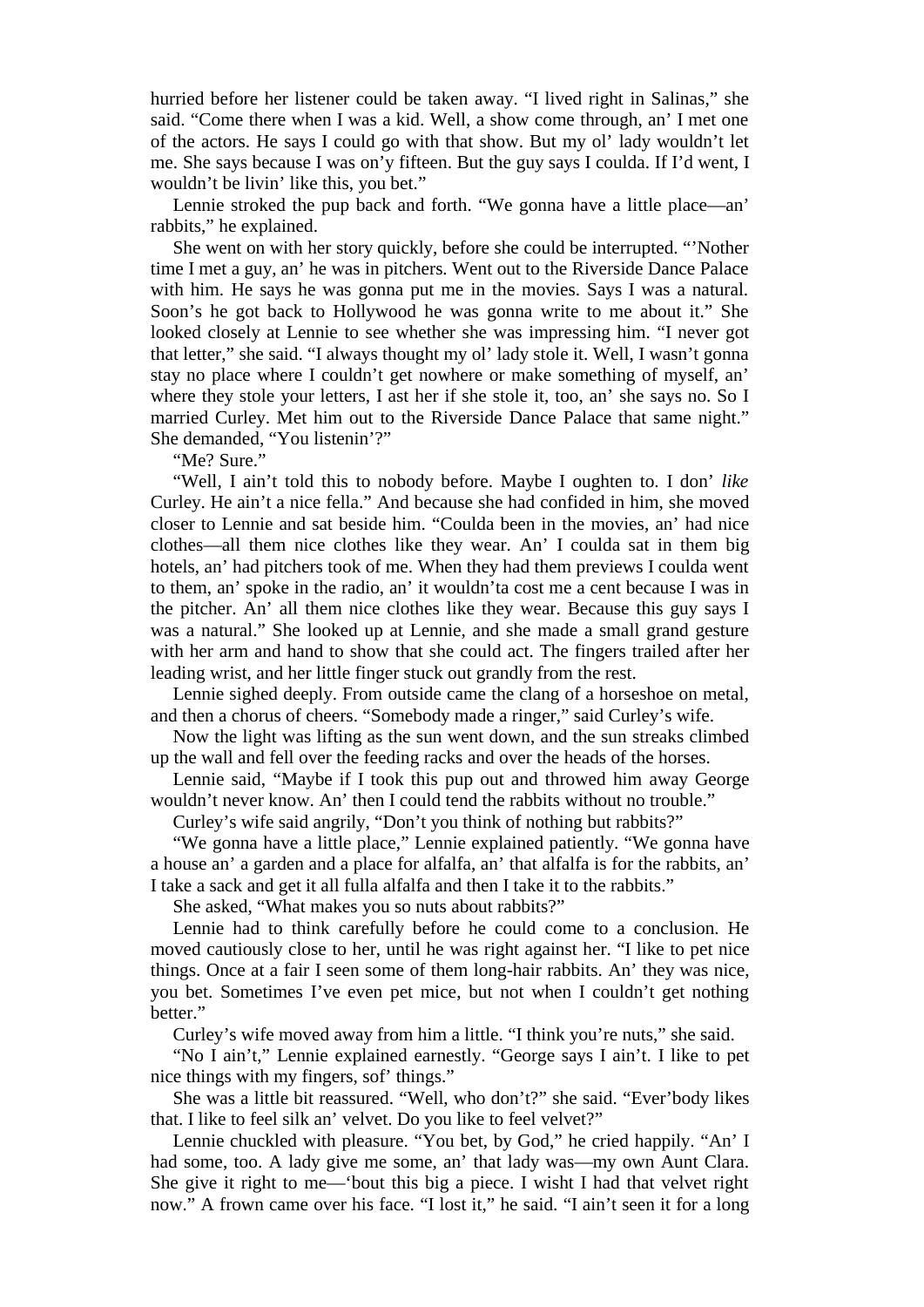time."

Curley's wife laughed at him. "You're nuts," she said. "But you're a kinda nice fella. Jus' like a big baby. But a person can see kinda what you mean. When I'm doin' my hair sometimes I jus' set an' stroke it 'cause it's so soft." To show how she did it, she ran her fingers over the top of her head. "Some people got kinda coarse hair," she said complacently. "Take Curley. His hair is jus' like wire. But mine is soft and fine. 'Course I brush it a lot. That makes it fine. Here—feel right here." She took Lennie's hand and put it on her head. "Feel right aroun' there an' see how soft it is."

Lennie's big fingers fell to stroking her hair.

"Don't you muss it up," she said.

Lennie said, "Oh! That's nice," and he stroked harder. "Oh, that's nice."

"Look out, now, you'll muss it." And then she cried angrily, "You stop it now, you'll mess it all up." She jerked her head sideways, and Lennie's fingers closed on her hair and hung on. "Let go," she cried. "You let go!"

Lennie was in a panic. His face was contorted. She screamed then, and Lennie's other hand closed over her mouth and nose. "Please don't," he begged. "Oh! Please don't do that. George'll be mad."

She struggled violently under his hands. Her feet battered on the hay and she writhed to be free; and from under Lennie's hand came a muffled screaming. Lennie began to cry with fright. "Oh! Please don't do none of that," he begged. "George gonna say I done a bad thing. He ain't gonna let me tend no rabbits." He moved his hand a little and her hoarse cry came out. Then Lennie grew angry. "Now don't," he said. "I don't want you to yell. You gonna get me in trouble jus' like George says you will. Now don't you do that." And she continued to struggle, and her eyes were wild with terror. He shook her then, and he was angry with her. "Don't you go yellin'," he said, and he shook her; and her body flopped like a fish. And then she was still, for Lennie had broken her neck.

He looked down at her, and carefully he removed his hand from over her mouth, and she lay still. "I don't want to hurt you," he said, "but George'll be mad if you yell." When she didn't answer nor move he bent closely over her. He lifted her arm and let it drop. For a moment he seemed bewildered. And then he whispered in fright, "I done a bad thing. I done another bad thing."

He pawed up the hay until it partly covered her.

From outside the barn came a cry of men and the double clang of shoes on metal. For the first time Lennie became conscious of the outside. He crouched down in the hay and listened. "I done a real bad thing," he said. "I shouldn't of did that. George'll be mad. An' . . . . he said . . . . an' hide in the brush till he come. He's gonna be mad. In the brush till he come. Tha's what he said." Lennie went back and looked at the dead girl. The puppy lay close to her. Lennie picked it up. "I'll throw him away," he said. "It's bad enough like it is." He put the pup under his coat, and he crept to the barn wall and peered out between the cracks, toward the horseshoe game. And then he crept around the end of the last manger and disappeared.

The sun streaks were high on the wall by now, and the light was growing soft in the barn. Curley's wife lay on her back, and she was half covered with hay.

It was very quiet in the barn, and the quiet of the afternoon was on the ranch. Even the clang of the pitched shoes, even the voices of the men in the game, seemed to grow more quiet. The air in the barn was dusky in advance of the outside day. A pigeon flew in through the open hay door and circled and flew out again. Around the last stall came a shepherd bitch, lean and long, with heavy, hanging dugs. Halfway to the packing box where the puppies were she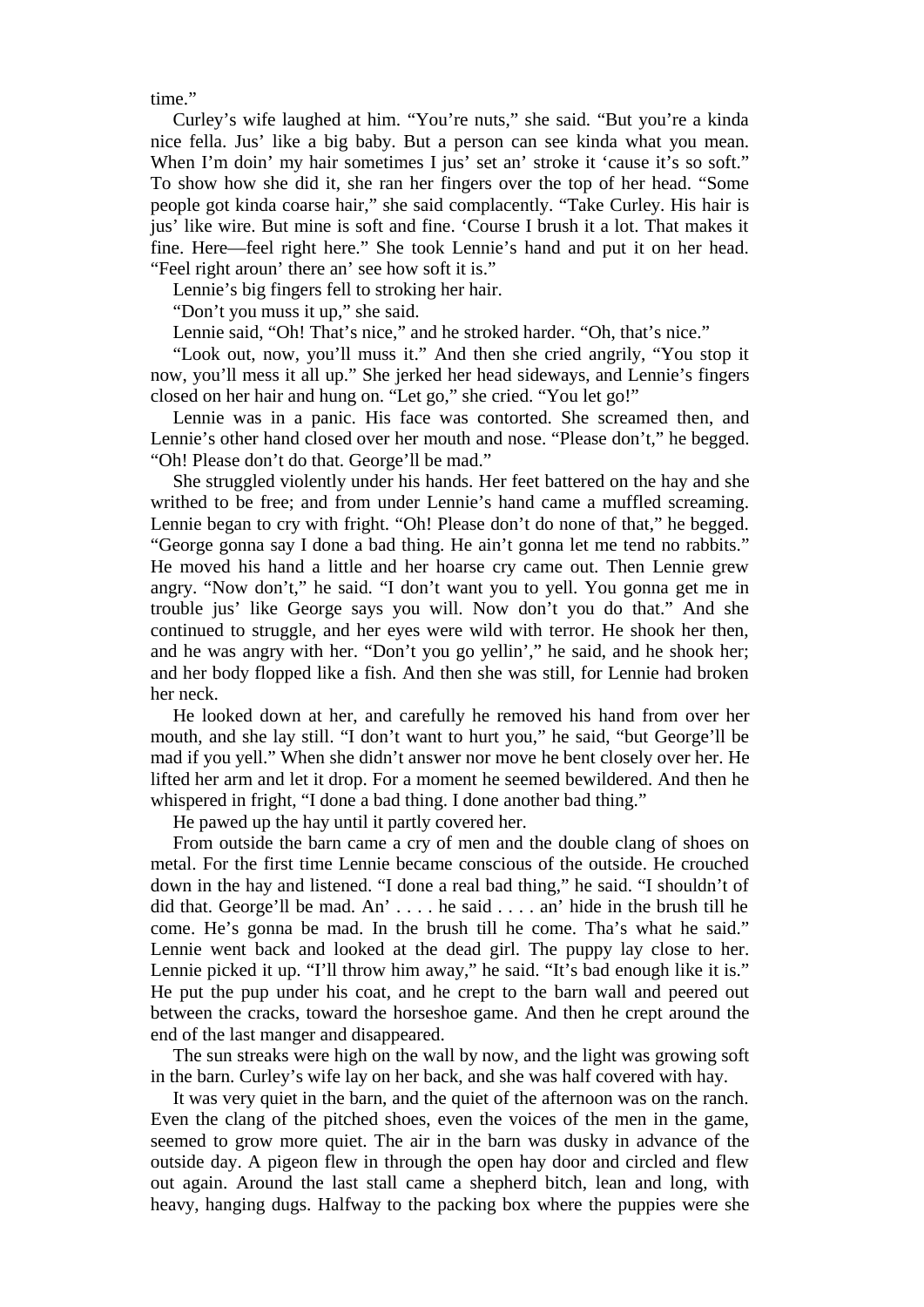caught the dead scent of Curley's wife, and the hair arose along her spine. She whimpered and cringed to the packing box, and jumped in among the puppies.

Curley's wife lay with a half-covering of yellow hay. And the meanness and the plannings and the discontent and the ache for attention were all gone from her face. She was very pretty and simple, and her face was sweet and young. Now her rouged cheeks and her reddened lips made her seem alive and sleeping very lightly. The curls, tiny little sausages, were spread on the hay behind her head, and her lips were parted.

As happens sometimes, a moment settled and hovered and remained for much more than a moment. And sound stopped and movement stopped for much, much more than a moment.

Then gradually time awakened again and moved sluggishly on. The horses stamped on the other side of the feeding racks and the halterchains clinked. Outside, the men's voices became louder and clearer.

From around the end of the last stall old Candy's voice came. "Lennie," he called. "Oh, Lennie! You in here? I been figuring some more. Tell you what we can do, Lennie." Old Candy appeared around the end of the last stall. "Oh, Lennie!" he called again; and then he stopped, and his body stiffened. He rubbed his smooth wrist on his white stubble whiskers. "I di'n't know you was here," he said to Curley's wife.

When she didn't answer, he stepped nearer. "You oughten to sleep out here," he said disapprovingly; and then he was beside her and—"Oh, Jesus Christ!" He looked about helplessly, and he rubbed his beard. And then he jumped up and went quickly out of the barn.

But the barn was alive now. The horses stamped and snorted, and they chewed the straw of their bedding and they clashed the chains of their halters. In a moment Candy came back, and George was with him.

George said, "What was it you wanted to see me about?"

Candy pointed at Curley's wife. George stared. "What's the matter with her?" he asked. He stepped closer, and then he echoed Candy's words. "Oh, Jesus Christ!" He was down on his knees beside her. He put his hand over her heart. And finally, when he stood up, slowly and stiffly, his face was as hard and tight as wood, and his eyes were hard.

Candy said, "What done it?"

George looked coldly at him. "Ain't you got any idear?" he asked. And Candy was silent. "I should of knew," George said hopelessly. "I guess maybe way back in my head I did."

Candy asked, "What we gonna do now, George? What we gonna do now?"

George was a long time in answering. "Guess . . . . we gotta tell the . . . . guys. I guess we gotta get 'im an' lock 'im up. We can't let 'im get away. Why, the poor bastard'd starve." And he tried to reassure himself. "Maybe they'll lock 'im up an' be nice to 'im."

But Candy said excitedly, "We oughta let 'im get away. You don't know that Curley. Curley gon'ta wanta get 'im lynched. Curley'll get 'im killed."

George watched Candy's lips. "Yeah," he said at last, "that's right, Curley will. An' the other guys will." And he looked back at Curley's wife.

Now Candy spoke his greatest fear. "You an' me can get that little place, can't we, George? You an' me can go there an' live nice, can't we, George? Can't we?"

Before George answered, Candy dropped his head and looked down at the hay. He knew.

George said softly, "—I think I knowed from the very first. I think I know'd we'd never do her. He usta like to hear about it so much I got to thinking maybe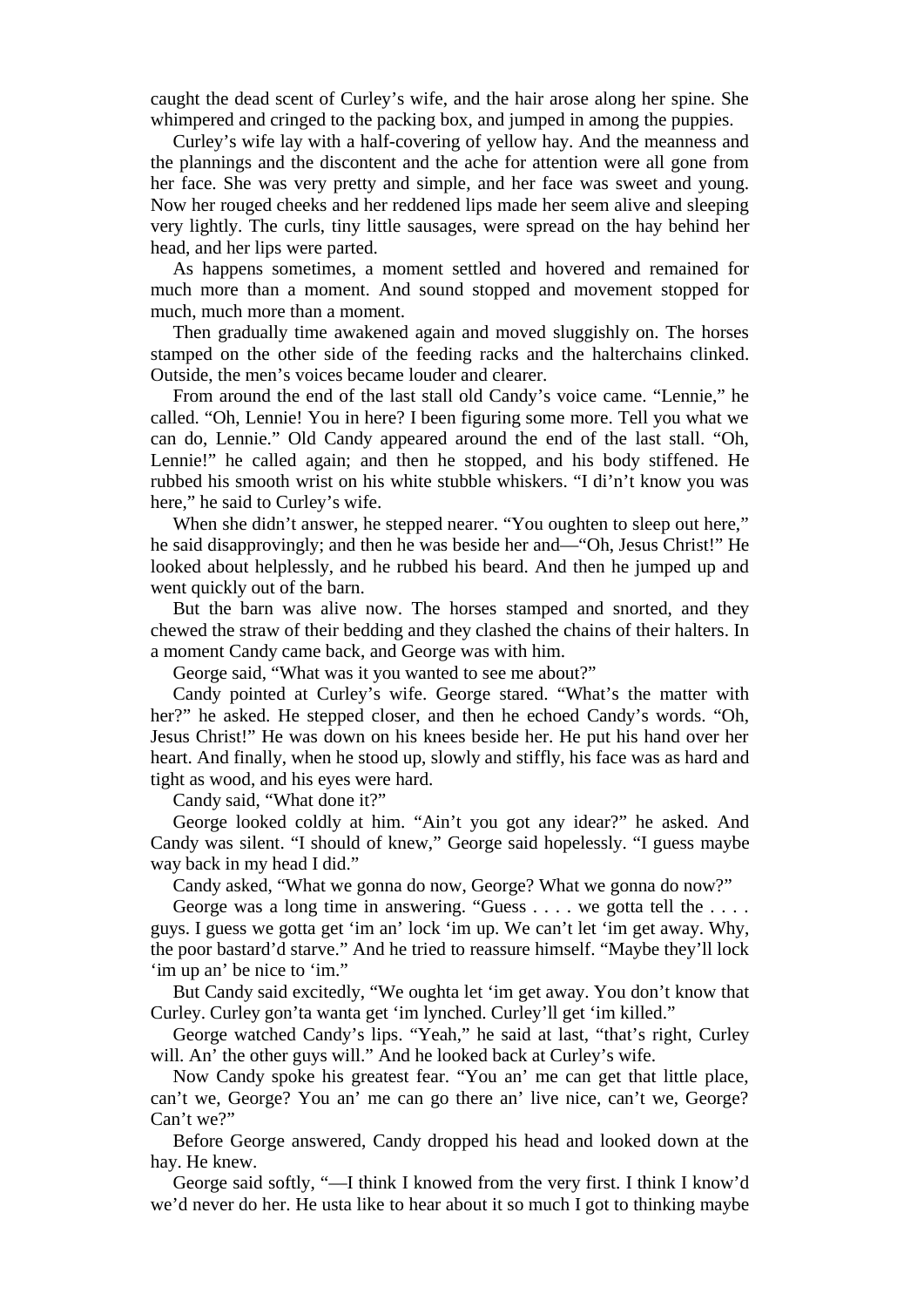we would."

"Then—it's all off?" Candy asked sulkily.

George didn't answer his question. George said, "I'll work my month an' I'll take my fifty bucks an' I'll stay all night in some lousy cat house. Or I'll set in some poolroom till ever'body goes home. An' then I'll come back an' work another month an' I'll have fifty bucks more."

Candy said, "He's such a nice fella. I didn' think he'd do nothing like this."

George still stared at Curley's wife. "Lennie never done it in meanness," he said. "All the time he done bad things, but he never done one of 'em mean." He straightened up and looked back at Candy. "Now listen. We gotta tell the guys. They got to bring him in, I guess. They ain't no way out. Maybe they won't hurt 'im." He said sharply, "I ain't gonna let 'em hurt Lennie. Now you listen. The guys might think I was in on it. I'm gonna go in the bunk house. Then in a minute you come out and tell the guys about her, and I'll come along and make like I never seen her. Will you do that? So the guys won't think I was in on it?"

Candy said, "Sure, George. Sure I'll do that."

"O.K. Give me a couple minutes then, and you come runnin' out an' tell like you jus' found her. I'm going now." George turned and went quickly out of the barn.

Old Candy watched him go. He looked helplessly back at Curley's wife, and gradually his sorrow and his anger grew into words. "You God damn tramp", he said viciously. "You done it, di'n't you? I s'pose you're glad. Ever'body knowed you'd mess things up. You wasn't no good. You ain't no good now, you lousy tart." He sniveled, and his voice shook. "I could of hoed in the garden and washed dishes for them guys." He paused, and then went on in a singsong. And he repeated the old words: "If they was a circus or a baseball game . . . . we would of went to her . . . . jus' said 'ta hell with work,' an' went to her. Never ast nobody's say so. An' they'd of been a pig and chickens . . . . an' in the winter . . . . the little fat stove . . . . an' the rain comin' . . . . an' us jes' settin' there." His eyes blinded with tears and he turned and went weakly out of the barn, and he rubbed his bristly whiskers with his wrist stump.

Outside the noise of the game stopped. There was a rise of voices in question, a drum of running feet and the men burst into the barn. Slim and Carlson and young Whit and Curley, and Crooks keeping back out of attention range. Candy came after them, and last of all came George. George had put on his blue denim coat and buttoned it, and his black hat was pulled down low over his eyes. The men raced around the last stall. Their eyes found Curley's wife in the gloom, they stopped and stood still and looked.

Then Slim went quietly over to her, and he felt her wrist. One lean finger touched her cheek, and then his hand went under her slightly twisted neck and his fingers explored her neck. When he stood up the men crowded near and the spell was broken.

Curley came suddenly to life. "I know who done it," he cried. "That big sonof-a-bitch done it. I know he done it. Why—ever'body else was out there playin' horseshoes." He worked himself into a fury. "I'm gonna get him. I'm going for my shotgun. I'll kill the big son-of-a-bitch myself. I'll shoot 'im in the guts. Come on, you guys." He ran furiously out of the barn. Carlson said, "I'll get my Luger," and he ran out too.

Slim turned quietly to George. "I guess Lennie done it, all right," he said. "Her neck's bust. Lennie coulda did that."

George didn't answer, but he nodded slowly. His hat was so far down on his forehead that his eyes were covered.

Slim went on, "Maybe like that time in Weed you was tellin' about."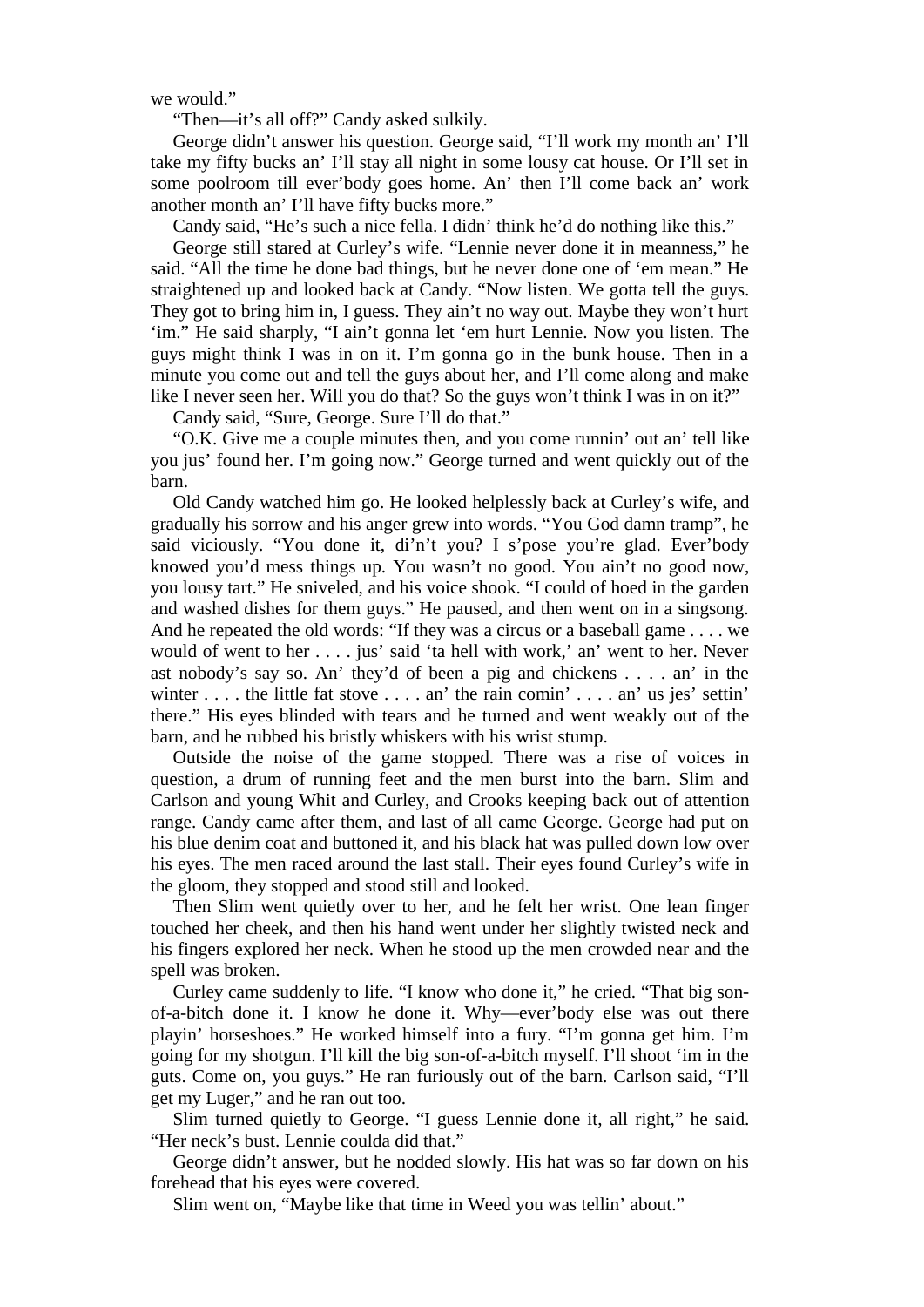Again George nodded.

Slim sighed. "Well, I guess we got to get him. Where you think he might of went?"

It seemed to take George some time to free his words. "He—would of went south," he said. "We come from north so he would of went south."

"I guess we gotta get 'im," Slim repeated.

George stepped close. "Couldn' we maybe bring him in an' they'll lock him up? He's nuts, Slim. He never done this to be mean."

Slim nodded. "We might," he said. "If we could keep Curley in, we might. But Curley's gonna want to shoot 'im. Curley's still mad about his hand. An' s'pose they lock him up an' strap him down and put him in a cage. That ain't no good, George."

"I know," said George, "I know."

Carlson came running in. "The bastard's stole my Luger," he shouted. "It ain't in my bag." Curley followed him, and Curley carried a shotgun in his good hand. Curley was cold now.

"All right, you guys," he said. "The nigger's got a shotgun. You take it, Carlson. When you see 'um, don't give 'im no chance. Shoot for his guts. That'll double 'im over."

Whit said excitedly, "I ain't got a gun."

Curley said, "You go in Soledad an' get a cop. Get Al Wilts, he's deputy sheriff. Le's go now." He turned suspiciously on George. "You're comin' with us, fella."

"Yeah," said George. "I'll come. But listen, Curley. The poor bastard's nuts. Don't shoot 'im. He di'n't know what he was doin'."

"Don't shoot 'im?" Curley cried. "He got Carlson's Luger. 'Course we'll shoot 'im."

George said weakly, "Maybe Carlson lost his gun."

"I seen it this morning," said Carlson. "No, it's been took."

Slim stood looking down at Curley's wife. He said, "Curley—maybe you better stay here with your wife."

Curley's face reddened. "I'm goin'," he said. "I'm gonna shoot the guts outa that big bastard myself, even if I only got one hand. I'm gonna get 'im."

Slim turned to Candy. "You stay here with her then, Candy. The rest of us better get goin'."

They moved away. George stopped a moment beside Candy and they both looked down at the dead girl until Curley called, "You George! You stick with us so we don't think you had nothin' to do with this."

George moved slowly after them, and his feet dragged heavily.

And when they were gone, Candy squatted down in the hay and watched the face of Curley's wife. "Poor bastard," he said softly.

The sound of the men grew fainter. The barn was darkening gradually and, in their stalls, the horses shifted their feet and rattled the halter chains. Old Candy lay down in the hay and covered his eyes with his arm.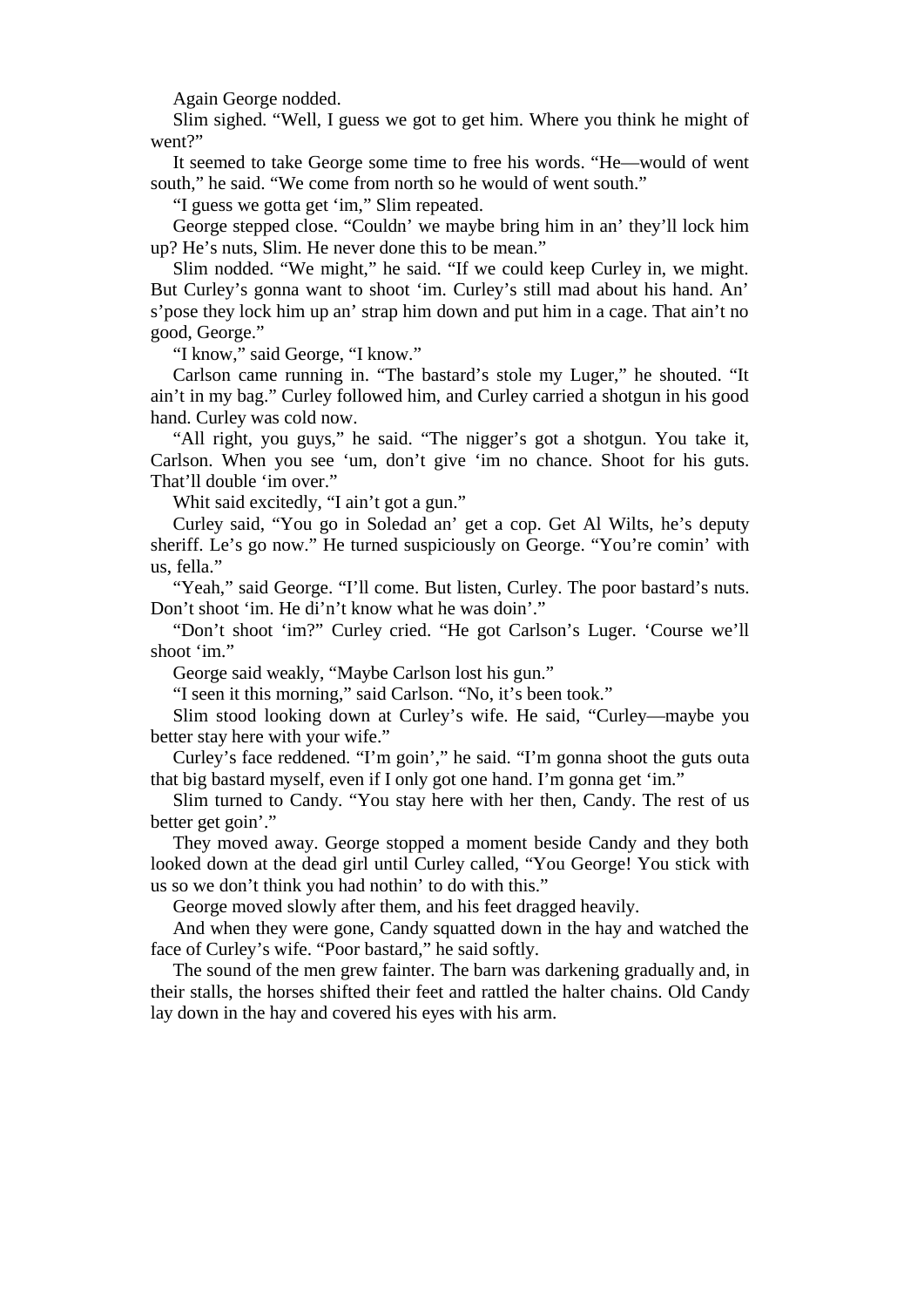

he deep green pool of the Salinas River was still in the late afternoon. Already the sun had left the valley to go climbing up the slopes of the Gabilan Mountains, and the hilltops were rosy in the sun. But by the pool among the mottled sycamores, a pleasant shade had fallen.

A water snake glided smoothly up the pool, twisting its periscope head from side to side; and it swam the length of the pool and came to the legs of a motionless heron that stood in the shallows. A silent head and beak lanced down and plucked it out by the head, and the beak swallowed the little snake while its tail waved frantically.

A far rush of wind sounded and a gust drove through the tops of the trees like a wave. The sycamore leaves turned up their silver sides, the brown, dry leaves on the ground scudded a few feet. And row on row of tiny wind waves flowed up the pool's green surface.

As quickly as it had come, the wind died, and the clearing was quiet again. The heron stood in the shallows, motionless and waiting. Another little water snake swam up the pool, turning its periscope head from side to side.

Suddenly Lennie appeared out of the brush, and he came as silently as a creeping bear moves. The heron pounded the air with its wings, jacked itself clear of the water and flew off down river. The little snake slid in among the reeds at the pool's side.

Lennie came quietly to the pool's edge. He knelt down and drank, barely touching his lips to the water. When a little bird skittered over the dry leaves behind him, his head jerked up and he strained toward the sound with eyes and ears until he saw the bird, and then he dropped his head and drank again.

When he was finished, he sat down on the bank, with his side to the pool, so that he could watch the trail's entrance. He embraced his knees and laid his chin down on his knees.

The light climbed on out of the valley, and as it went, the tops of the mountains seemed to blaze with increasing brightness.

Lennie said softly, "I di'n't forget, you bet, God damn. Hide in the brush an' wait for George." He pulled his hat down low over his eyes. "George gonna give me hell," he said. "George gonna wish he was alone an' not have me botherin' him." He turned his head and looked at the bright mountain tops. "I can go right off there an' find a cave," he said. And he continued sadly, "—an' never have no ketchup—but I won't care. If George don't want me . . . . I'll go away. I'll go away."

And then from out of Lennie's head there came a little fat old woman. She wore thick bull's-eye glasses and she wore a huge gingham apron with pockets, and she was starched and clean. She stood in front of Lennie and put her hands on her hips, and she frowned disapprovingly at him.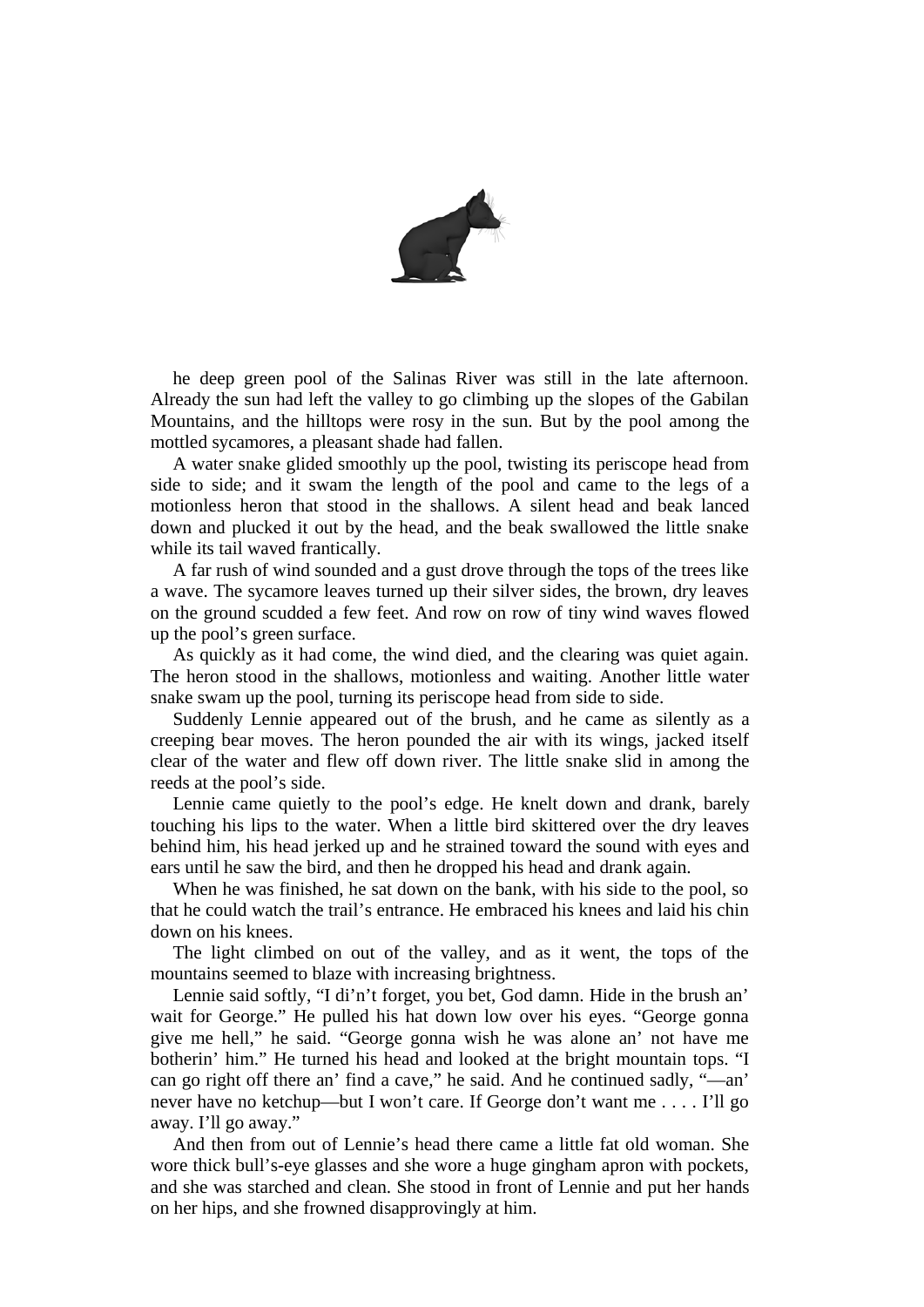And when she spoke, it was in Lennie's voice. "I tol' you an' tol' you," she said. "I tol' you, 'Min' George because he's such a nice fella an' good to you.' But you don't never take no care. You do bad things."

And Lennie answered her, "I tried, Aunt Clara, ma'am. I tried and tried. I couldn't help it."

"You never give a thought to George," she went on in Lennie's voice. "He been doin' nice things for you alla time. When he got a piece of pie you always got half or more'n half. An' if they was any ketchup, why he'd give it all to you."

"I know," said Lennie miserably. "I tried, Aunt Clara, ma'am. I tried and tried."

She interrupted him. "All the time he coulda had such a good time if it wasn't for you. He woulda took his pay an' raised hell in a whorehouse, and he coulda set in a pool room an' played snooker. But he got to take care of you."

Lennie moaned with grief. "I know, Aunt Clara, ma'am. I'll go right off in the hills an' I'll fin' a cave an' I'll live there so I won't be no more trouble to George."

"You jus' say that," she said sharply. "You're always sayin' that, an' you know sonofabitching well you ain't never gonna do it. You'll jus' stick around an' stew the b'Jesus outa George all the time."

Lennie said, "I might jus' as well go away. George ain't gonna let me tend no rabbits now."

Aunt Clara was gone, and from out of Lennie's head there came a gigantic rabbit. It sat on its haunches in front of him, and it waggled its ears and crinkled its nose at him. And it spoke in Lennie's voice too.

"Tend rabbits," it said scornfully. "You crazy bastard. You ain't fit to lick the boots of no rabbit. You'd forget 'em and let 'em go hungry. That's what you'd do. An' then what would George think?"

"I would *not* forget," Lennie said loudly.

"The hell you wouldn'," said the rabbit. "You ain't worth a greased jack-pin to ram you into hell. Christ knows George done ever'thing he could to jack you outa the sewer, but it don't do no good. If you think George gonna let you tend rabbits, you're even crazier'n usual. He ain't. He's gonna beat hell outa you with a stick, that's what he's gonna do."

Now Lennie retorted belligerently, "He ain't neither. George won't do nothing like that. I've knew George since—I forget when—and he ain't never raised his han' to me with a stick. He's nice to me. He ain't gonna be mean."

"Well, he's sick of you," said the rabbit. "He's gonna beat hell outa you an' then go away an' leave you."

"He won't," Lennie cried frantically. "He won't do nothing like that. I know George. Me an' him travels together."

But the rabbit repeated softly over and over, "He gonna leave you, ya crazy bastard. He gonna leave ya all alone. He gonna leave ya, crazy bastard."

Lennie put his hands over his ears. "He ain't, I tell ya he ain't." And he cried, "Oh! George—George—George!"

George came quietly out of the brush and the rabbit scuttled back into Lennie's brain.

George said quietly, "What the hell you yellin' about?"

Lennie got up on his knees. "You ain't gonna leave me, are ya, George? I know you ain't."

George came stiffly near and sat down beside him. "No."

"I knowed it," Lennie cried. "You ain't that kind."

George was silent.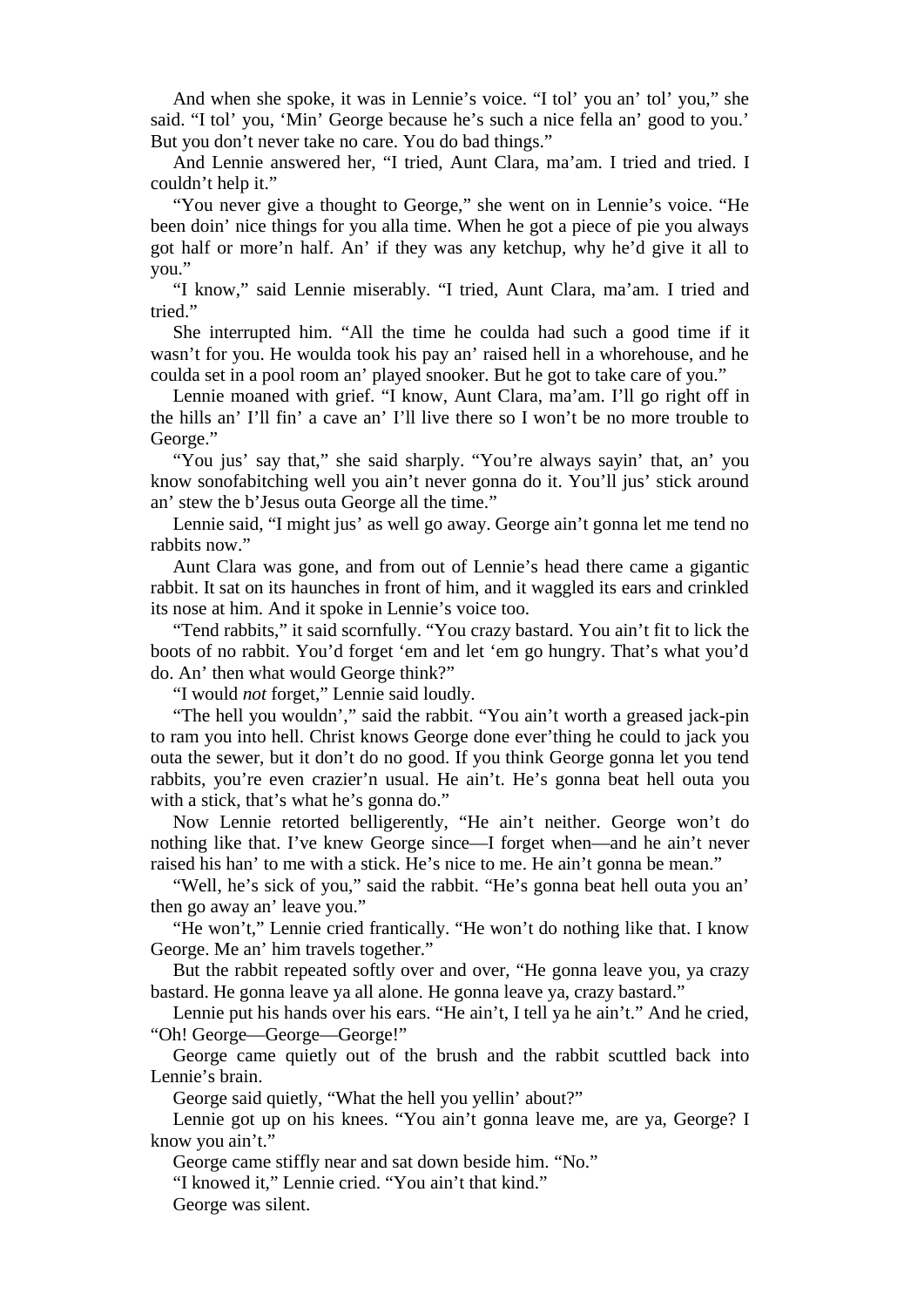Lennie said, "George."

"Yeah?"

"I done another bad thing."

"It don't make no difference," George said, and he fell silent again.

Only the topmost ridges were in the sun now. The shadow in the valley was blue and soft. From the distance came the sound of men shouting to one another. George turned his head and listened to the shouts.

Lennie said, "George."

"Yeah?"

"Ain't you gonna give me hell?"

"Give ya hell?"

"Sure, like you always done before. Like, 'If I di'n't have you I'd take my fifty bucks—"

"Jesus Christ, Lennie! You can't remember nothing that happens, but you remember ever' word I say."

"Well, ain't you gonna say it?"

George shook himself. He said woodenly, "If I was alone I could live so easy." His voice was monotonous, had no emphasis. "I could get a job an' not have no mess." He stopped.

"Go on," said Lennie. "An' when the enda the month come—"

"An' when the end of the month came I could take my fifty bucks an' go to a . . . . cat house—" He stopped again.

Lennie looked eagerly at him. "Go on, George. Ain't you gonna give me no more hell?"

"No," said George.

"Well, I can go away," said Lennie. "I'll go right off in the hills an' find a cave if you don' want me."

George shook himself again. "No," he said. "I want you to stay with me here."

Lennie said craftily—"Tell me like you done before."

"Tell you what?"

"'Bout the other guys an' about us."

George said, "Guys like us got no fambly. They make a little stake an' then they blow it in. They ain't got nobody in the worl' that gives a hoot in hell about  $"em$ "

"*But not us,*" Lennie cried happily. "Tell about us now."

George was quiet for a moment. "But not us," he said.

"Because—"

"Because I got you an'—"

"An' I got you. We got each other, that's what, that gives a hoot in hell about us," Lennie cried in triumph.

The little evening breeze blew over the clearing and the leaves rustled and the wind waves flowed up the green pool. And the shouts of men sounded again, this time much closer than before.

George took off his hat. He said shakily, "Take off your hat, Lennie. The air feels fine."

Lennie removed his hat dutifully and laid it on the ground in front of him. The shadow in the valley was bluer, and the evening came fast. On the wind the sound of crashing in the brush came to them.

Lennie said, "Tell how it's gonna be."

George had been listening to the distant sounds. For a moment he was businesslike. "Look acrost the river, Lennie, an' I'll tell you so you can almost see it."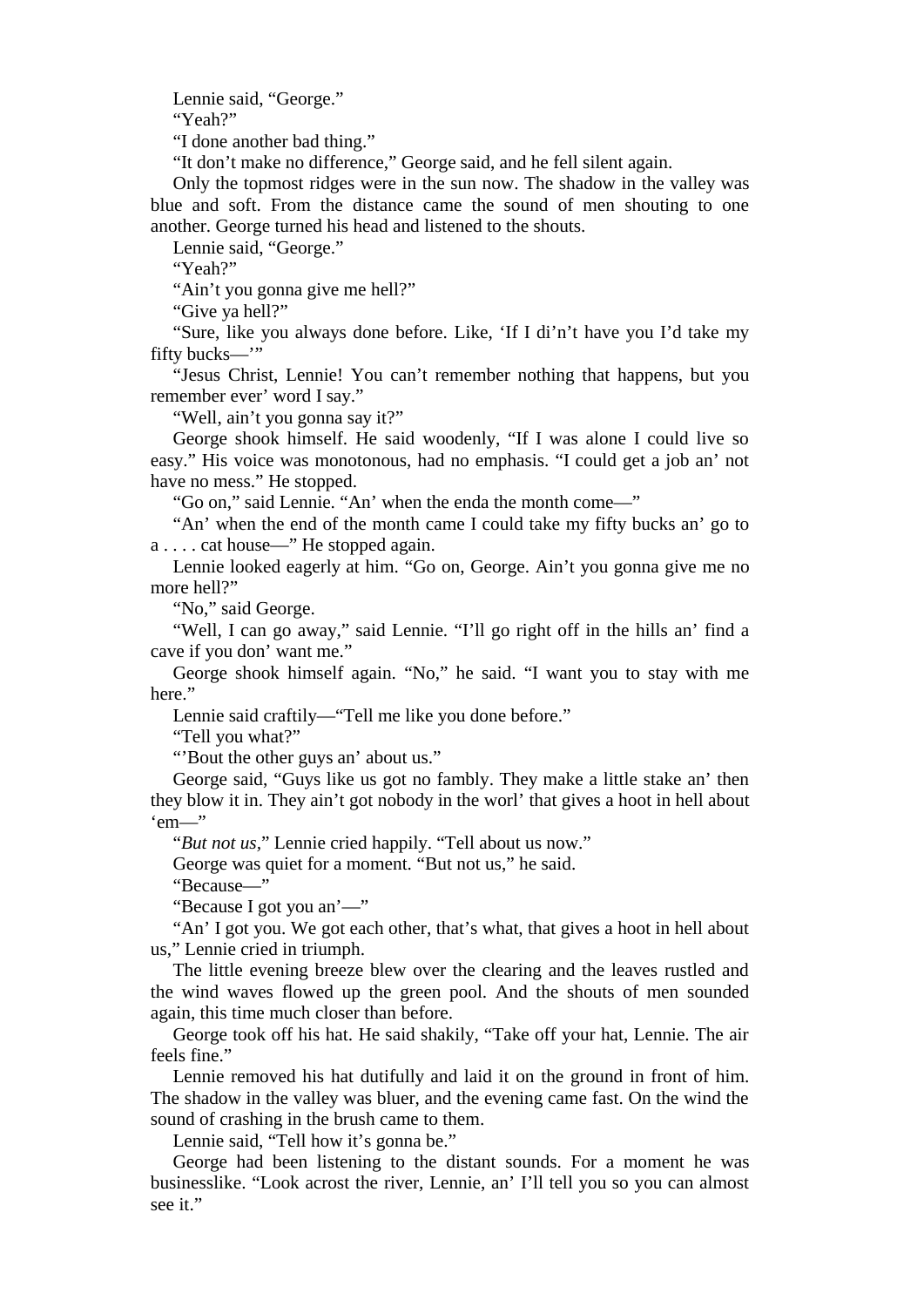Lennie turned his head and looked off across the pool and up the darkening slopes of the Gabilans. "We gonna get a little place," George began. He reached in his side pocket and brought out Carlson's Luger; he snapped off the safety, and the hand and gun lay on the ground behind Lennie's back. He looked at the back of Lennie's head, at the place where the spine and skull were joined.

A man's voice called from up the river, and another man answered.

"Go on," said Lennie.

George raised the gun and his hand shook, and he dropped his hand to the ground again.

"Go on," said Lennie. "How's it gonna be. We gonna get a little place."

"We'll have a cow," said George. "An' we'll have maybe a pig an' chickens. . . . an' down the flat we'll have a . . . . little piece alfalfa—"

"For the rabbits," Lennie shouted.

"For the rabbits," George repeated.

"And I get to tend the rabbits."

"An' you get to tend the rabbits."

Lennie giggled with happiness. "An' live on the fatta the lan'."

"Yes."

Lennie turned his head.

"No, Lennie. Look down there acrost the river, like you can almost see the place."

Lennie obeyed him. George looked down at the gun.

There were crashing footsteps in the brush now. George turned and looked toward them.

"Go on, George. When we gonna do it?"

"Gonna do it soon."

"Me an' you."

"You . . . . an' me. Ever'body gonna be nice to you. Ain't gonna be no more trouble. Nobody gonna hurt nobody nor steal from 'em."

Lennie said, "I thought you was mad at me, George."

"No," said George. "No, Lennie. I ain't mad. I never been mad, an' I ain't now. That's a thing I want ya to know."

The voices came close now. George raised the gun and listened to the voices. Lennie begged, "Le's do it now. Le's get that place now."

"Sure, right now. I gotta. We gotta."

And George raised the gun and steadied it, and he brought the muzzle of it close to the back of Lennie's head. The hand shook violently, but his face set and his hand steadied. He pulled the trigger. The crash of the shot rolled up the hills and rolled down again. Lennie jarred, and then settled slowly forward to the sand, and he lay without quivering.

George shivered and looked at the gun, and then he threw it from him, back up on the bank, near the pile of old ashes.

The brush seemed filled with cries and with the sound of running feet. Slim's voice shouted. "George. Where you at, George?"

But George sat stiffly on the bank and looked at his right hand that had thrown the gun away. The group burst into the clearing, and Curley was ahead. He saw Lennie lying on the sand. "Got him, by God." He went over and looked down at Lennie, and then he looked back at George. "Right in the back of the head," he said softly.

Slim came directly to George and sat down beside him, sat very close to him. "Never you mind," said Slim. "A guy got to sometimes."

But Carlson was standing over George. "How'd you do it?" he asked.

"I just done it," George said tiredly.